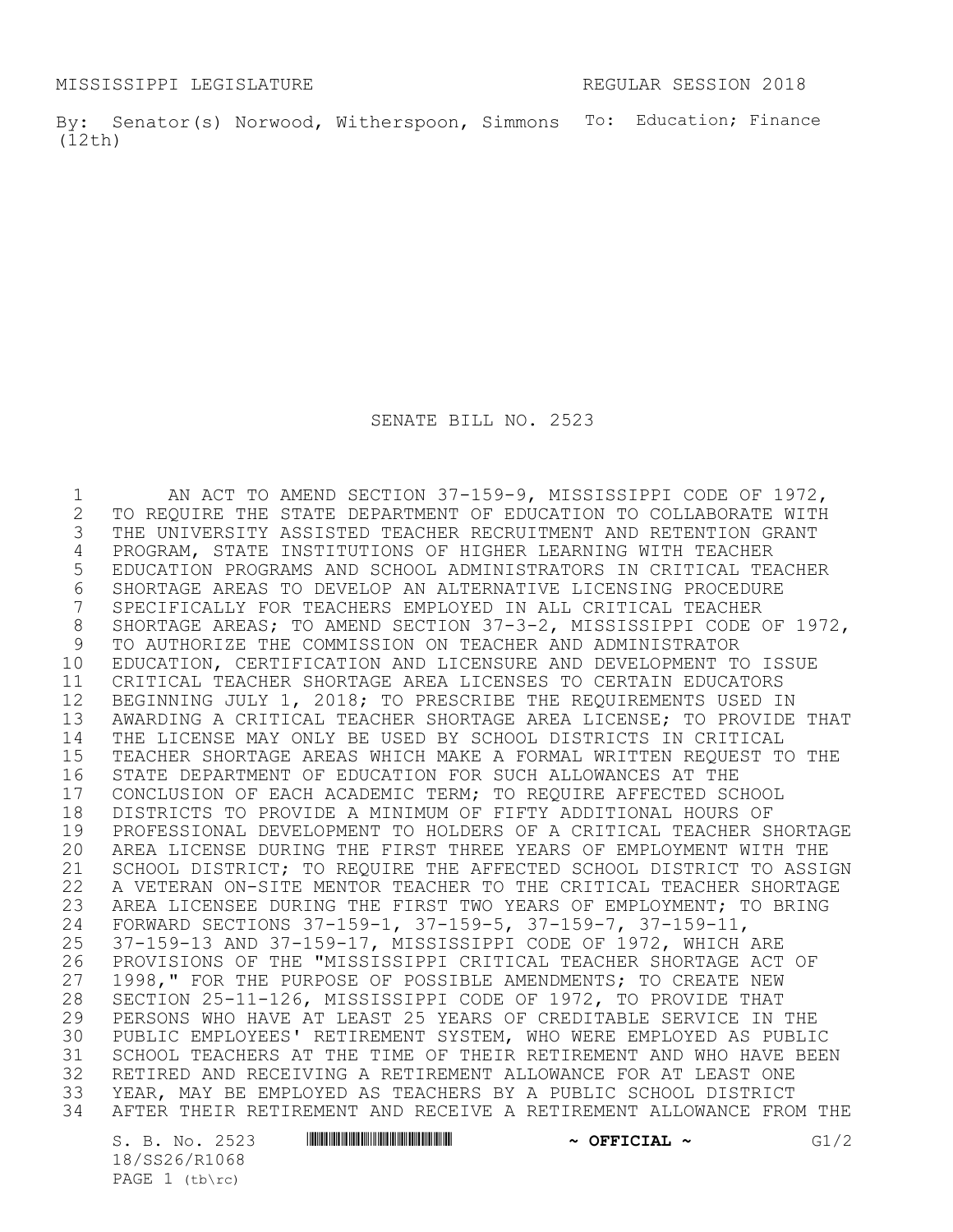PUBLIC EMPLOYEES' RETIREMENT SYSTEM DURING THEIR EMPLOYMENT AS TEACHERS IN ADDITION TO RECEIVING A BEGINNING TEACHER'S SALARY; TO BRING FORWARD SECTION 25-11-105, MISSISSIPPI CODE OF 1972, FOR THE PURPOSE OF POSSIBLE AMENDMENTS; TO AMEND SECTIONS 25-11-123 AND 25-11-127, MISSISSIPPI CODE OF 1972, IN CONFORMITY THERETO; TO BRING FORWARD SECTION 37-19-7, MISSISSIPPI CODE OF 1972, FOR THE PURPOSE OF POSSIBLE AMENDMENTS; AND FOR RELATED PURPOSES.

 BE IT ENACTED BY THE LEGISLATURE OF THE STATE OF MISSISSIPPI: **SECTION 1.** Section 37-159-9, Mississippi Code of 1972, is amended as follows:

 37-159-9. (1) (a) There is established the University Assisted Teacher Recruitment and Retention Grant Program within the State Department of Education. The purposes of the program shall be to attract additional qualified teachers to those geographical areas of the state where there exists a critical shortage of teachers and to retain the qualified teachers already serving as licensed teachers in geographical critical teacher shortage areas by making available scholarships to persons working towards a Master of Education degree or an Educational Specialist degree at an institution of higher learning whose teacher education program is approved by the State Board of Education. (b) Additionally the State Department of Education shall collaborate with the University Assisted Teacher Recruitment and Retention Grant Program, state institutions of higher learning with teacher education programs and school administrators in critical teacher shortage areas to develop an alternative licensing procedure specifically for teachers employed in all

critical teacher shortage areas, as designated by the State Board

of Education, consistent with the procedures established by the

S. B. No. 2523 **\*\*\* AND \*\*\* AND \*\*\* AND \*\*\* AND \*\*\* OFFICIAL \*\*** 18/SS26/R1068 PAGE 2 (tb\rc)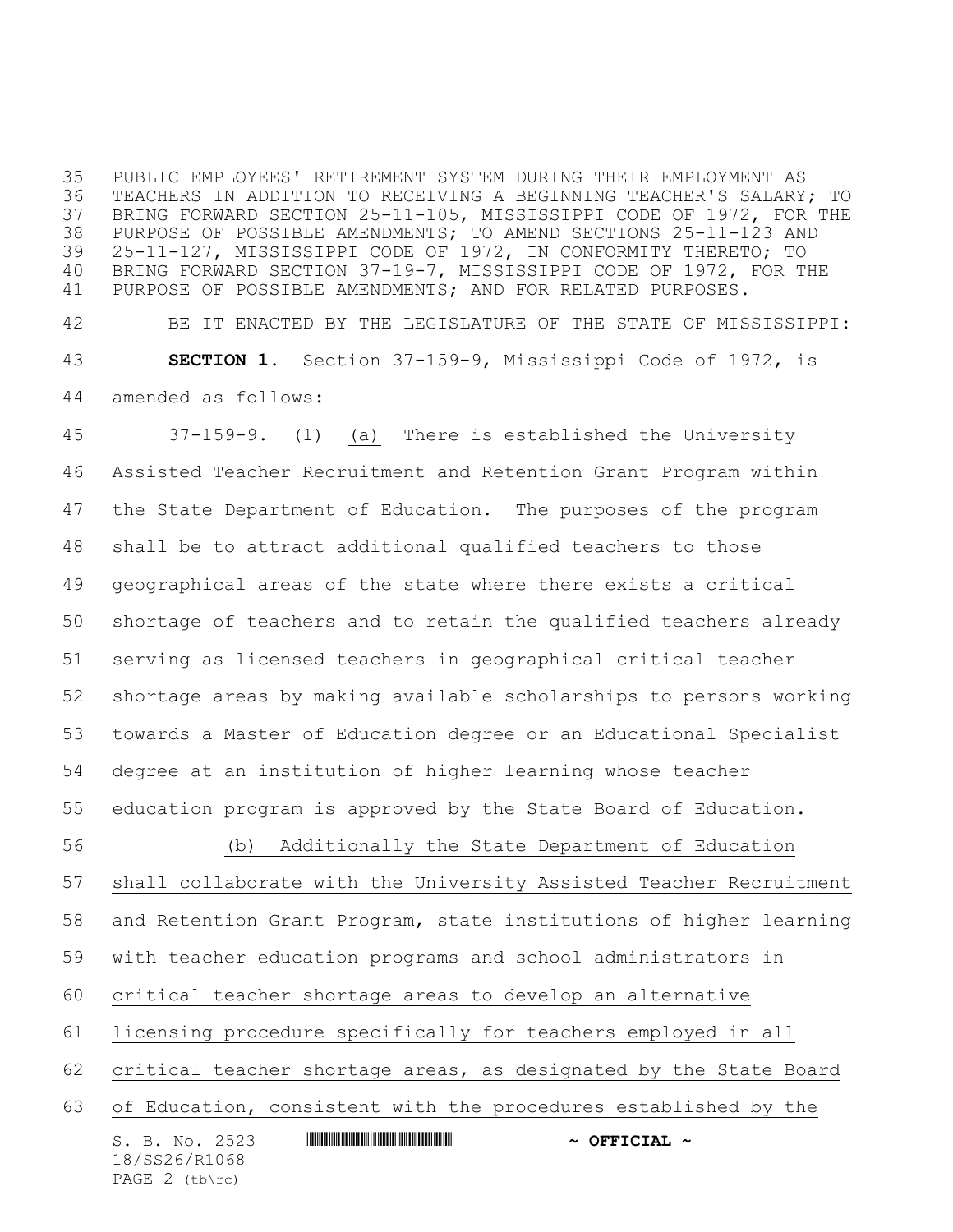Commission on Teacher and Administrator Education, Certification and Licensure and Development in Section 37-3-2(6)(i). The purpose of the alternative licensing procedure shall be to attract individuals to the field of education by emphasizing professional development and the effort to reduce the number of certified teachers in critical teacher shortage areas by seventy-five percent (75%).

 (2) Any institution of higher learning in the State of Mississippi which offers a Master of Education degree or an Educational Specialist degree may apply to the department for participation in the program. As part of the program, participating institutions shall collaborate with the Mississippi Teacher Center to identify, recruit and place teacher education graduates, from both within the state and out of state, in school districts situated within those areas of the state where there exists a critical shortage of teachers, as designated by the State Board of Education.

 (3) The State Department of Education shall provide funds to participating institutions of higher learning for the purpose of awarding scholarships to qualified persons pursuing a Master of Education degree or an Educational Specialist degree at such institutions while rendering service to the state as a licensed teacher in a school district in a geographical area of the state where there exists a critical shortage of teachers, as approved by the State Board of Education. The financial scholarship shall be

S. B. No. 2523 **\*\*\* AND \*\*\* AND \*\*\* AND \*\*\* AND \*\*\* OFFICIAL \*\*** 18/SS26/R1068 PAGE 3 (tb\rc)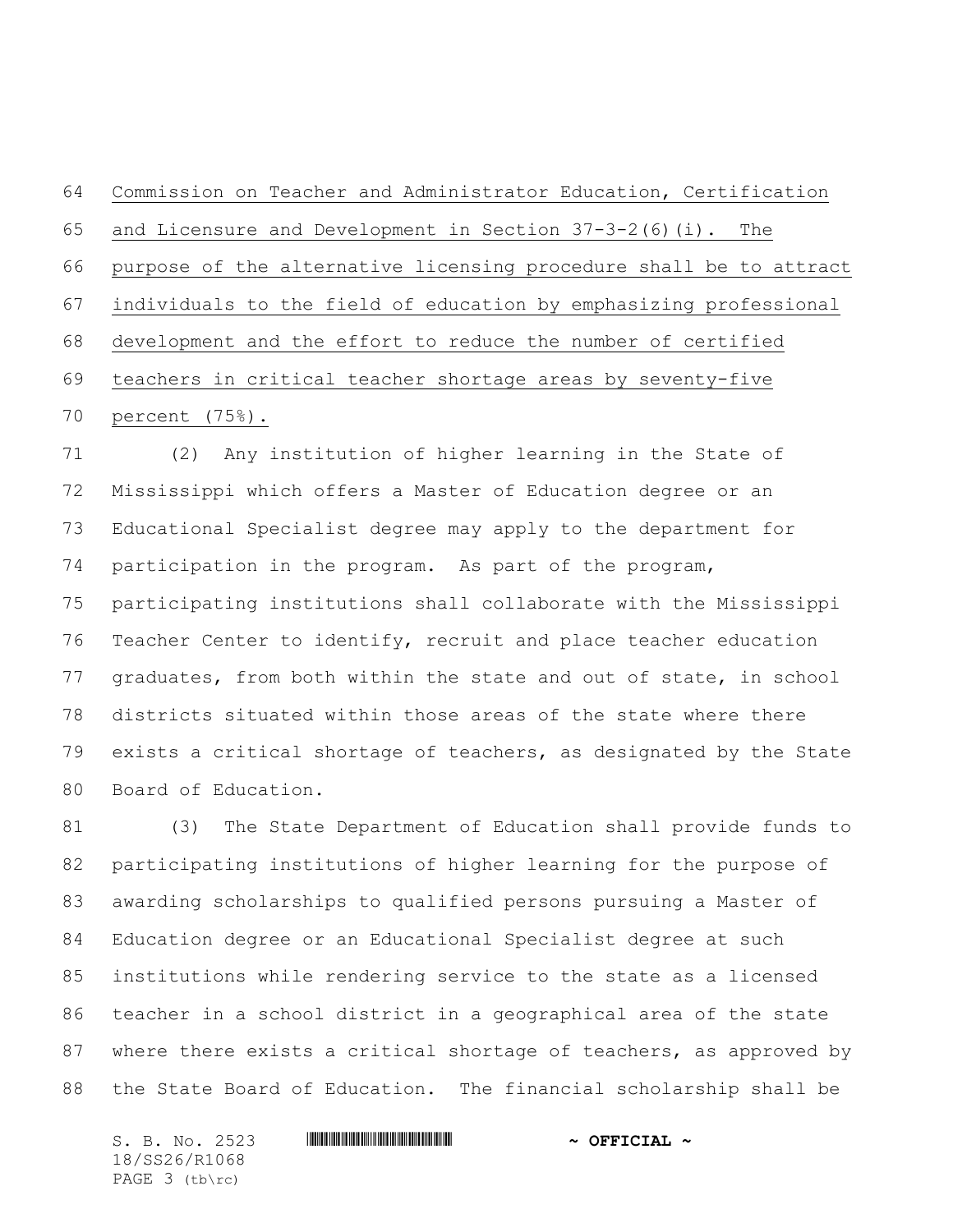applied to the total cost for tuition, books, materials and fees at the institution in which the student is enrolled, not to exceed an amount equal to the highest total cost of tuition, books, materials and fees assessed by a state institution of higher learning during that school year. Teachers who relocate within Mississippi from out of state in order to participate in the program shall be classified as residents of the state for tuition purposes.

 (4) Students awarded financial scholarships under the University Assisted Teacher Recruitment and Retention Grant Program may receive such awards for a maximum of four (4) school years; however, the maximum number of awards which may be made shall not exceed the length of time required to complete the number of academic hours necessary to obtain a Master of Education degree or an Educational Specialist degree. Financial scholarships under the program shall not be based upon an applicant's eligibility for financial aid.

 (5) Persons relocating to a geographical area of the state where there exists a critical shortage of teachers, as approved by the State Board of Education, to participate in the University Assisted Teacher Recruitment and Retention Grant Program shall be eligible for reimbursement for their moving expenses to the critical teacher shortage area from the State Board of Education. The State Board of Education shall promulgate rules and regulations necessary for the administration of the relocation

S. B. No. 2523 **\*\*\* AND \*\*\* AND \*\*\* AND \*\*\* AND \*\*\* OFFICIAL \*\*** 18/SS26/R1068 PAGE 4 (tb\rc)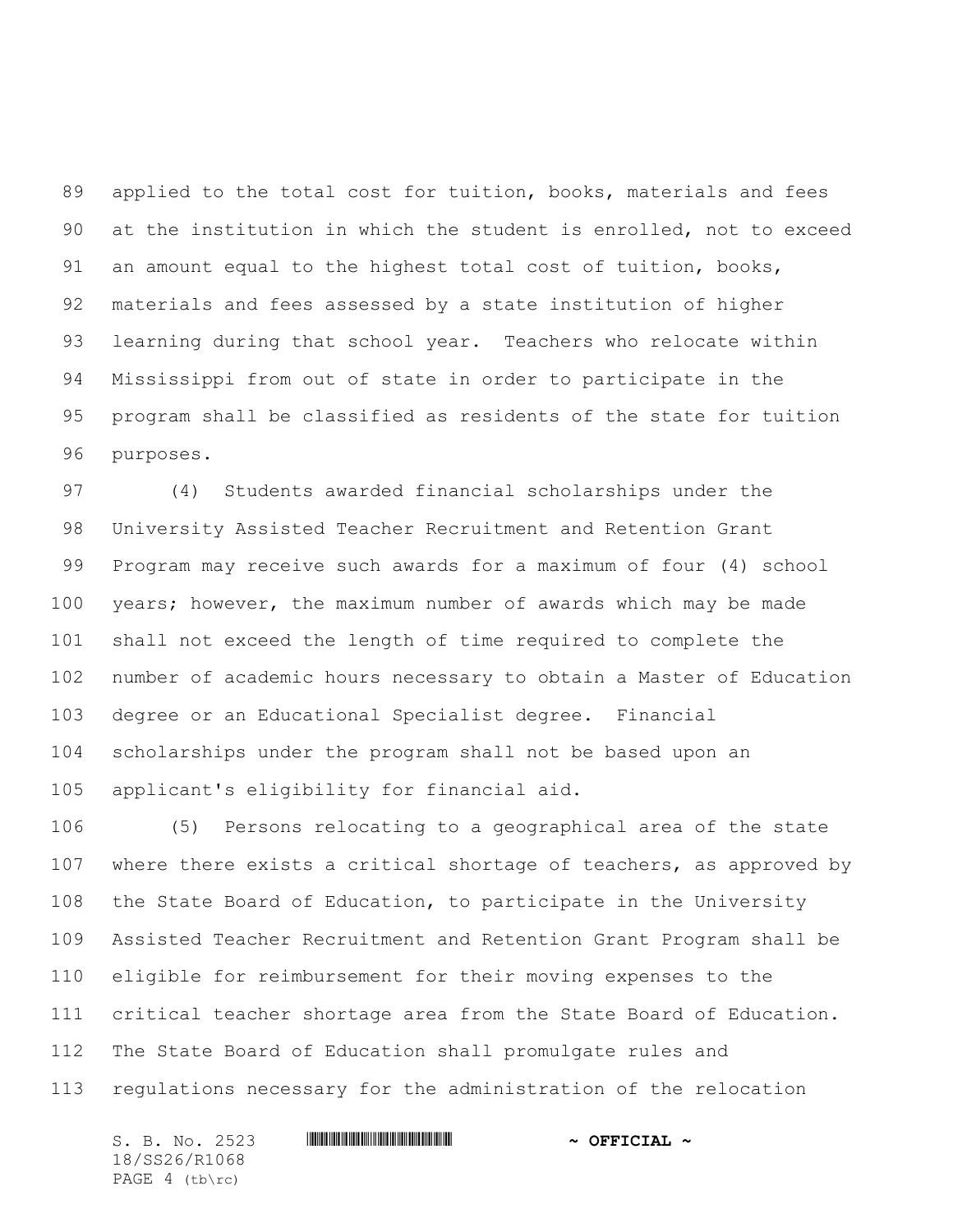expense reimbursement component of the University Assisted Teacher Recruitment and Retention Grant Program.

 (6) Subject to the availability of funds, the State Board of Education may provide for professional development and support services as may be necessary for the retention of teachers participating in the program in those geographical areas of the state where there exists a critical shortage of teachers.

 (7) Any person participating in the program who fails to complete a program of study that will enable that person to obtain a Master of Education degree or Educational Specialist degree shall become liable immediately to the State Board of Education 125 for the sum of all awards made to that person under the program, plus interest accruing at the current Stafford Loan rate at the time the person abrogates his participation in the program.

 (8) As a condition for participation in the program, a teacher shall agree to employment as a licensed teacher in a school district located in a geographical area of the state where there exists a critical shortage of teachers, as designated by the State Board of Education, for a period of not less than three (3) years, which shall include those years of service rendered while obtaining the Master of Education degree or Educational Specialist degree. However, for any person who obtained a baccalaureate degree in education with a financial scholarship under the Critical Needs Teacher Scholarship Program and who entered the University Assisted Teacher Recruitment and Retention Grant

18/SS26/R1068 PAGE (tb\rc)

S. B. No. 2523 **\*\*\* AND \*\*\* AND \*\*\* AND \*\*\* AND \*\*\* OFFICIAL \*\***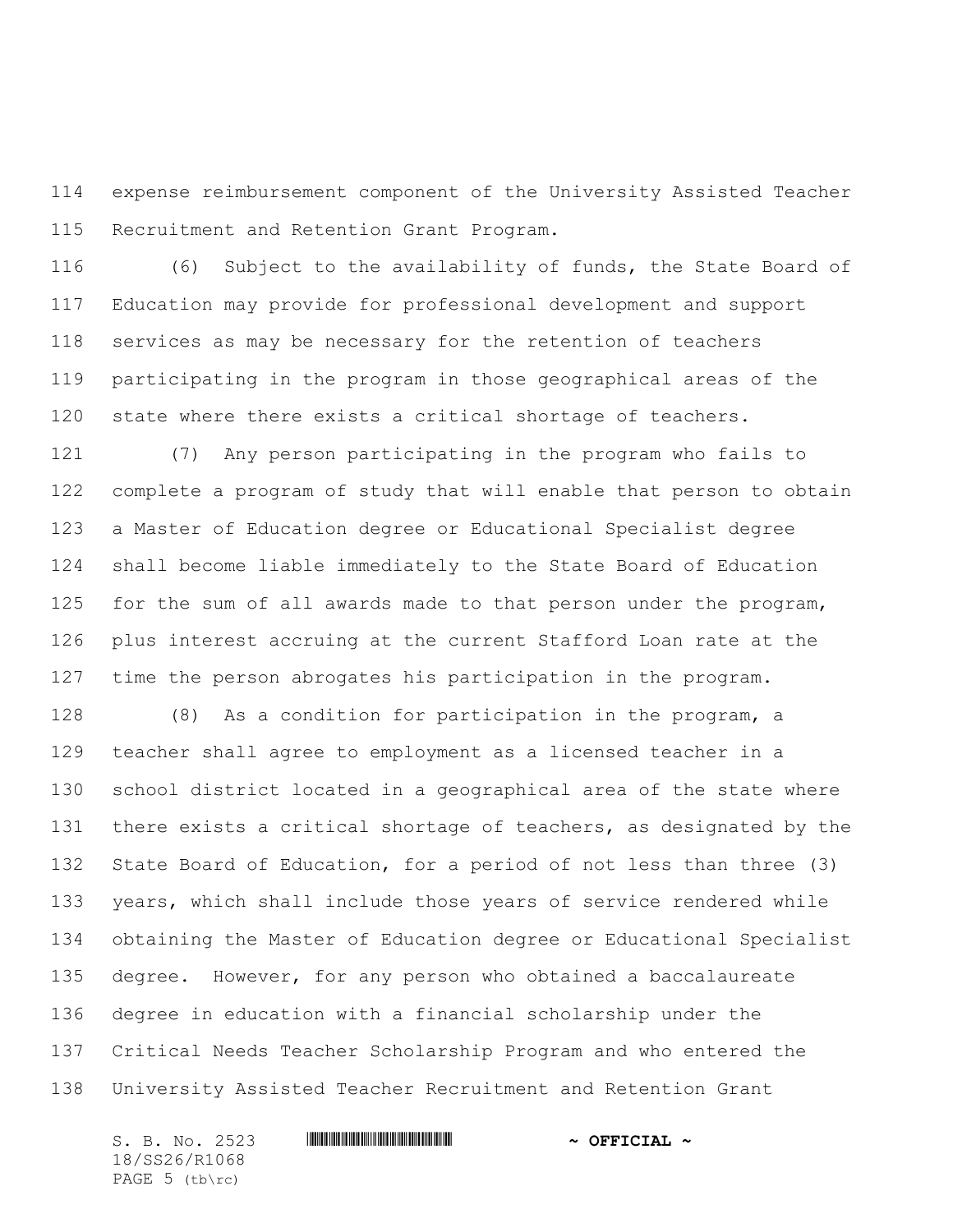Program before rendering service as a teacher, the period of employment for the purposes of this subsection shall be two (2) years, in addition to the employment commitment required under the Critical Needs Teacher Scholarship Program. Service rendered by a participant as a licensed teacher in a school district in a geographical critical teacher shortage area before that teacher becomes a participant in the program may not be considered to fulfill the employment commitment required under this subsection. Any person failing to comply with this employment commitment in any required school year shall immediately be in breach of contract and become liable immediately to the State Department of Education for the sum of all scholarships awarded and relocation expenses granted to that person, less one-third (1/3) of the amount of that sum for each year that service was rendered, or for those persons whose required period of employment is two (2) years, less one-half (1/2) of the amount of that sum for each year that service was rendered, plus interest accruing at the current Stafford Loan rate at the time the breach occurs, except in the case of a deferral for cause by the State Board of Education when there is no employment position immediately available upon the teacher's obtaining of the Master of Education degree or Educational Specialist degree. After the period of such deferral, the person shall begin or resume the required teaching duties or shall become liable to the board under this subsection. If a claim for repayment under this subsection is placed in the hands

S. B. No. 2523 **\*\*\* AND \*\*\* AND \*\*\* AND \*\*\* AND \*\*\* OFFICIAL \*\*** 18/SS26/R1068 PAGE 6 (tb\rc)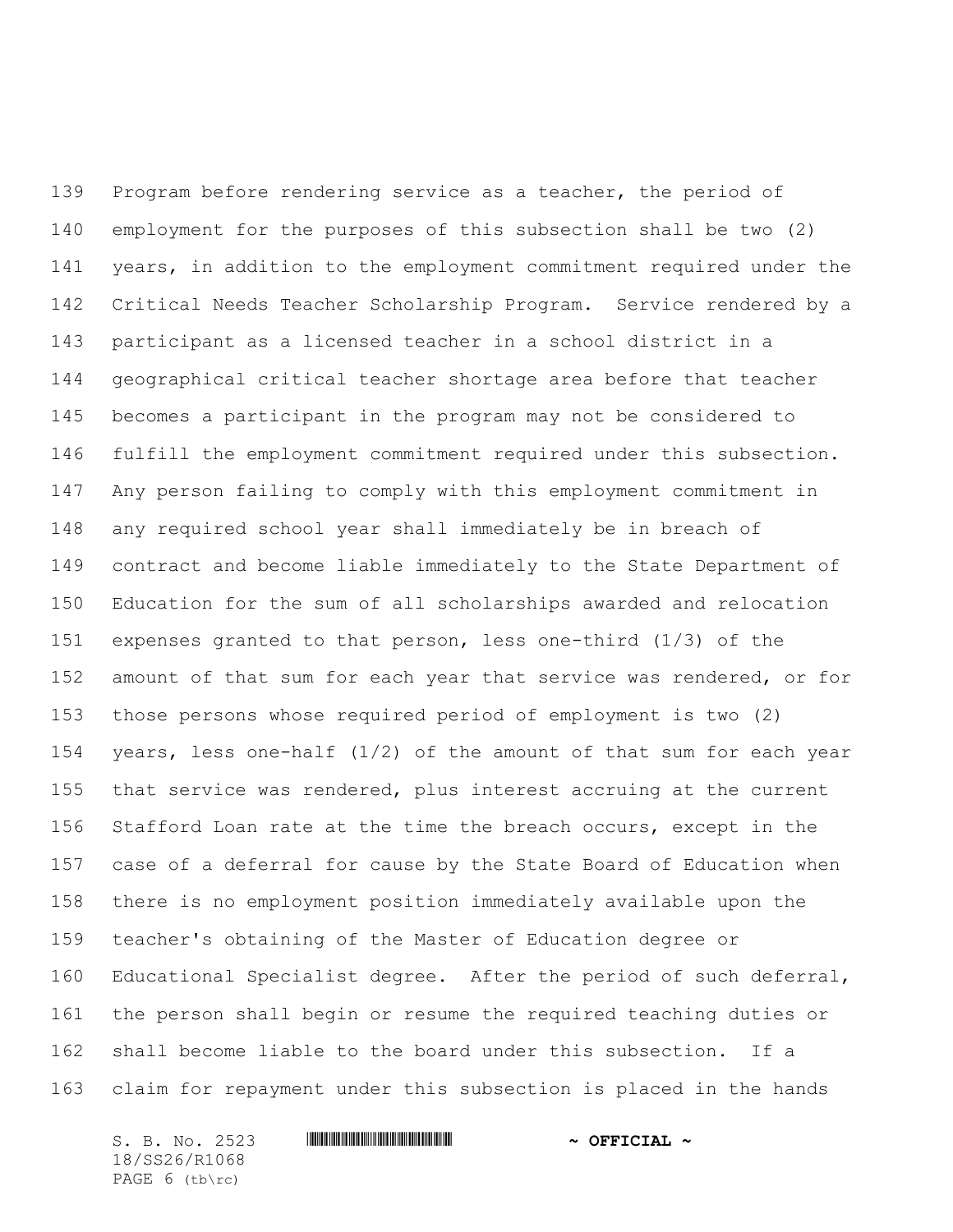of an attorney for collection after default, then the obligor shall be liable for an additional amount equal to a reasonable attorney's fee.

 (9) All funds received by the State Department of Education from the repayment of scholarship awards and relocation expenses by program participants shall be deposited in the Mississippi Critical Teacher Shortage Fund.

 (10) The State Board of Education shall promulgate rules and regulations necessary for the proper administration of the University Assisted Teacher Recruitment and Retention Grant Program.

 **SECTION 2.** Section 37-3-2, Mississippi Code of 1972, is amended as follows:

 37-3-2. (1) There is established within the State Department of Education the Commission on Teacher and Administrator Education, Certification and Licensure and Development. It shall be the purpose and duty of the commission to make recommendations to the State Board of Education regarding standards for the certification and licensure and continuing professional development of those who teach or perform tasks of an educational nature in the public schools of Mississippi.

 (2) The commission shall be composed of fifteen (15) qualified members. The membership of the commission shall be composed of the following members to be appointed, three (3) from each congressional district: four (4) classroom teachers; three

S. B. No. 2523 \*SS26/R1068\* **~ OFFICIAL ~** 18/SS26/R1068 PAGE 7 (tb\rc)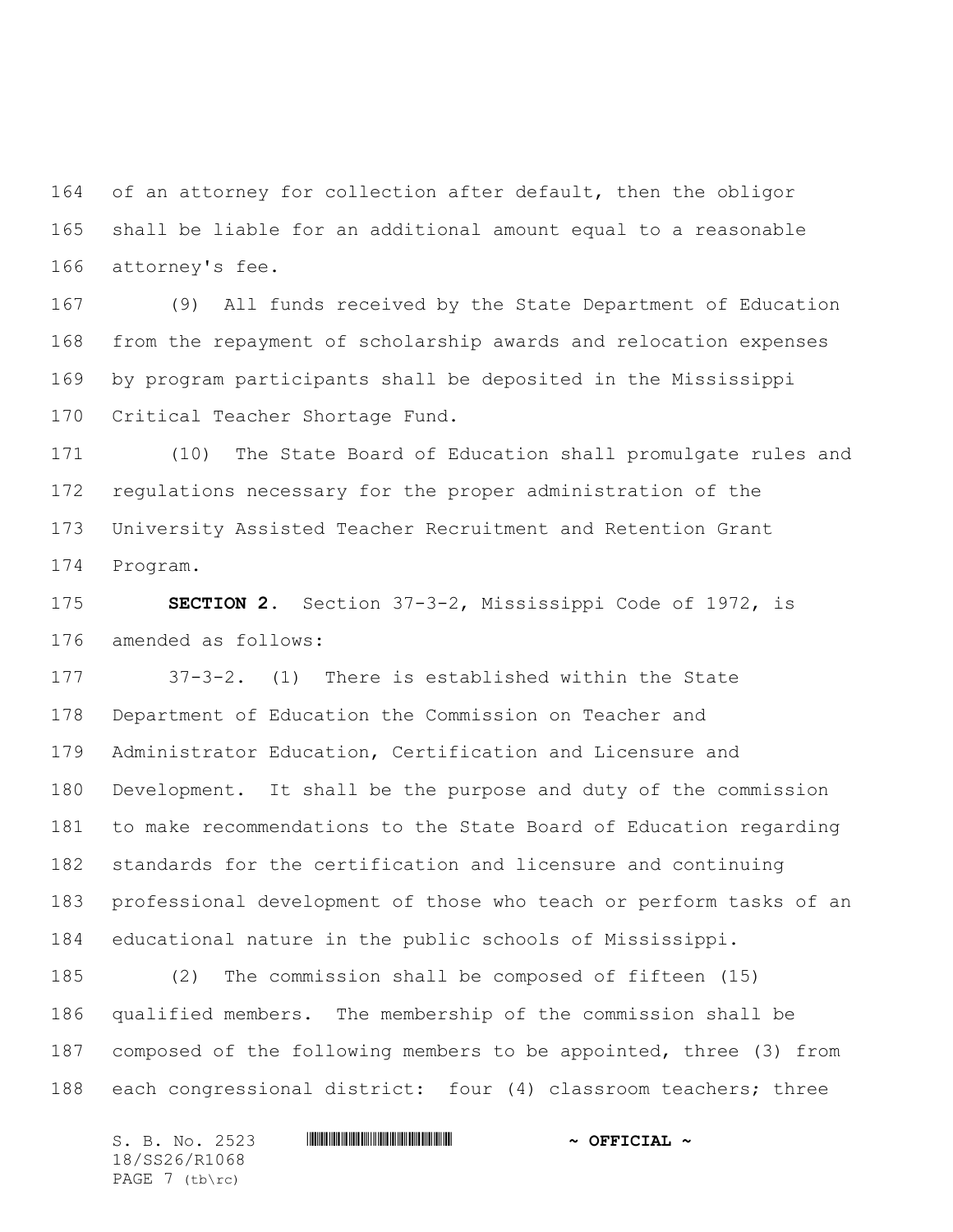(3) school administrators; one (1) representative of schools of education of institutions of higher learning located within the state to be recommended by the Board of Trustees of State Institutions of Higher Learning; one (1) representative from the schools of education of independent institutions of higher learning to be recommended by the Board of the Mississippi Association of Independent Colleges; one (1) representative from public community and junior colleges located within the state to be recommended by the Mississippi Community College Board; one (1) local school board member; and four (4) laypersons. All appointments shall be made by the State Board of Education after consultation with the State Superintendent of Public Education. The first appointments by the State Board of Education shall be made as follows: five (5) members shall be appointed for a term of one (1) year; five (5) members shall be appointed for a term of two (2) years; and five (5) members shall be appointed for a term of three (3) years. Thereafter, all members shall be appointed for a term of four (4) years.

 (3) The State Board of Education when making appointments shall designate a chairman. The commission shall meet at least once every two (2) months or more often if needed. Members of the commission shall be compensated at a rate of per diem as authorized by Section 25-3-69 and be reimbursed for actual and necessary expenses as authorized by Section 25-3-41.

S. B. No. 2523 **\*\*\* And \*\*\* And \*\*\* ~ OFFICIAL ~** 18/SS26/R1068 PAGE 8 (tb\rc)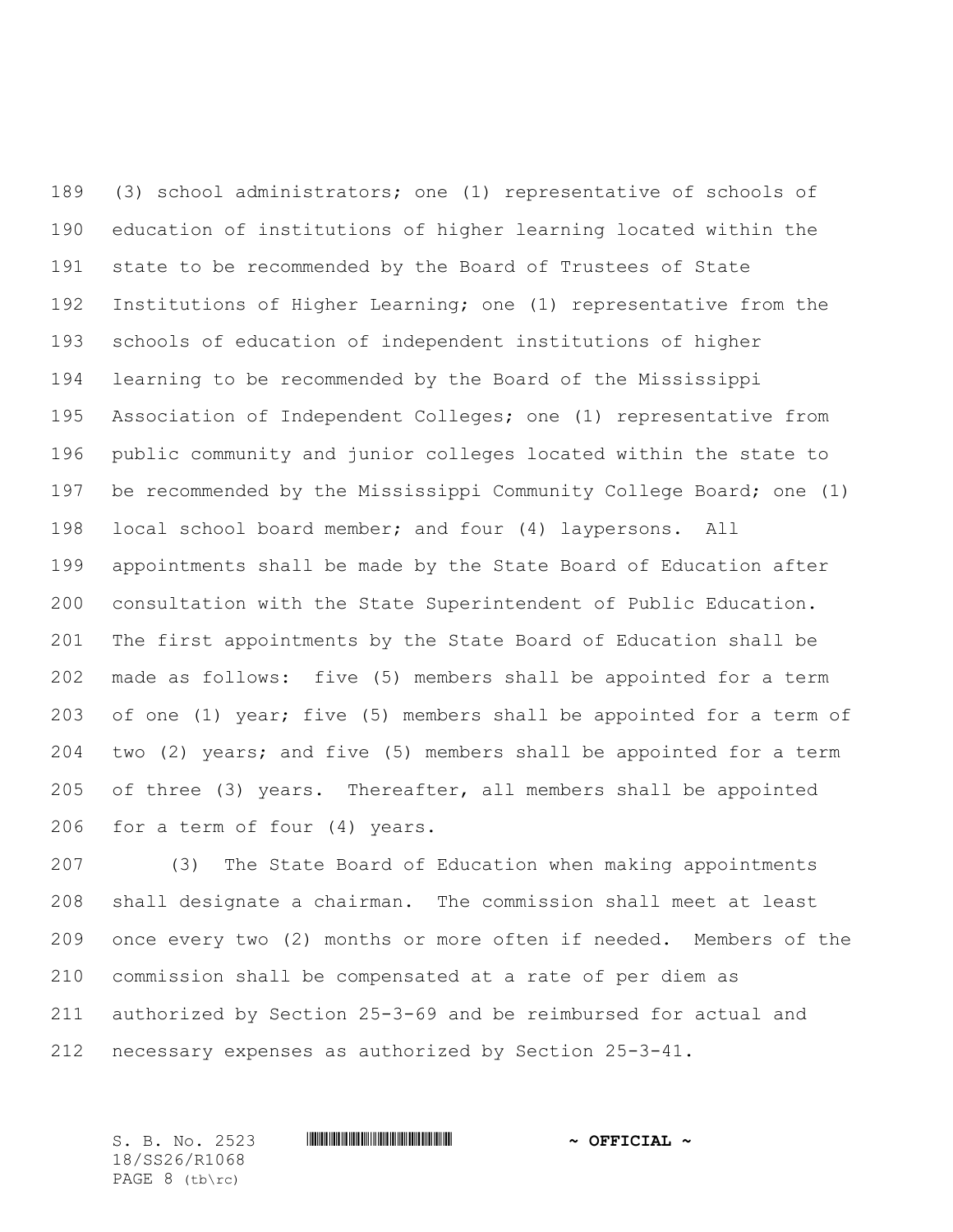(4) (a) An appropriate staff member of the State Department of Education shall be designated and assigned by the State Superintendent of Public Education to serve as executive secretary and coordinator for the commission. No less than two (2) other appropriate staff members of the State Department of Education shall be designated and assigned by the State Superintendent of Public Education to serve on the staff of the commission.

 (b) An Office of Educator Misconduct Evaluations shall be established within the State Department of Education to assist the commission in responding to infractions and violations, and in conducting hearings and enforcing the provisions of subsections (11), (12), (13), (14) and (15) of this section, and violations of the Mississippi Educator Code of Ethics.

(5) It shall be the duty of the commission to:

 (a) Set standards and criteria, subject to the approval of the State Board of Education, for all educator preparation programs in the state;

 (b) Recommend to the State Board of Education each year approval or disapproval of each educator preparation program in the state, subject to a process and schedule determined by the State Board of Education;

 (c) Establish, subject to the approval of the State Board of Education, standards for initial teacher certification and licensure in all fields;

S. B. No. 2523 **\*\*\* And \*\*\* And \*\*\* ~ OFFICIAL ~** 18/SS26/R1068 PAGE 9 (tb\rc)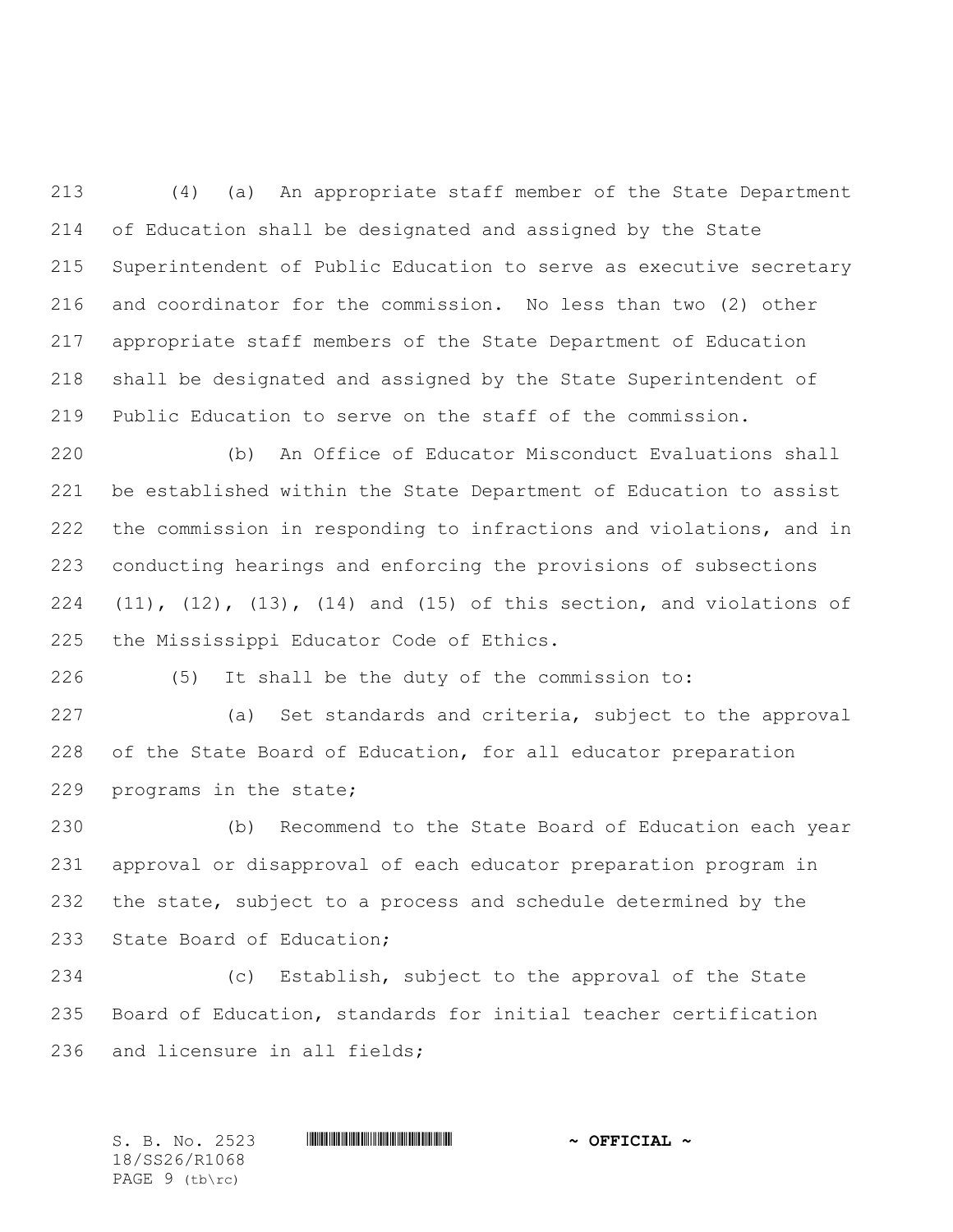(d) Establish, subject to the approval of the State Board of Education, standards for the renewal of teacher licenses in all fields;

 (e) Review and evaluate objective measures of teacher performance, such as test scores, which may form part of the licensure process, and to make recommendations for their use;

 (f) Review all existing requirements for certification and licensure;

 (g) Consult with groups whose work may be affected by the commission's decisions;

247 (h) Prepare reports, from time to time, on current practices and issues in the general area of teacher education and certification and licensure;

 (i) Hold hearings concerning standards for teachers' and administrators' education and certification and licensure with approval of the State Board of Education;

 (j) Hire expert consultants with approval of the State Board of Education;

 (k) Set up ad hoc committees to advise on specific areas; and

 (l) Perform such other functions as may fall within their general charge and which may be delegated to them by the State Board of Education.

 (6) (a) **Standard License - Approved Program Route**. An educator entering the school system of Mississippi for the first

S. B. No. 2523 \*SS26/R1068\* **~ OFFICIAL ~** 18/SS26/R1068 PAGE 10 (tb\rc)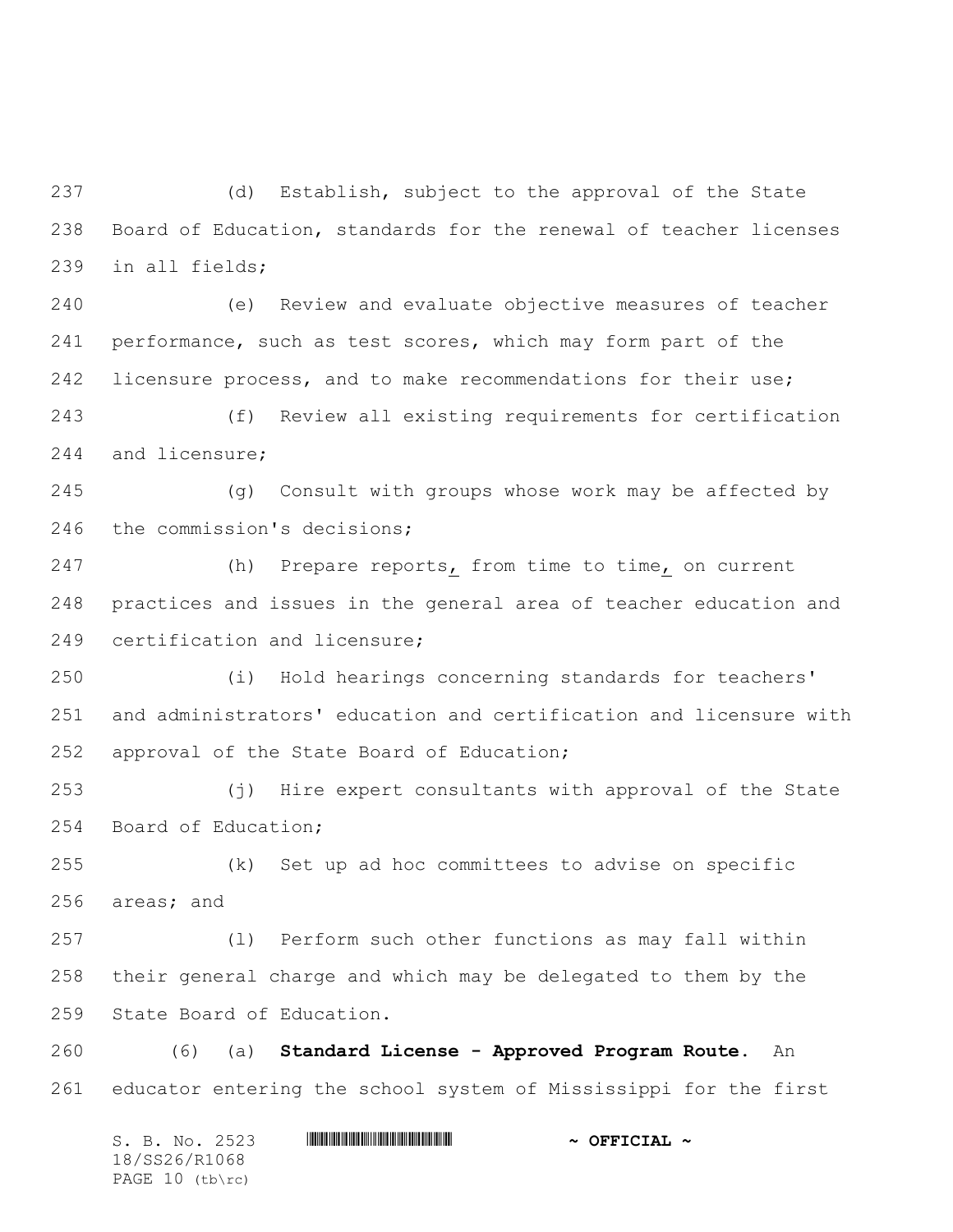time and meeting all requirements as established by the State Board of Education shall be granted a standard five-year license. Persons who possess two (2) years of classroom experience as an assistant teacher or who have taught for one (1) year in an accredited public or private school shall be allowed to fulfill student teaching requirements under the supervision of a qualified participating teacher approved by an accredited college of education. The local school district in which the assistant teacher is employed shall compensate such assistant teachers at the required salary level during the period of time such individual is completing student teaching requirements. Applicants for a standard license shall submit to the department: (i) An application on a department form; (ii) An official transcript of completion of a teacher education program approved by the department or a nationally accredited program, subject to the following: Licensure to teach in Mississippi prekindergarten through kindergarten classrooms shall require completion of a teacher

 education program or a Bachelor of Science degree with child development emphasis from a program accredited by the American Association of Family and Consumer Sciences (AAFCS) or by the National Association for Education of Young Children (NAEYC) or by the National Council for Accreditation of Teacher Education (NCATE). Licensure to teach in Mississippi kindergarten, for those applicants who have completed a teacher education program,

18/SS26/R1068 PAGE 11 (tb\rc)

## S. B. No. 2523 **\*\*\* AND \*\*\* AND \*\*\* AND \*\*\* AND \*\*\* OFFICIAL \*\***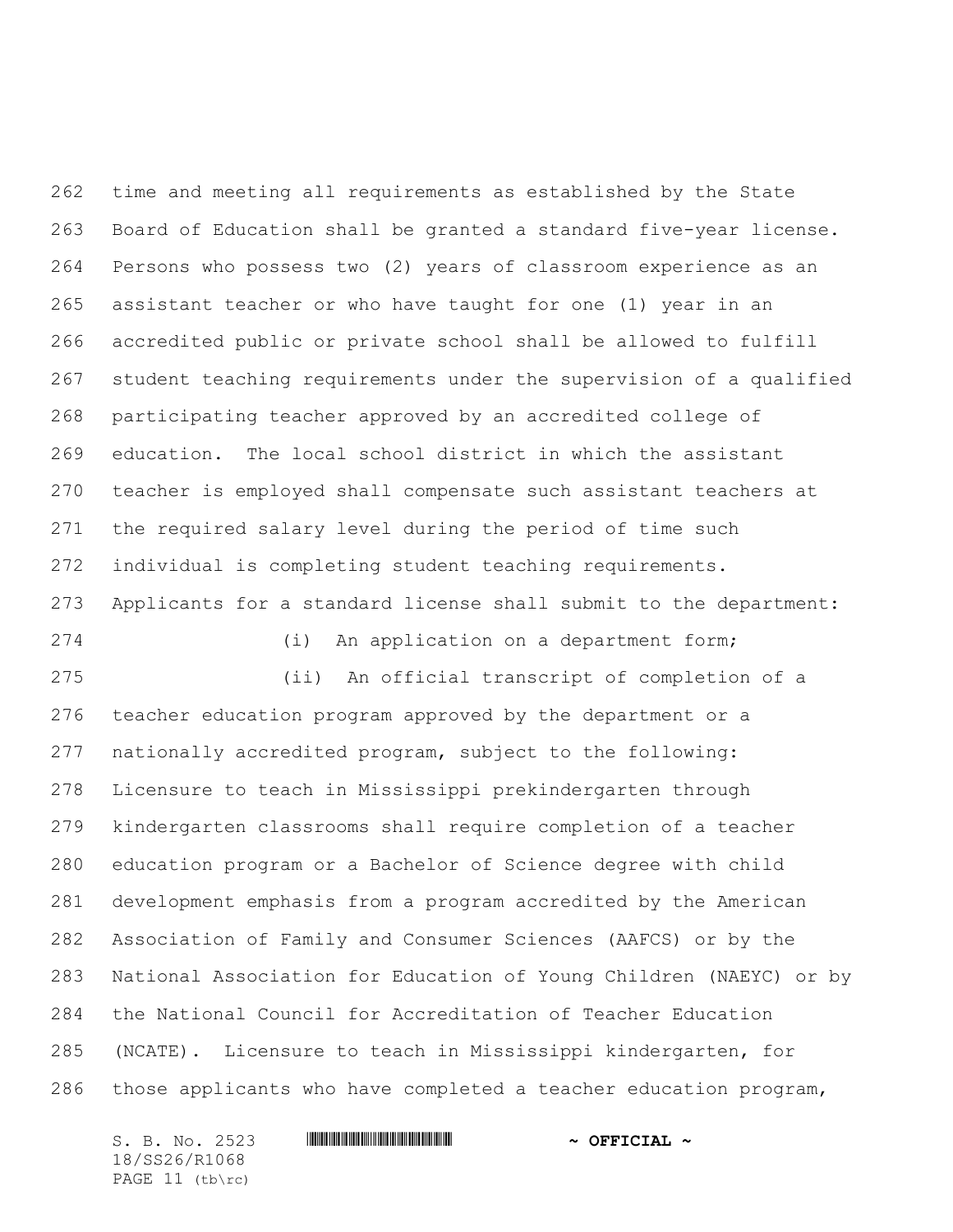and in Grade 1 through Grade 4 shall require the completion of an interdisciplinary program of studies. Licenses for Grades 4 through 8 shall require the completion of an interdisciplinary program of studies with two (2) or more areas of concentration. Licensure to teach in Mississippi Grades 7 through 12 shall require a major in an academic field other than education, or a combination of disciplines other than education. Students preparing to teach a subject shall complete a major in the respective subject discipline. All applicants for standard licensure shall demonstrate that such person's college preparation in those fields was in accordance with the standards set forth by the National Council for Accreditation of Teacher Education (NCATE) or the National Association of State Directors of Teacher Education and Certification (NASDTEC) or, for those applicants who have a Bachelor of Science degree with child development emphasis, the American Association of Family and Consumer Sciences (AAFCS). Effective July 1, 2016, for initial elementary education licensure, a teacher candidate must earn a passing score on a rigorous test of scientifically research-based reading instruction and intervention and data-based decision-making principles as approved by the State Board of Education;

 (iii) A copy of test scores evidencing satisfactory completion of nationally administered examinations of achievement, such as the Educational Testing Service's teacher testing examinations;

S. B. No. 2523 \*SS26/R1068\* **~ OFFICIAL ~** 18/SS26/R1068 PAGE 12 (tb\rc)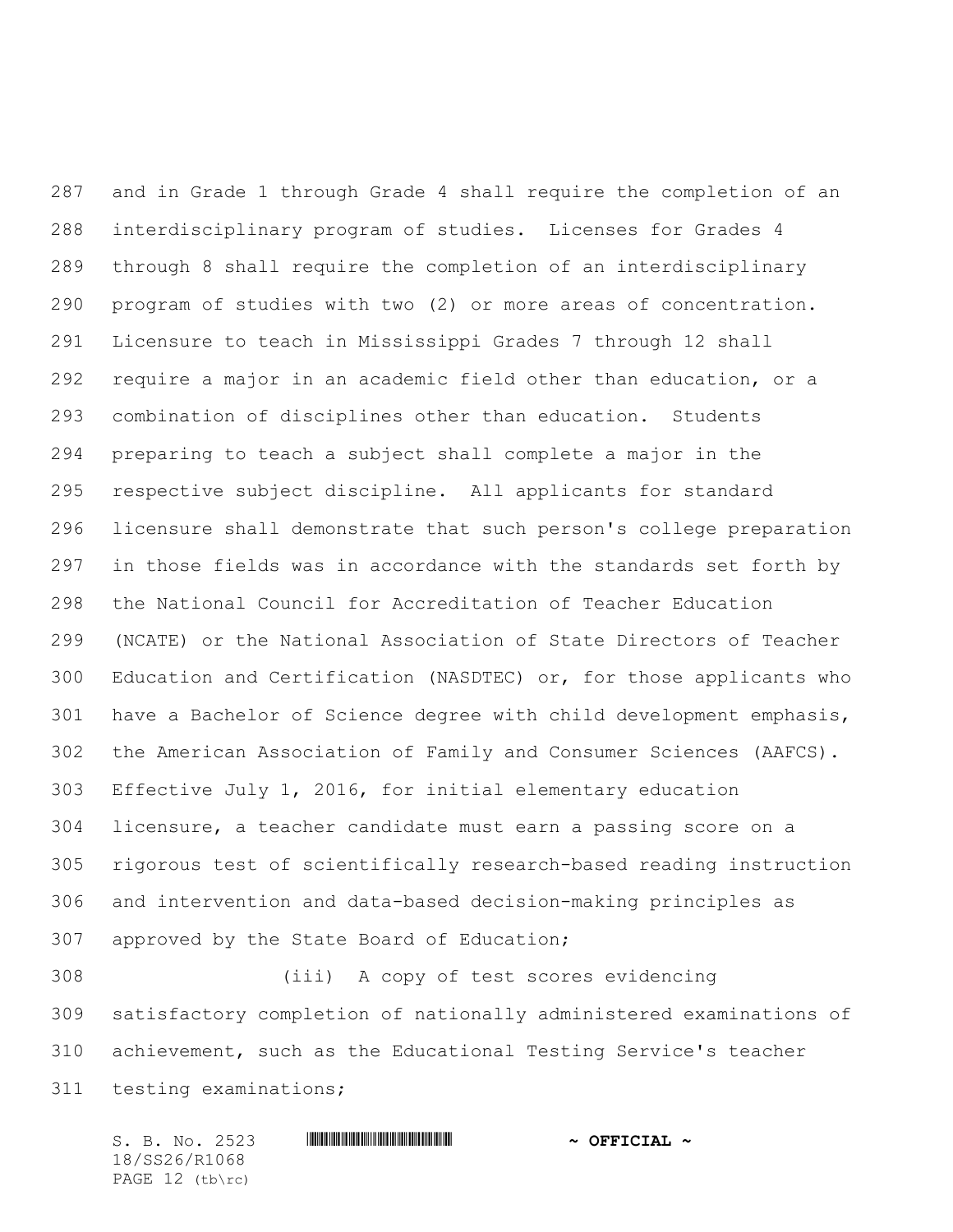(iv) Any other document required by the State Board of Education; and

 (v) From and after September 30, 2015, no teacher candidate shall be licensed to teach in Mississippi who did not meet the following criteria for entrance into an approved teacher education program:

 1. Twenty-one (21) ACT equivalent or achieve the nationally recommended passing score on the Praxis Core Academic Skills for Educators examination; and

 2. No less than 2.75 GPA on pre-major coursework of the institution's approved teacher education program provided that the accepted cohort of candidates meets or exceeds a 3.0 GPA on pre-major coursework.

 (b) **Standard License - Nontraditional Teaching Route**. From and after September 30, 2015, no teacher candidate shall be licensed to teach in Mississippi under the alternate route who did not meet the following criteria:

 (i) Twenty-one (21) ACT equivalent or achieve the nationally recommended passing score on the Praxis Core Academic Skills for Educators examination; and

 (ii) No less than 2.75 GPA on content coursework in the requested area of certification or passing Praxis II scores at or above the national recommended score provided that the accepted cohort of candidates of the institution's teacher

S. B. No. 2523 **\*\*\* And \*\*\* And \*\*\* ~ OFFICIAL ~** 18/SS26/R1068 PAGE 13 (tb\rc)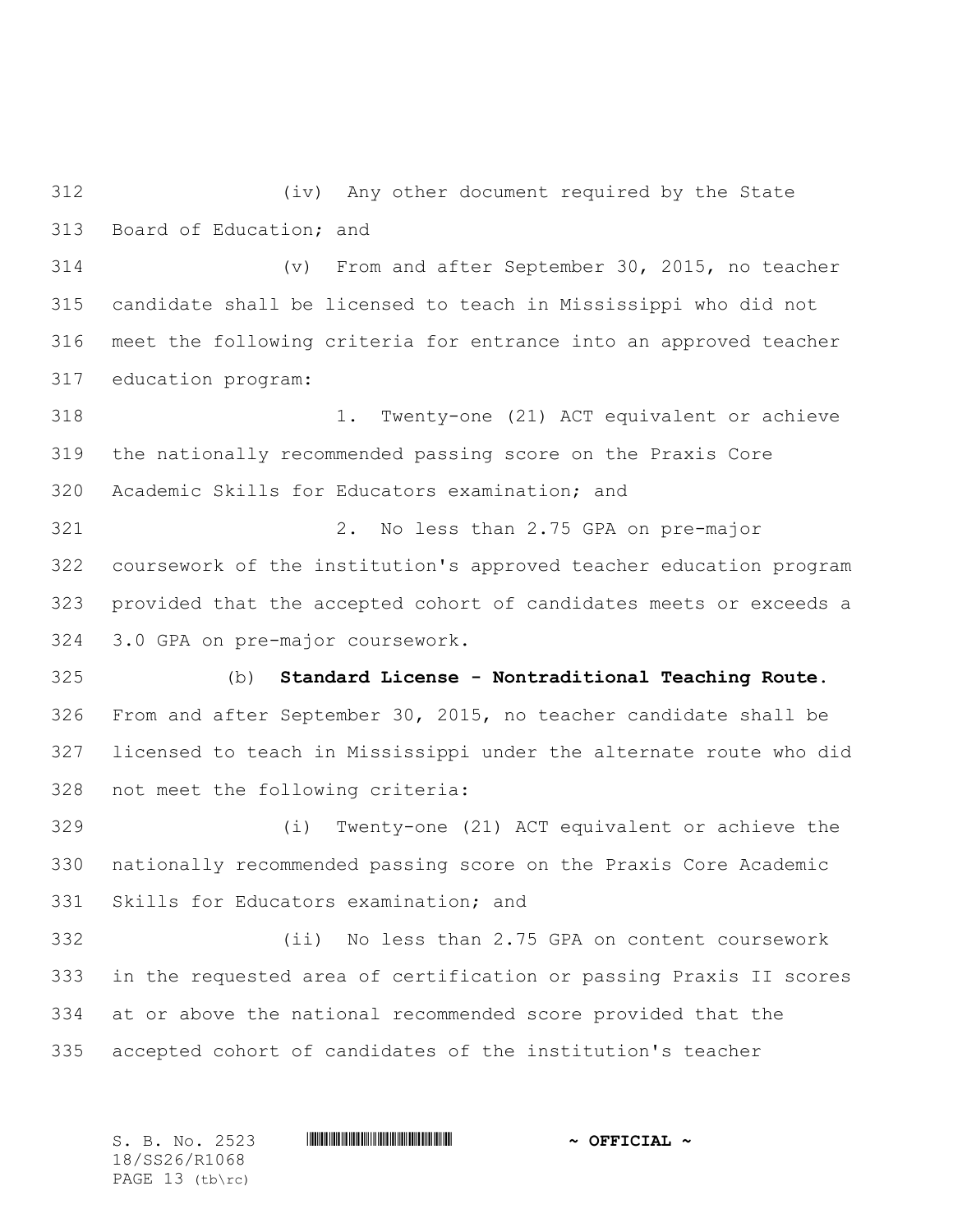education program meets or exceeds a 3.0 GPA on pre-major coursework.

 Beginning January 1, 2004, an individual who has a passing score on the Praxis I Basic Skills and Praxis II Specialty Area Test in the requested area of endorsement may apply for the Teach Mississippi Institute (TMI) program to teach students in Grades 7 through 12 if the individual meets the requirements of this paragraph (b). The State Board of Education shall adopt rules requiring that teacher preparation institutions which provide the Teach Mississippi Institute (TMI) program for the preparation of nontraditional teachers shall meet the standards and comply with the provisions of this paragraph.

 (i) The Teach Mississippi Institute (TMI) shall include an intensive eight-week, nine-semester-hour summer program or a curriculum of study in which the student matriculates in the fall or spring semester, which shall include, but not be limited to, instruction in education, effective teaching strategies, classroom management, state curriculum requirements, planning and instruction, instructional methods and pedagogy, using test results to improve instruction, and a one (1) semester three-hour supervised internship to be completed while the teacher is employed as a full-time teacher intern in a local school district. The TMI shall be implemented on a pilot program basis, with courses to be offered at up to four (4) locations in the state,

18/SS26/R1068 PAGE 14 (tb\rc)

## S. B. No. 2523 **\*\*\* And \*\*\* And \*\*\* ~ OFFICIAL ~**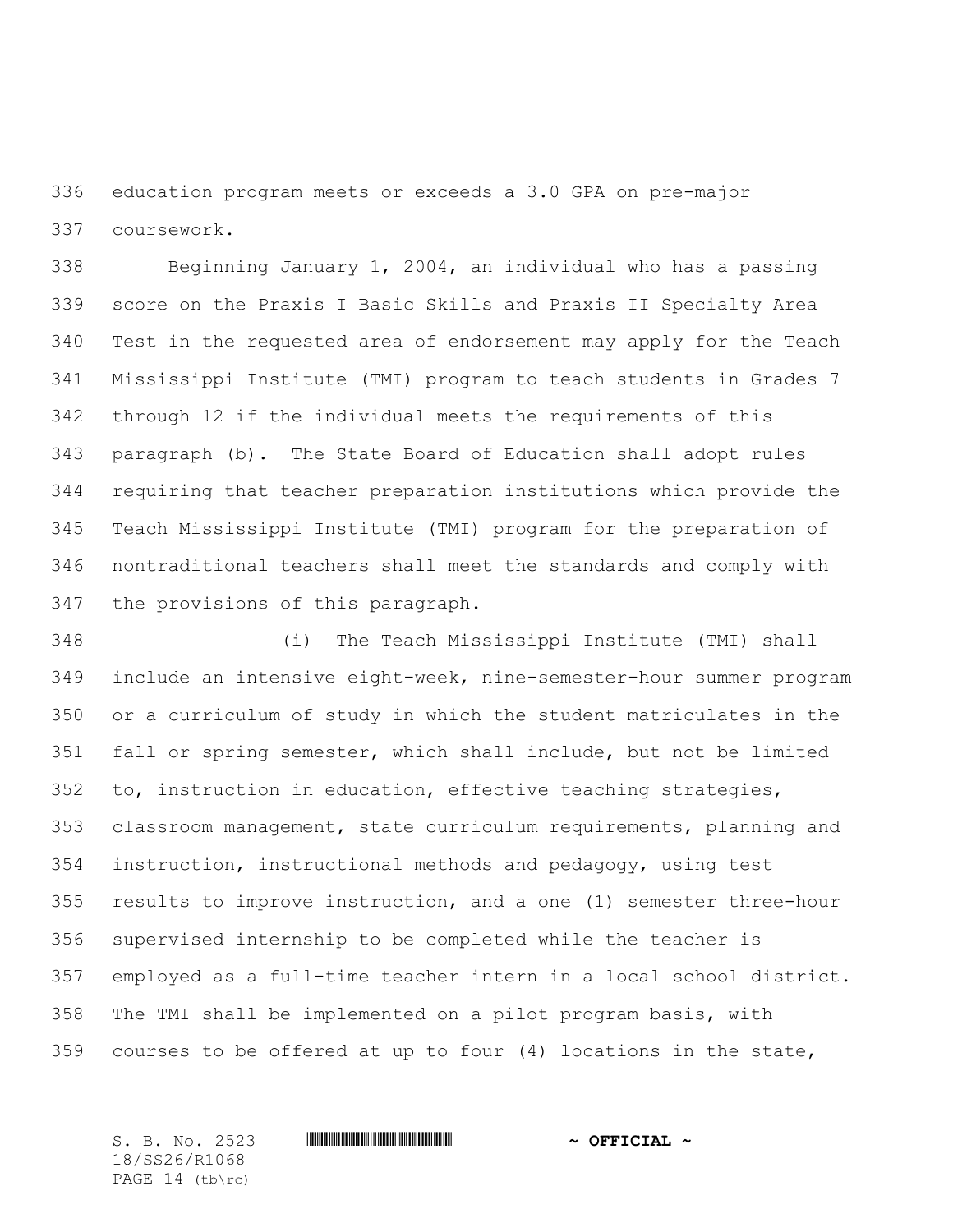with one (1) TMI site to be located in each of the three (3) Mississippi Supreme Court districts.

 (ii) The school sponsoring the teacher intern shall enter into a written agreement with the institution providing the Teach Mississippi Institute (TMI) program, under terms and conditions as agreed upon by the contracting parties, providing that the school district shall provide teacher interns seeking a nontraditional provisional teaching license with a one-year classroom teaching experience. The teacher intern shall successfully complete the one (1) semester three-hour intensive internship in the school district during the semester immediately following successful completion of the TMI and prior to the end of the one-year classroom teaching experience.

 (iii) Upon completion of the nine-semester-hour TMI or the fall or spring semester option, the individual shall submit his transcript to the commission for provisional licensure of the intern teacher, and the intern teacher shall be issued a provisional teaching license by the commission, which will allow the individual to legally serve as a teacher while the person completes a nontraditional teacher preparation internship program.

 (iv) During the semester of internship in the school district, the teacher preparation institution shall monitor the performance of the intern teacher. The school district that employs the provisional teacher shall supervise the provisional teacher during the teacher's intern year of employment under a

S. B. No. 2523 **\*\*\* AND \*\*\* AND \*\*\* \*\*\* OFFICIAL \*\*** 18/SS26/R1068 PAGE 15 (tb\rc)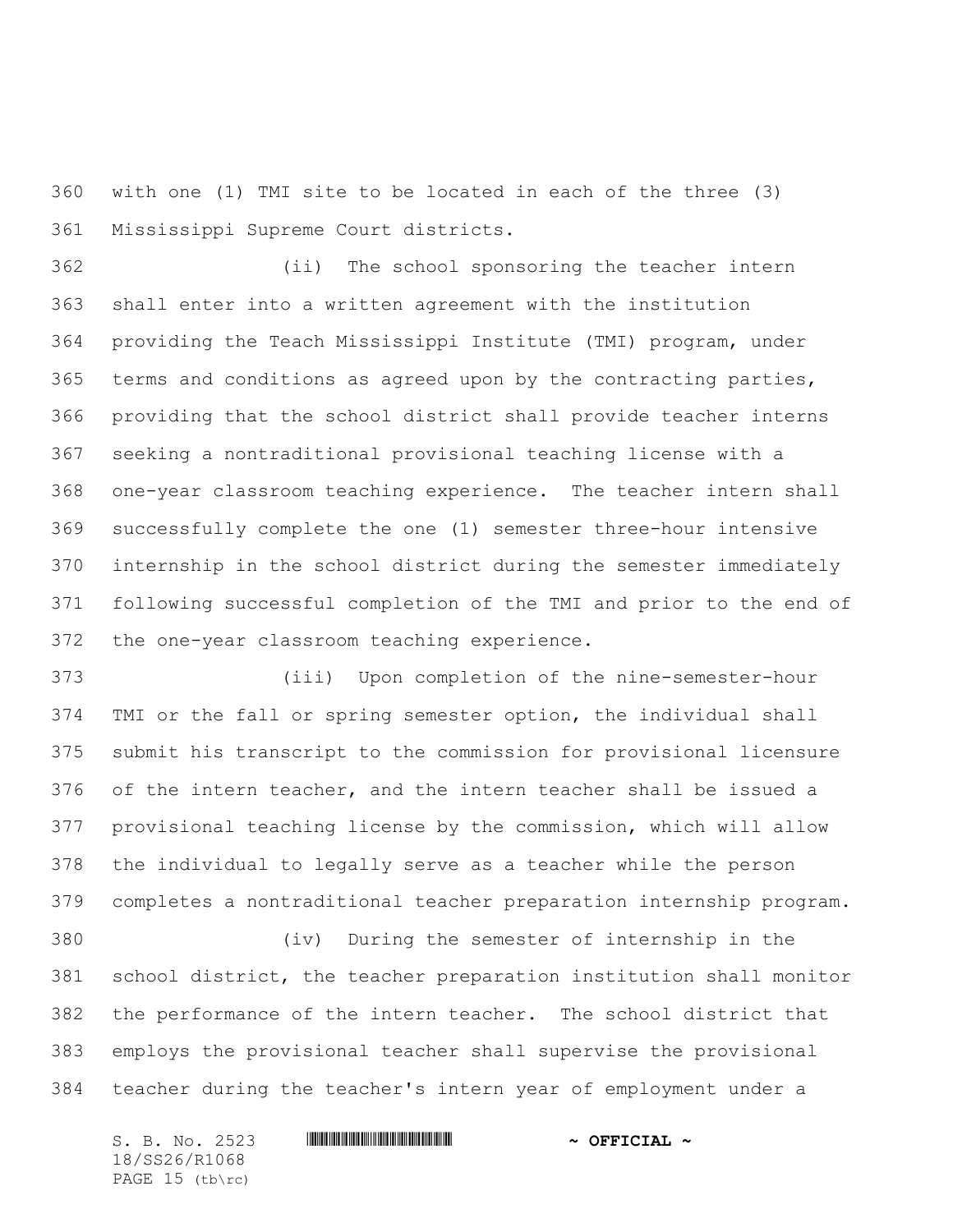nontraditional provisional license, and shall, in consultation with the teacher intern's mentor at the school district of employment, submit to the commission a comprehensive evaluation of the teacher's performance sixty (60) days prior to the expiration of the nontraditional provisional license. If the comprehensive evaluation establishes that the provisional teacher intern's performance fails to meet the standards of the approved nontraditional teacher preparation internship program, the individual shall not be approved for a standard license.

 (v) An individual issued a provisional teaching license under this nontraditional route shall successfully complete, at a minimum, a one-year beginning teacher mentoring and induction program administered by the employing school district with the assistance of the State Department of Education.

 (vi) Upon successful completion of the TMI and the internship provisional license period, applicants for a Standard License - Nontraditional Route shall submit to the commission a transcript of successful completion of the twelve (12) semester hours required in the internship program, and the employing school district shall submit to the commission a recommendation for standard licensure of the intern. If the school district recommends licensure, the applicant shall be issued a Standard License - Nontraditional Route which shall be valid for a five-year period and be renewable.

18/SS26/R1068 PAGE 16 (tb\rc)

## S. B. No. 2523 \*SS26/R1068\* **~ OFFICIAL ~**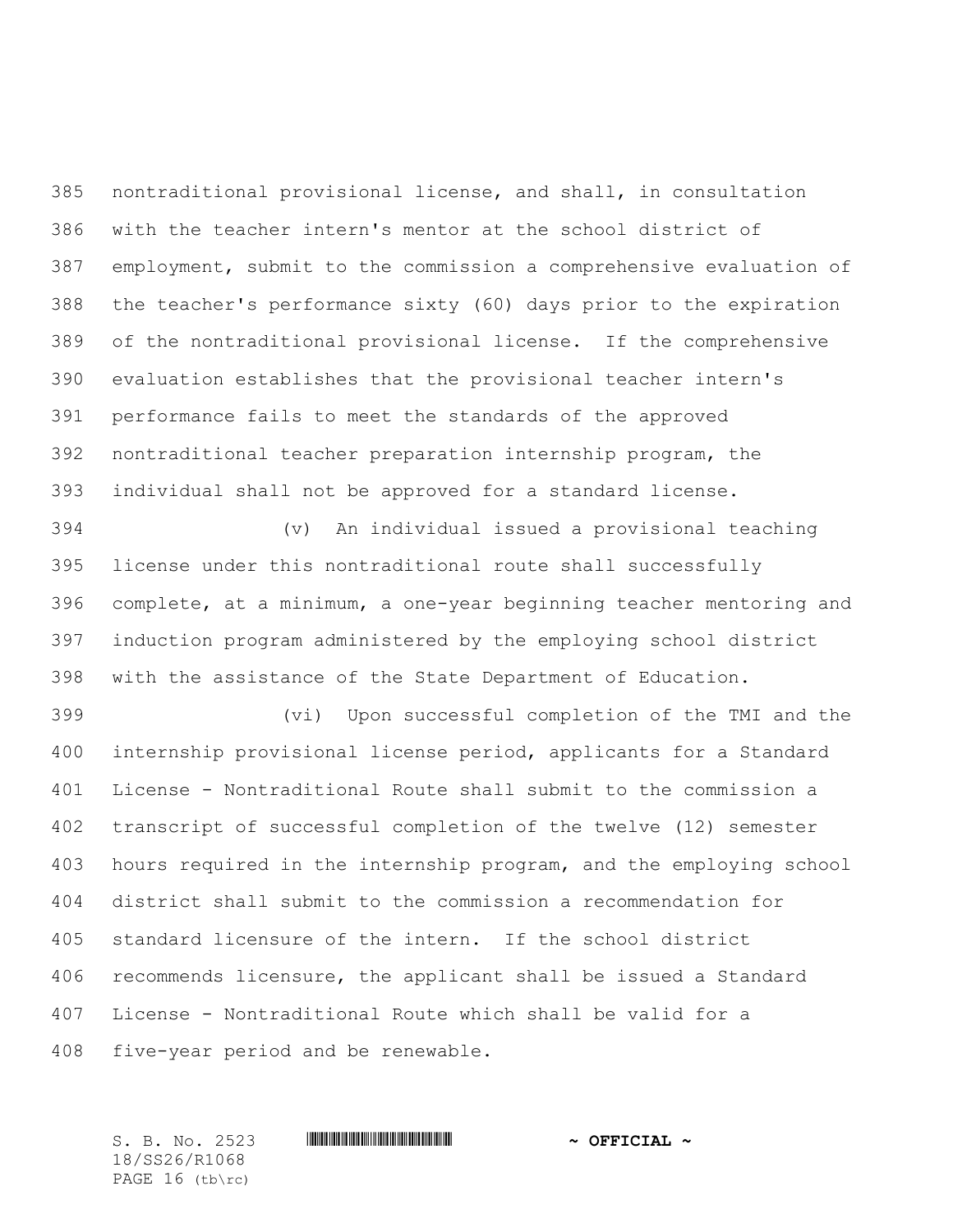(vii) At the discretion of the teacher preparation institution, the individual shall be allowed to credit the twelve (12) semester hours earned in the nontraditional teacher internship program toward the graduate hours required for a Master of Arts in Teacher (MAT) Degree.

 (viii) The local school district in which the nontraditional teacher intern or provisional licensee is employed shall compensate such teacher interns at Step 1 of the required salary level during the period of time such individual is completing teacher internship requirements and shall compensate such Standard License - Nontraditional Route teachers at Step 3 of 420 the required salary level when they complete license requirements.

 Implementation of the TMI program provided for under this paragraph (b) shall be contingent upon the availability of funds appropriated specifically for such purpose by the Legislature. Such implementation of the TMI program may not be deemed to prohibit the State Board of Education from developing and implementing additional alternative route teacher licensure 427 programs, as deemed appropriate by the board. The emergency certification program in effect prior to July 1, 2002, shall remain in effect.

 A Standard License - Approved Program Route shall be issued for a five-year period, and may be renewed. Recognizing teaching as a profession, a hiring preference shall be granted to persons holding a Standard License - Approved Program Route or Standard

S. B. No. 2523 **\*\*\* AND \*\*\* AND \*\*\* \*\*\* OFFICIAL \*\*** 18/SS26/R1068 PAGE 17 (tb\rc)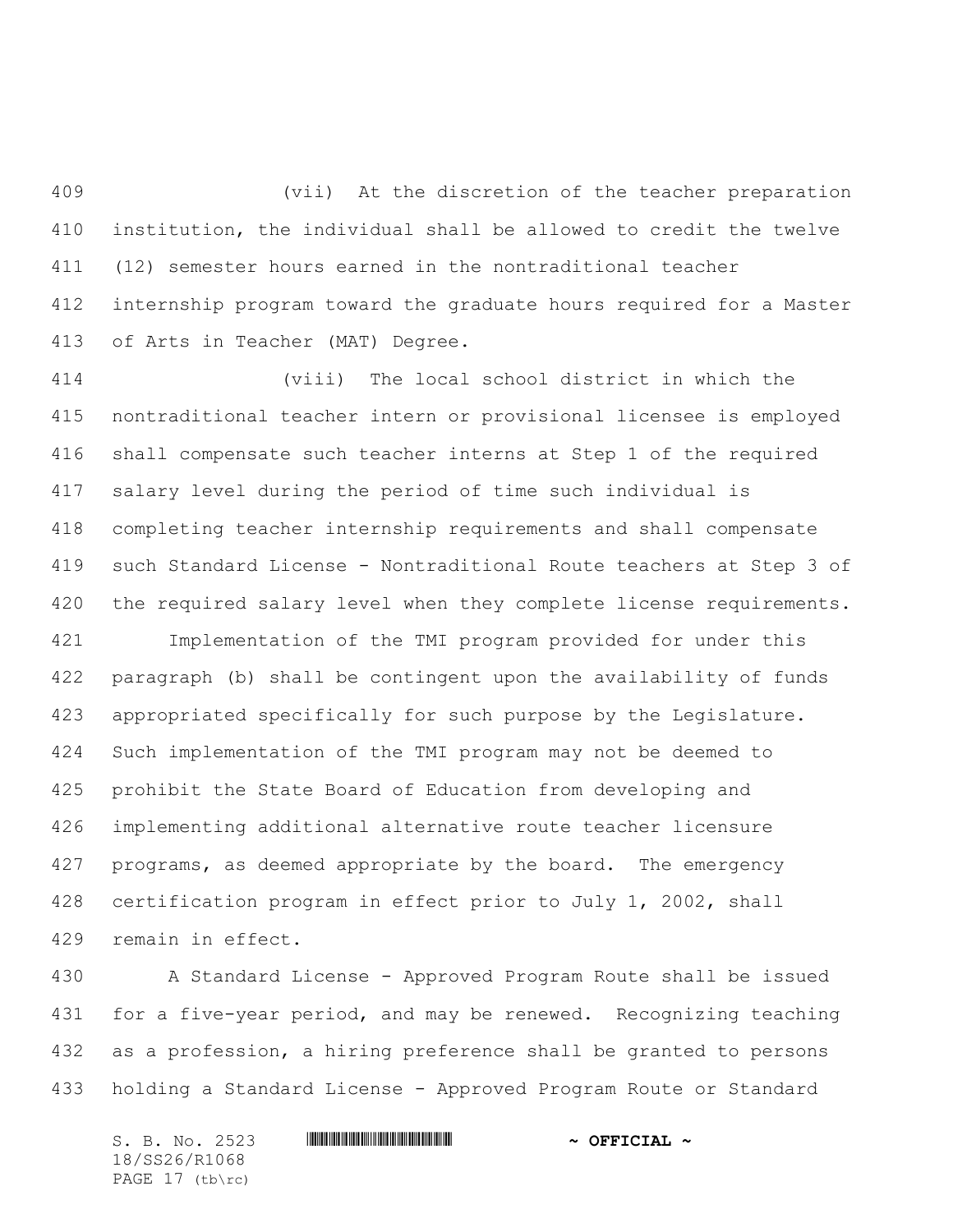License - Nontraditional Teaching Route over persons holding any other license.

 (c) **Special License - Expert Citizen**. In order to allow a school district to offer specialized or technical courses, the State Department of Education, in accordance with rules and regulations established by the State Board of Education, may grant a one-year expert citizen-teacher license to local business or other professional personnel to teach in a public school or nonpublic school accredited or approved by the state. Such person may begin teaching upon his employment by the local school board and licensure by the Mississippi Department of Education. The board shall adopt rules and regulations to administer the expert citizen-teacher license. A Special License - Expert Citizen may be renewed in accordance with the established rules and regulations of the State Department of Education.

 (d) **Special License - Nonrenewable.** The State Board of Education is authorized to establish rules and regulations to 451 allow those educators not meeting requirements in paragraph (a), (b) or (c) of this subsection (6) to be licensed for a period of not more than three (3) years, except by special approval of the State Board of Education.

 (e) **Nonlicensed Teaching Personnel.** A nonlicensed person may teach for a maximum of three (3) periods per teaching day in a public school district or a nonpublic school accredited/approved by the state. Such person shall submit to the

S. B. No. 2523 **\*\*\* AND \*\*\* AND \*\*\* \*\*\* OFFICIAL \*\*** 18/SS26/R1068 PAGE 18 (tb\rc)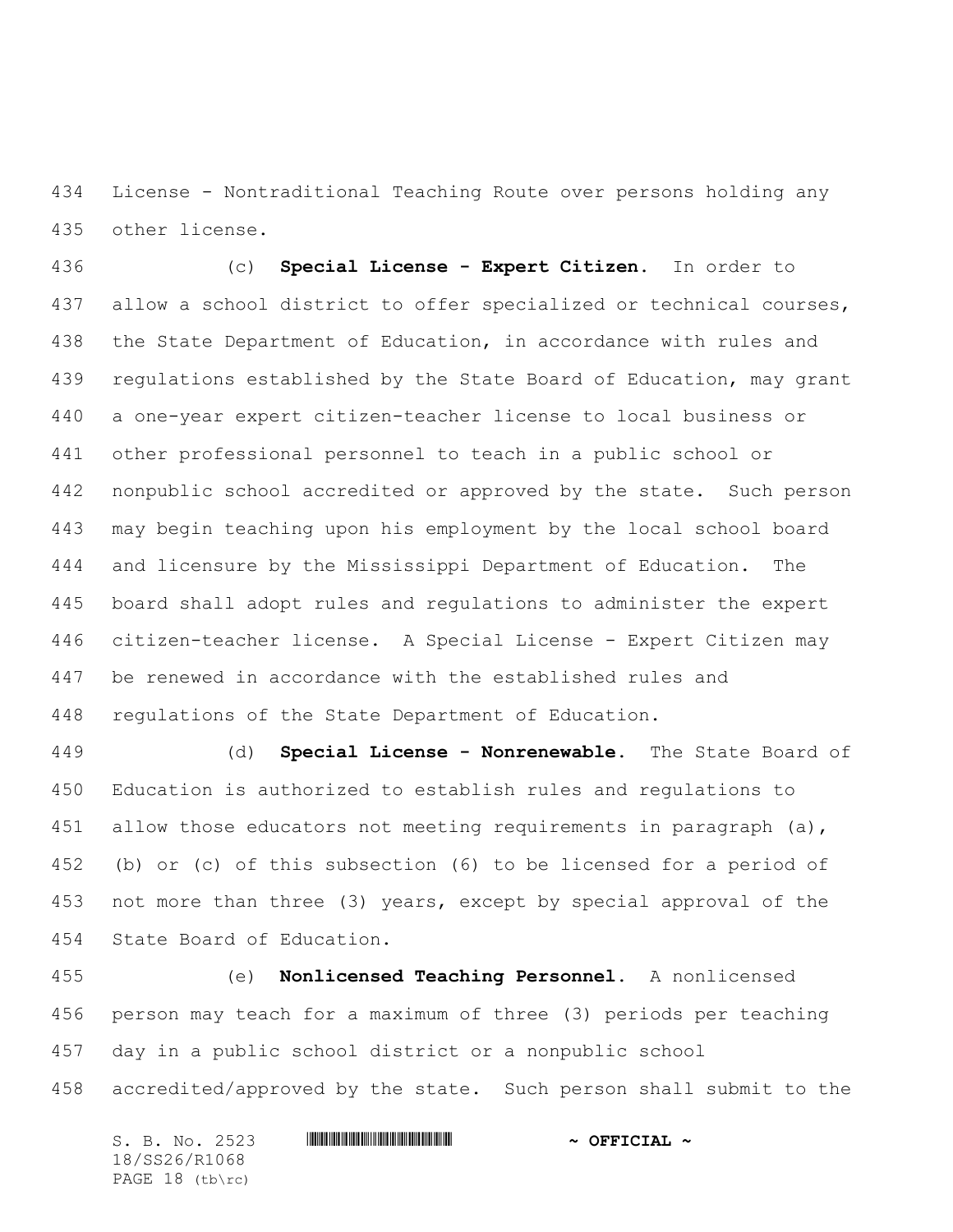department a transcript or record of his education and experience which substantiates his preparation for the subject to be taught and shall meet other qualifications specified by the commission and approved by the State Board of Education. In no case shall any local school board hire nonlicensed personnel as authorized under this paragraph in excess of five percent (5%) of the total number of licensed personnel in any single school.

 (f) **Special License - Transitional Bilingual Education.** Beginning July 1, 2003, the commission shall grant special licenses to teachers of transitional bilingual education who possess such qualifications as are prescribed in this section. Teachers of transitional bilingual education shall be compensated by local school boards at not less than one (1) step on the regular salary schedule applicable to permanent teachers licensed under this section. The commission shall grant special licenses to teachers of transitional bilingual education who present the commission with satisfactory evidence that they (i) possess a speaking and reading ability in a language, other than English, in which bilingual education is offered and communicative skills in English; (ii) are in good health and sound moral character; (iii) possess a bachelor's degree or an associate's degree in teacher education from an accredited institution of higher education; (iv) 481 meet such requirements as to courses of study, semester hours therein, experience and training as may be required by the 483 commission; and (v) are legally present in the United States and

S. B. No. 2523 **\*\*\* AND \*\*\* AND \*\*\* \*\*\* OFFICIAL \*\*** 18/SS26/R1068 PAGE 19 (tb\rc)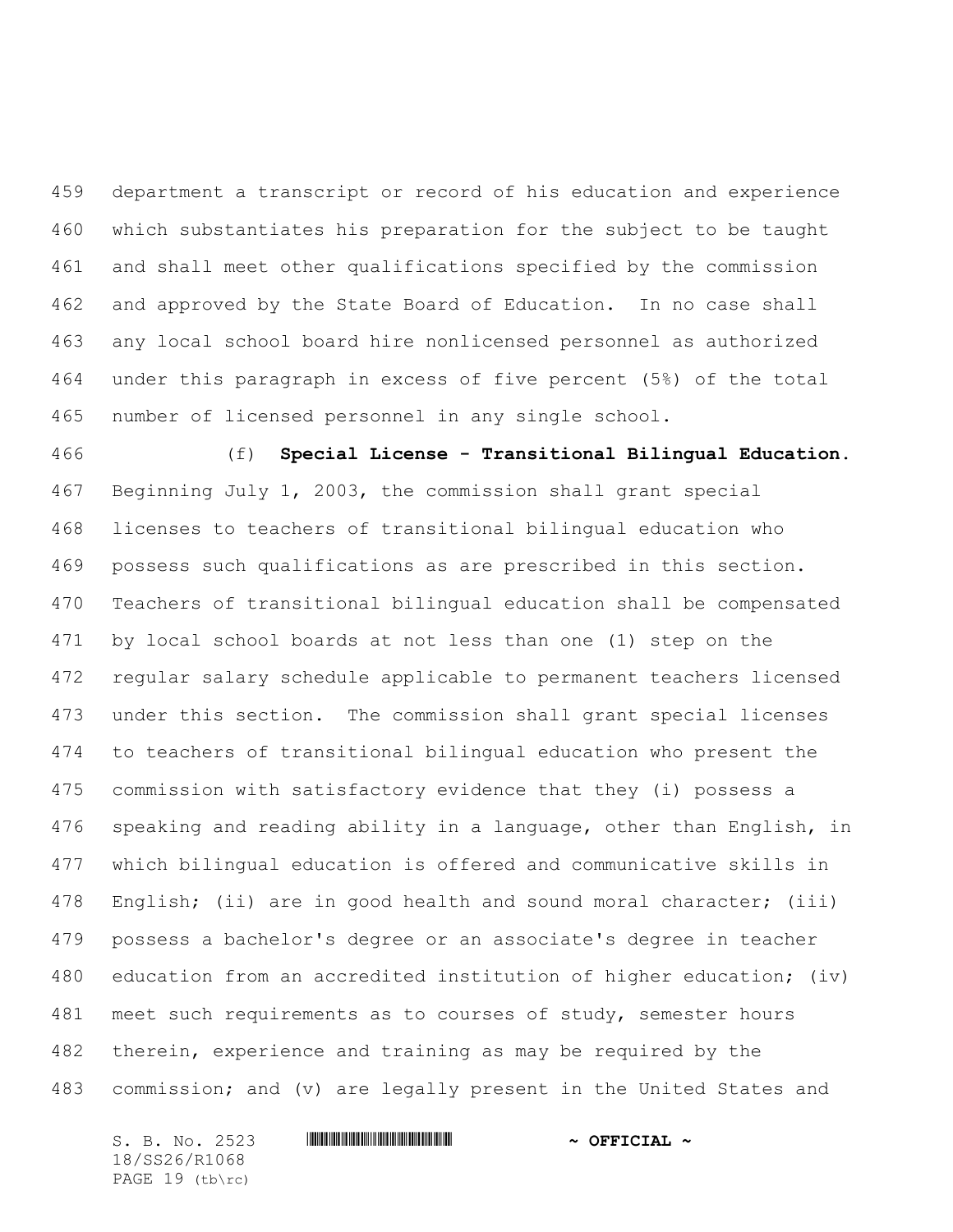possess legal authorization for employment. A teacher of transitional bilingual education serving under a special license shall be under an exemption from standard licensure if he achieves the requisite qualifications therefor. Two (2) years of service by a teacher of transitional bilingual education under such an exemption shall be credited to the teacher in acquiring a Standard Educator License. Nothing in this paragraph shall be deemed to prohibit a local school board from employing a teacher licensed in an appropriate field as approved by the State Department of Education to teach in a program in transitional bilingual education.

 (g) In the event any school district meets the highest accreditation standards as defined by the State Board of Education 497 in the accountability system, the State Board of Education, in its discretion, may exempt such school district from any restrictions in paragraph (e) relating to the employment of nonlicensed teaching personnel.

 (h) **Highly Qualified Teachers.** Beginning July 1, 2006, any teacher from any state meeting the federal definition of highly qualified, as described in the No Child Left Behind Act, must be granted a standard five-year license by the State Department of Education.

 (i) **Critical Teacher Shortage Area License.** Beginning July 1, 2018, the commission shall grant critical teacher shortage

| S. B. No. 2523        | $\sim$ OFFICIAL $\sim$ |
|-----------------------|------------------------|
| 18/SS26/R1068         |                        |
| PAGE $20$ (tb) $rc$ ) |                        |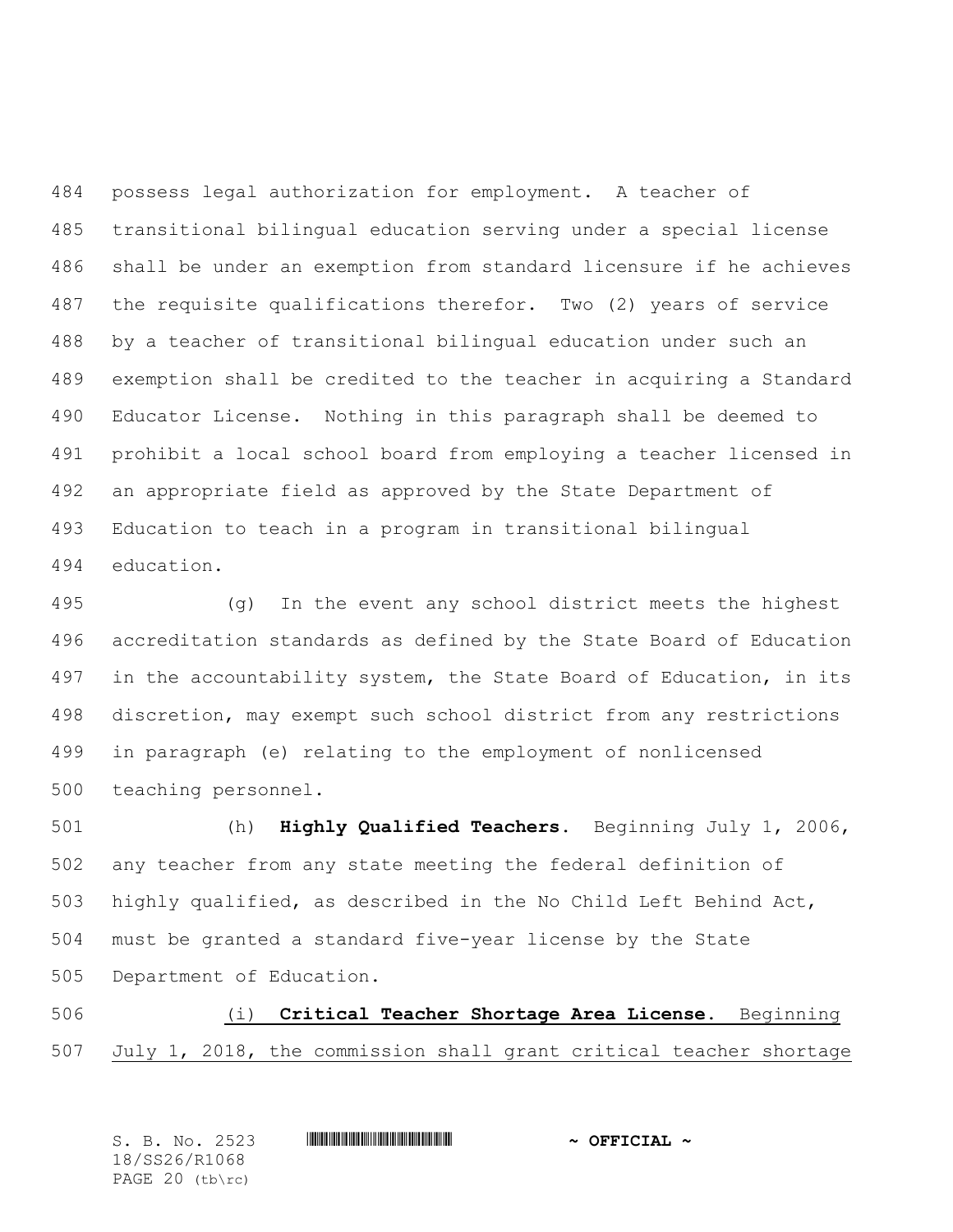area licenses to educators who successfully meet either of the following: (i) Earned a twenty-one (21) ACT equivalent, achieved the nationally recommended score on the Praxis Core Academic Skills for Educators examination or earned an eighteen (18) ACT equivalent while maintaining no less than a 2.75 GPA on content coursework in the area of certification, which shall serve as an alternate to a passing Praxis Core examination score; (ii) Achieved the nationally recommended passing score on all but one (1) developmental area of the Praxis Core and Praxis II examinations; (iii) Submit a portfolio and video based on the Teacher Growth Rubric, which shall serve as an alternative to achieving the nationally recommended passing score on the Praxis II examination; or (iv) Be a retired teacher receiving full retirement benefits under the provisions of this act, who are authorized to return to the classroom on a full-time basis. This critical teacher shortage area license may only be used by school districts in critical teacher shortage areas, as designated by the State Board of Education, which make a formal written request to the State Department of Education for such allowances at the conclusion of each academic term. As a condition of being approved to employ educators with a critical teacher shortage area license, the affected school district must

S. B. No. 2523 **\*\*\* AND \*\*\* AND \*\*\* \*\*\* OFFICIAL \*\*** 18/SS26/R1068 PAGE 21 (tb\rc)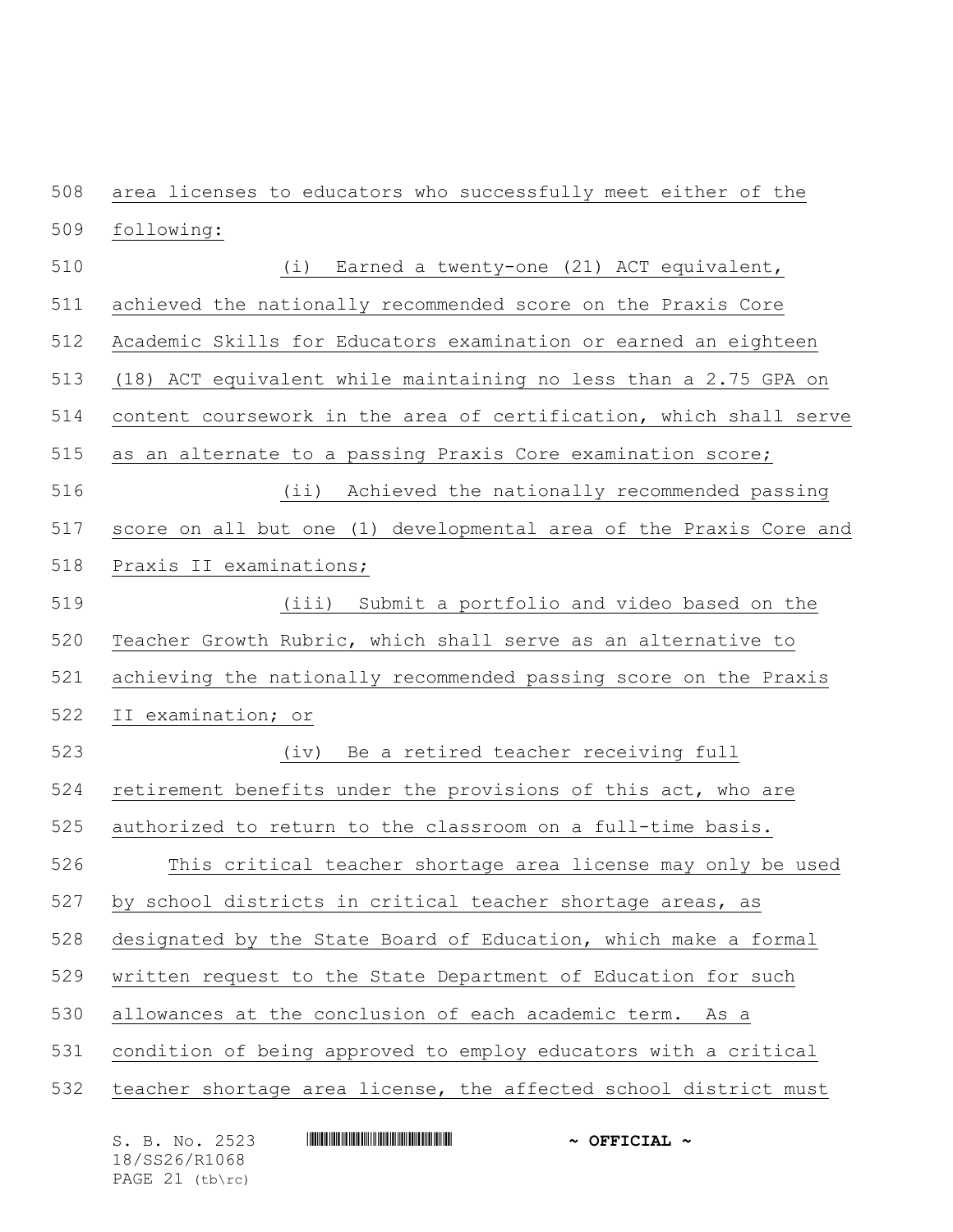provide a minimum of fifty (50) additional hours of professional development to holders of a critical teacher shortage area license above that which is required for educators who hold a standard license during the first three (3) years of employment with the affected school district. The school district shall assign a veteran on-site mentor teacher to the critical teacher shortage area licensee, who shall be compensated for mentoring services in the same manner provided under Section 37-9-211.

 (7) **Administrator License.** The State Board of Education is authorized to establish rules and regulations and to administer the licensure process of the school administrators in the State of Mississippi. There will be four (4) categories of administrator licensure with exceptions only through special approval of the State Board of Education.

 (a) **Administrator License - Nonpracticing.** Those educators holding administrative endorsement but having no administrative experience or not serving in an administrative position on January 15, 1997.

 (b) **Administrator License - Entry Level.** Those educators holding administrative endorsement and having met the department's qualifications to be eligible for employment in a Mississippi school district. Administrator License - Entry Level shall be issued for a five-year period and shall be nonrenewable.

18/SS26/R1068 PAGE 22 (tb\rc)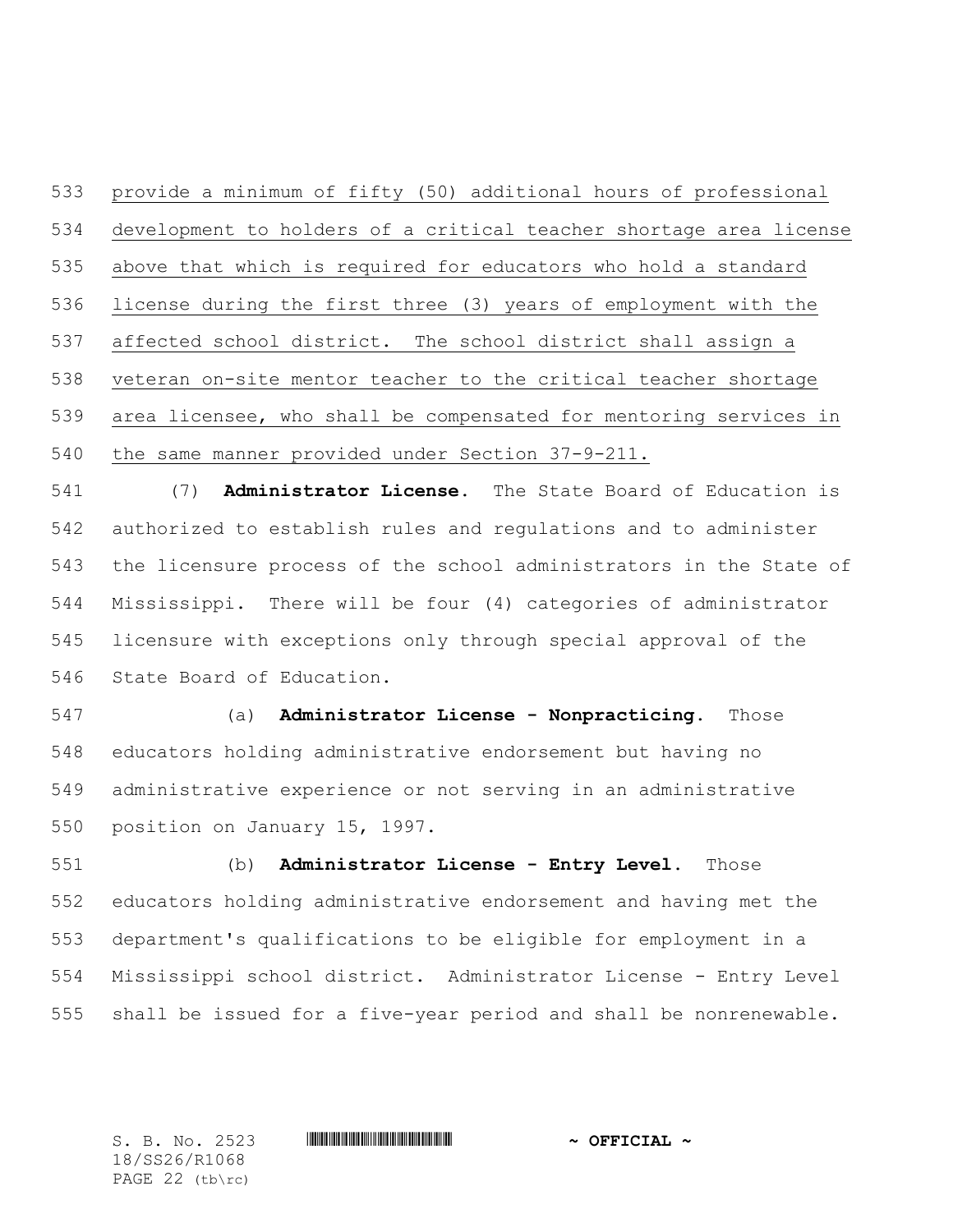(c) **Standard Administrator License - Career Level.** An administrator who has met all the requirements of the department for standard administrator licensure.

 (d) **Administrator License - Nontraditional Route.** The board may establish a nontraditional route for licensing administrative personnel. Such nontraditional route for administrative licensure shall be available for persons holding, but not limited to, a master of business administration degree, a master of public administration degree, a master of public planning and policy degree or a doctor of jurisprudence degree from an accredited college or university, with five (5) years of administrative or supervisory experience. Successful completion of the requirements of alternate route licensure for administrators shall qualify the person for a standard administrator license.

 Individuals seeking school administrator licensure under paragraph (b), (c) or (d) shall successfully complete a training program and an assessment process prescribed by the State Board of Education. All applicants for school administrator licensure shall meet all requirements prescribed by the department under paragraph (b), (c) or (d), and the cost of the assessment process required shall be paid by the applicant.

 (8) **Reciprocity.** (a) The department shall grant a standard license to any individual who possesses a valid standard license from another state and meets minimum Mississippi license

| S. B. No. 2523    |  | $\sim$ OFFICIAL $\sim$ |  |
|-------------------|--|------------------------|--|
| 18/SS26/R1068     |  |                        |  |
| PAGE $23$ (tb\rc) |  |                        |  |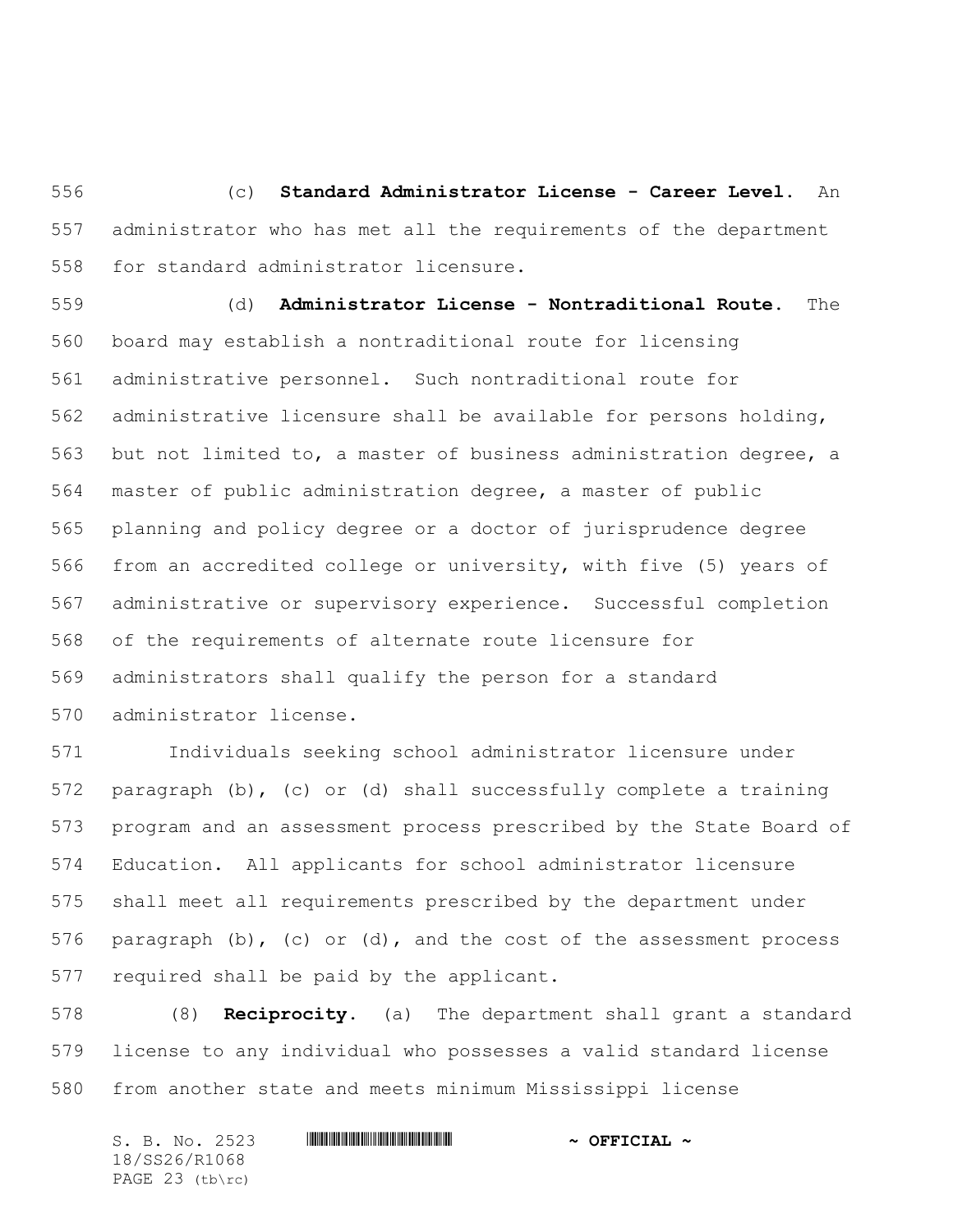requirements or equivalent requirements as determined by the State Board of Education. The issuance of a license by reciprocity to a military-trained applicant or military spouse shall be subject to the provisions of Section 73-50-1.

 (b) The department shall grant a nonrenewable special license to any individual who possesses a credential which is less than a standard license or certification from another state. Such special license shall be valid for the current school year plus one (1) additional school year to expire on June 30 of the second year, not to exceed a total period of twenty-four (24) months, during which time the applicant shall be required to complete the requirements for a standard license in Mississippi.

 (9) **Renewal and Reinstatement of Licenses.** The State Board of Education is authorized to establish rules and regulations for the renewal and reinstatement of educator and administrator licenses. Effective May 15, 1997, the valid standard license held by an educator shall be extended five (5) years beyond the expiration date of the license in order to afford the educator adequate time to fulfill new renewal requirements established pursuant to this subsection. An educator completing a master of education, educational specialist or doctor of education degree in May 1997 for the purpose of upgrading the educator's license to a higher class shall be given this extension of five (5) years plus five (5) additional years for completion of a higher degree.

18/SS26/R1068 PAGE 24 (tb\rc)

## S. B. No. 2523 **\*\*\* And \*\*\* And \*\*\* \*\*\* \*\*\* \*\*\* \*\*\* \*\*\* \*\*\* \*\*** \*\* **\*\*\* OFFICIAL** \*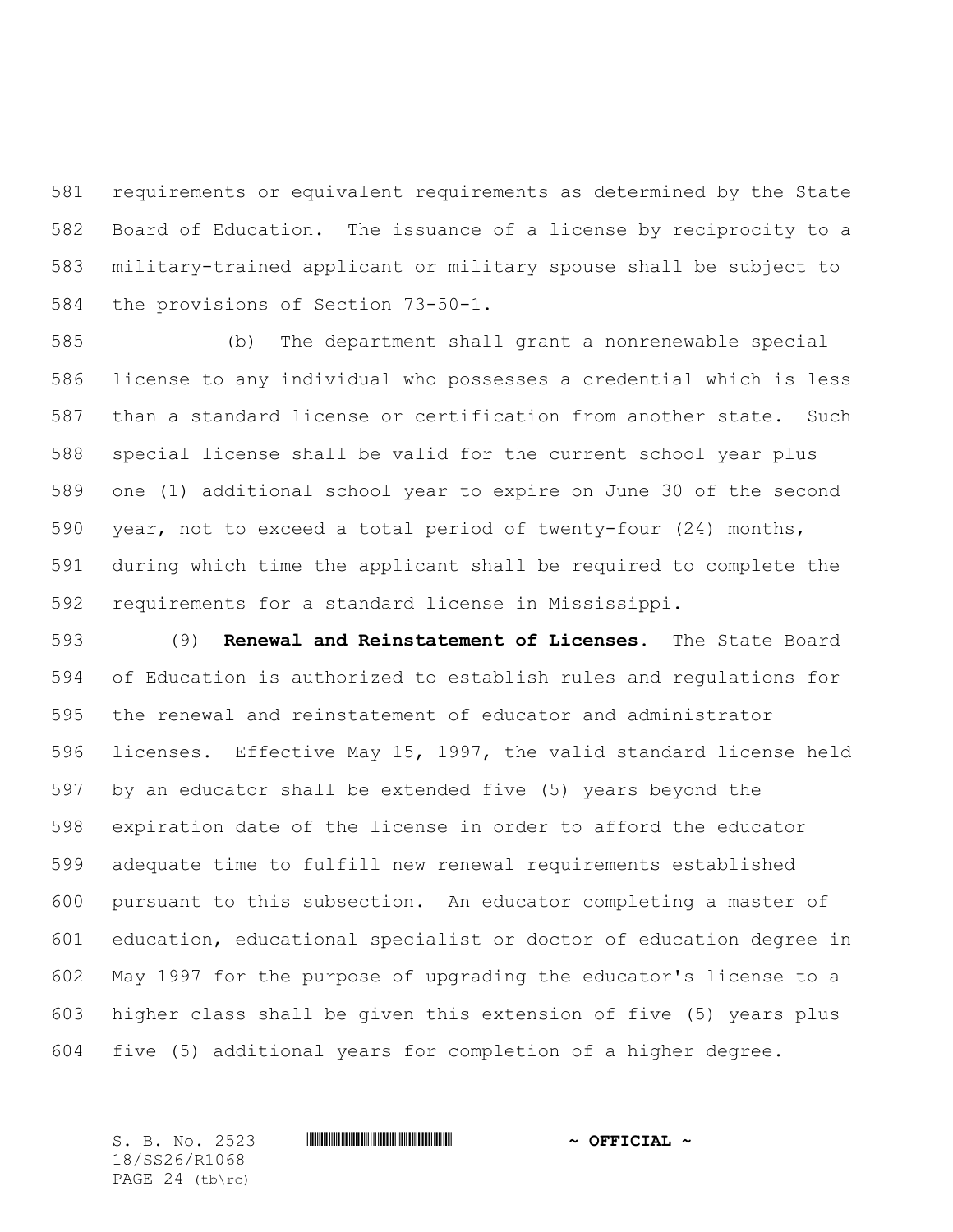(10) All controversies involving the issuance, revocation, suspension or any change whatsoever in the licensure of an educator required to hold a license shall be initially heard in a hearing de novo, by the commission or by a subcommittee established by the commission and composed of commission members for the purpose of holding hearings. Any complaint seeking the denial of issuance, revocation or suspension of a license shall be by sworn affidavit filed with the Commission on Teacher and Administrator Education, Certification and Licensure and Development. The decision thereon by the commission or its subcommittee shall be final, unless the aggrieved party shall appeal to the State Board of Education, within ten (10) days, of the decision of the committee or its subcommittee. An appeal to the State Board of Education shall be on the record previously made before the commission or its subcommittee unless otherwise provided by rules and regulations adopted by the board. The State Board of Education in its authority may reverse, or remand with instructions, the decision of the committee or its subcommittee. The decision of the State Board of Education shall be final. (11) The State Board of Education, acting through the

 commission, may deny an application for any teacher or administrator license for one or more of the following:

 (a) Lack of qualifications which are prescribed by law or regulations adopted by the State Board of Education;

S. B. No. 2523 **\*\*\* And \*\*\* And \*\*\* \*\*\* \*\*\* \*\*\* \*\*\* \*\*\* \*\*\* \*\*** \*\* **\*\*\* OFFICIAL** \* 18/SS26/R1068 PAGE 25 (tb\rc)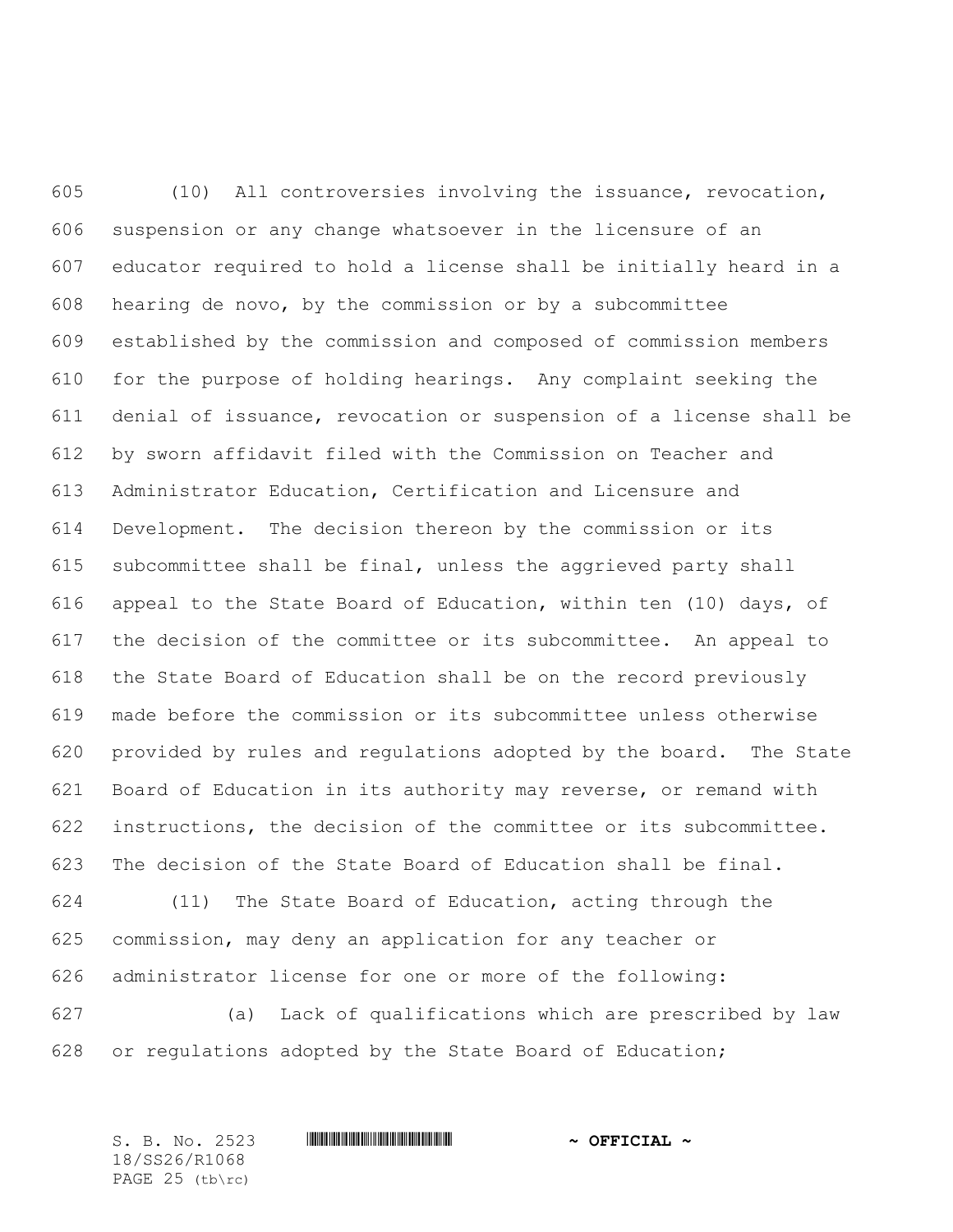(b) The applicant has a physical, emotional or mental disability that renders the applicant unfit to perform the duties authorized by the license, as certified by a licensed psychologist or psychiatrist;

 (c) The applicant is actively addicted to or actively dependent on alcohol or other habit-forming drugs or is a habitual user of narcotics, barbiturates, amphetamines, hallucinogens or other drugs having similar effect, at the time of application for a license;

 (d) Revocation, suspension or surrender of an applicant's certificate or license by another state shall result in immediate denial of licensure until such time that the records predicating the revocation, suspension or surrender in the prior state have been cleared;

 (e) Fraud or deceit committed by the applicant in securing or attempting to secure such certification and license;

 (f) Failing or refusing to furnish reasonable evidence of identification;

 (g) The applicant has been convicted, has pled guilty or entered a plea of nolo contendere to a felony, as defined by federal or state law;

 (h) The applicant has been convicted, has pled guilty or entered a plea of nolo contendere to a sex offense as defined by federal or state law. For purposes of this paragraph (h) and paragraph (g) of this subsection, a "guilty plea" includes a plea

S. B. No. 2523 \*SS26/R1068\* **~ OFFICIAL ~** 18/SS26/R1068 PAGE 26 (tb\rc)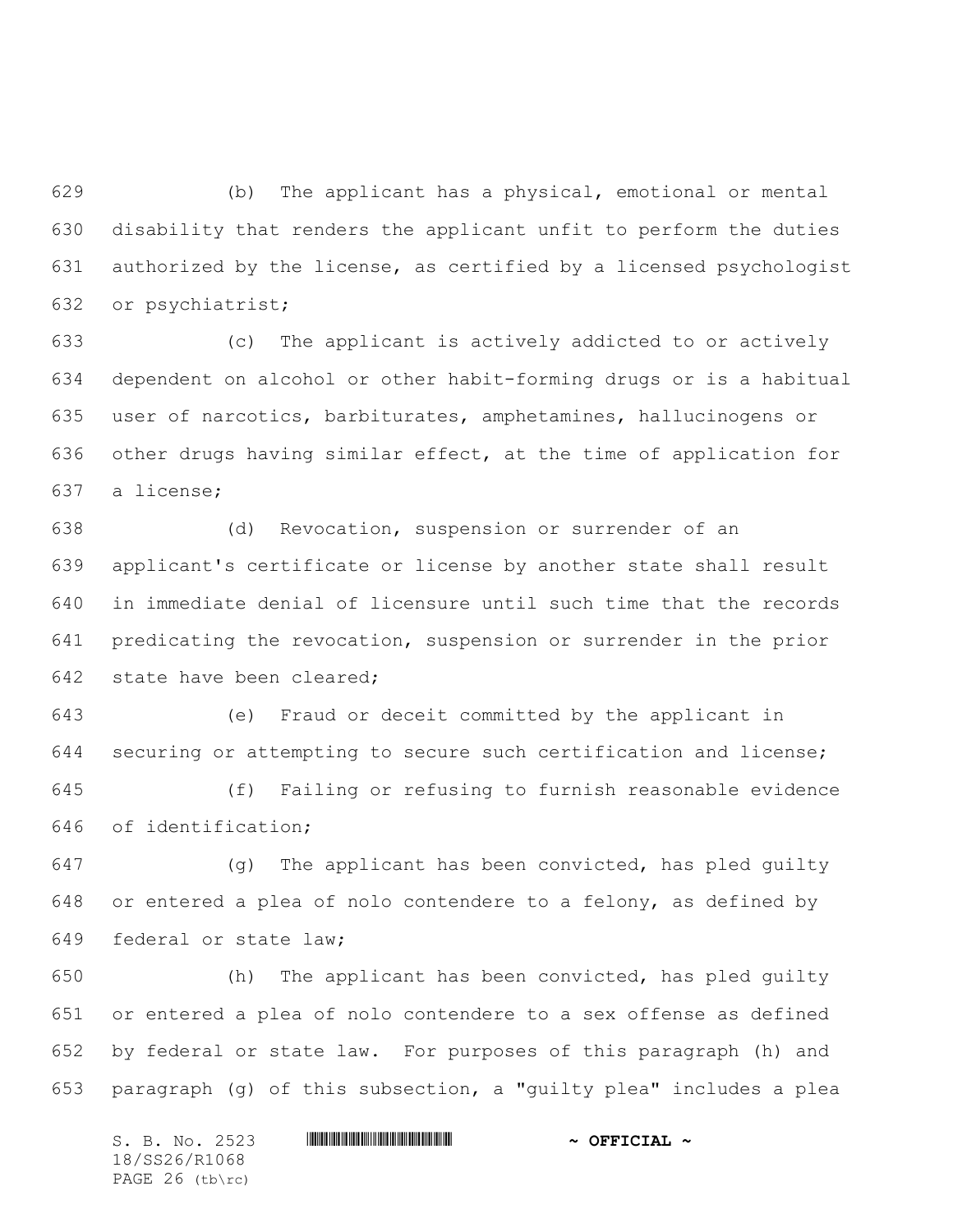of guilty, entry of a plea of nolo contendere, or entry of an order granting pretrial or judicial diversion; or

 (i) Probation or post-release supervision for a felony or sex offense conviction, as defined by federal or state law, shall result in the immediate denial of licensure application until expiration of the probationary or post-release supervision period.

 (12) The State Board of Education, acting through the commission, may revoke, suspend or refuse to renew any teacher or administrator license for specified periods of time or may place on probation, censure, reprimand a licensee, or take other disciplinary action with regard to any license issued under this chapter for one or more of the following:

 (a) Breach of contract or abandonment of employment may result in the suspension of the license for one (1) school year as provided in Section 37-9-57;

 (b) Obtaining a license by fraudulent means shall result in immediate suspension and continued suspension for one (1) year after correction is made;

 (c) Suspension or revocation of a certificate or license by another state shall result in immediate suspension or revocation and shall continue until records in the prior state have been cleared;

 (d) The license holder has been convicted, has pled guilty or entered a plea of nolo contendere to a felony, as

S. B. No. 2523 \*SS26/R1068\* **~ OFFICIAL ~** 18/SS26/R1068 PAGE 27 (tb\rc)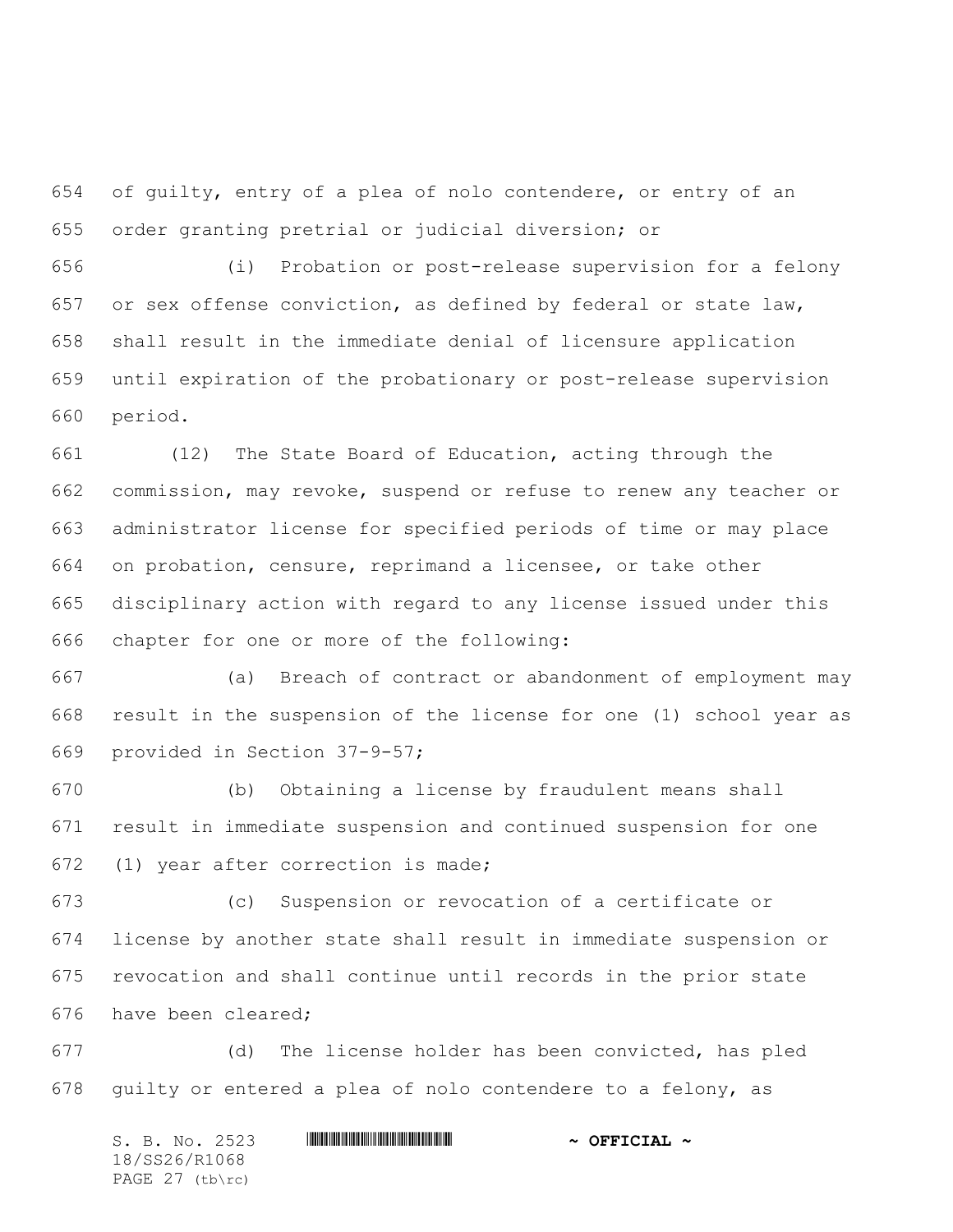defined by federal or state law. For purposes of this paragraph, a "guilty plea" includes a plea of guilty, entry of a plea of nolo contendere, or entry of an order granting pretrial or judicial diversion;

 (e) The license holder has been convicted, has pled guilty or entered a plea of nolo contendere to a sex offense, as defined by federal or state law, shall result in immediate suspension or revocation;

 (f) The license holder has received probation or post-release supervision for a felony or sex offense conviction, as defined by federal or state law, which shall result in immediate suspension or revocation until expiration of the probationary or post-release supervision period;

 (g) The license holder knowingly and willfully committing any of the acts affecting validity of mandatory uniform test results as provided in Section 37-16-4(1);

 (h) The license holder has engaged in unethical conduct relating to an educator/student relationship as identified by the State Board of Education in its rules;

 (i) The license holder has fondled a student as described in Section 97-5-23, or had any type of sexual involvement with a student as described in Section 97-3-95;

 (j) The license holder has failed to report sexual involvement of a school employee with a student as required by Section 97-5-24;

S. B. No. 2523 \*SS26/R1068\* **~ OFFICIAL ~** 18/SS26/R1068 PAGE 28 (tb\rc)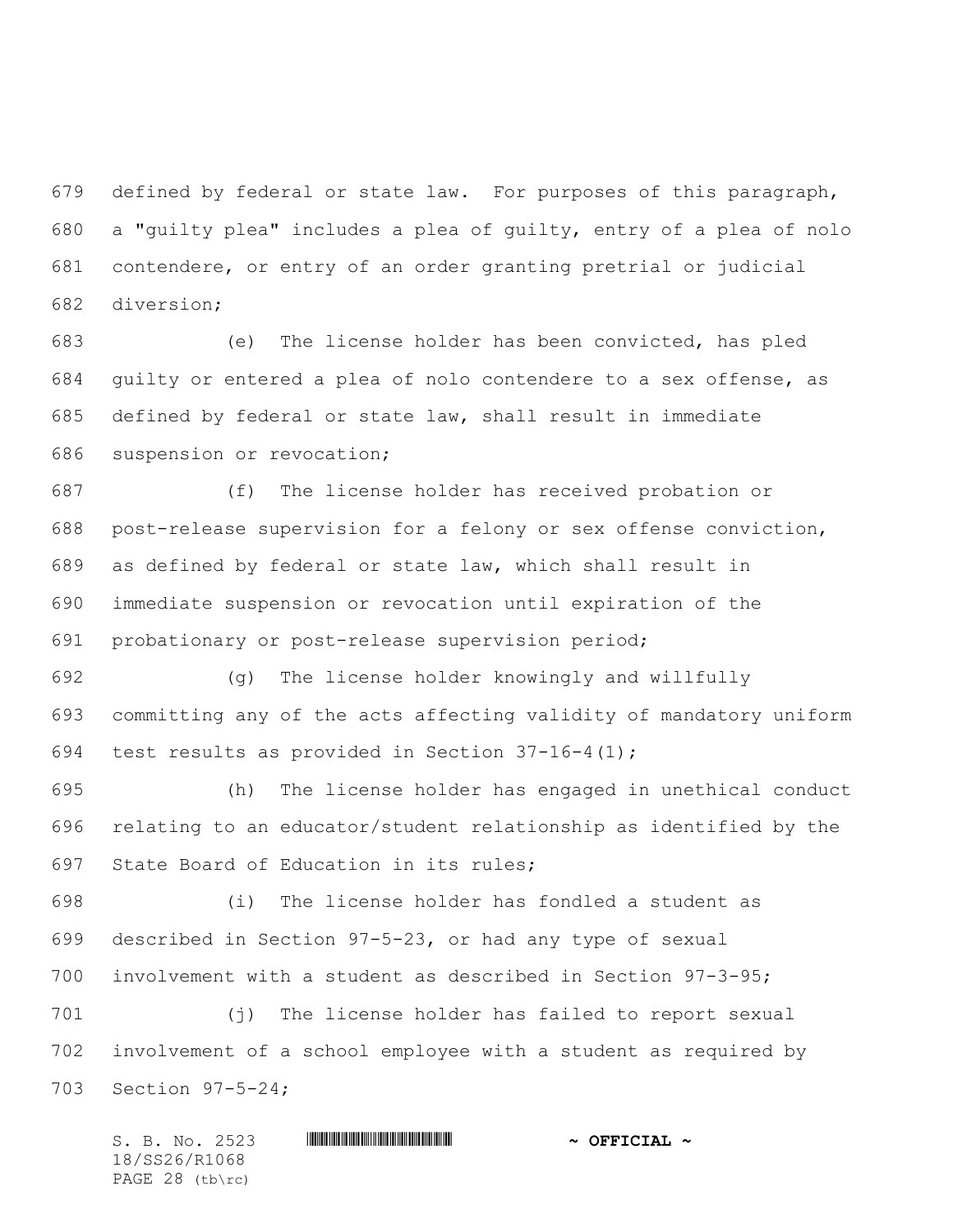(k) The license holder served as superintendent or principal in a school district during the time preceding and/or that resulted in the Governor declaring a state of emergency and the State Board of Education appointing a conservator;

 (l) The license holder submitted a false certification to the State Department of Education that a statewide test was administered in strict accordance with the Requirements of the Mississippi Statewide Assessment System; or

 (m) The license holder has failed to comply with the Procedures for Reporting Infractions as promulgated by the commission and approved by the State Board of Education pursuant to subsection (15) of this section.

 (13) (a) Dismissal or suspension of a licensed employee by a local school board pursuant to Section 37-9-59 may result in the suspension or revocation of a license for a length of time which shall be determined by the commission and based upon the severity of the offense.

 (b) Any offense committed or attempted in any other state shall result in the same penalty as if committed or attempted in this state.

 (c) A person may voluntarily surrender a license. The surrender of such license may result in the commission recommending any of the above penalties without the necessity of a hearing. However, any such license which has voluntarily been surrendered by a licensed employee may only be reinstated by a

S. B. No. 2523 **\*\*\* AND \*\*\* AND \*\*\* \*\*\* OFFICIAL \*\*** 18/SS26/R1068 PAGE 29 (tb\rc)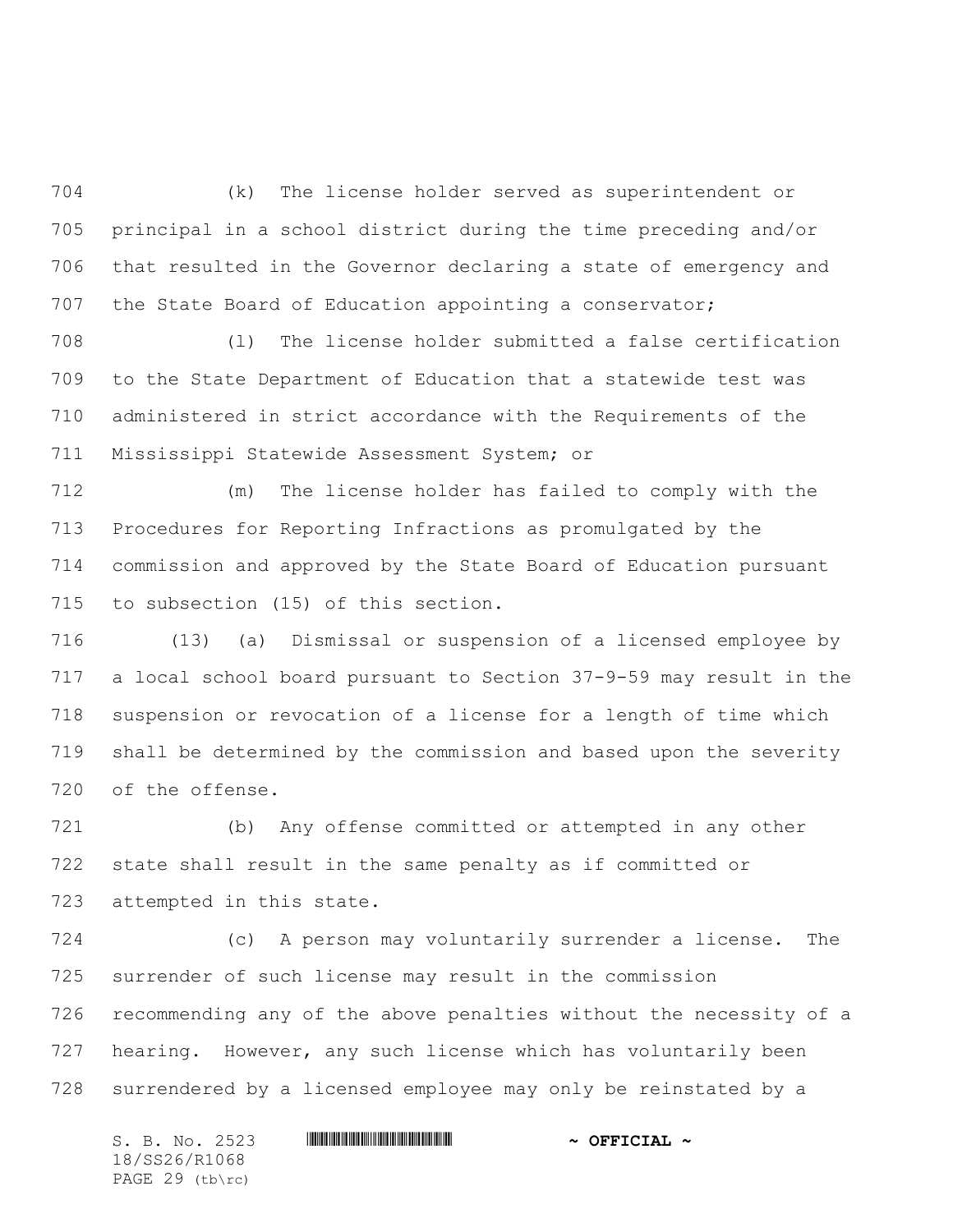majority vote of all members of the commission present at the meeting called for such purpose.

 (14) (a) A person whose license has been revoked or surrendered on any grounds except criminal grounds may petition for reinstatement of the license after one (1) year from the date of revocation or surrender, or after one-half (1/2) of the revoked or surrendered time has lapsed, whichever is greater. A person whose license has been suspended on any grounds or violations under subsection (12) of this section may be reinstated automatically or approved for a reinstatement hearing, upon submission of a written request to the commission. A license suspended, revoked or surrendered on criminal grounds may be reinstated upon petition to the commission filed after expiration of the sentence and parole or probationary period imposed upon conviction. A revoked, suspended or surrendered license may be reinstated upon satisfactory showing of evidence of rehabilitation. The commission shall require all who petition for reinstatement to furnish evidence satisfactory to the commission 747 of good character, good mental, emotional and physical health and such other evidence as the commission may deem necessary to establish the petitioner's rehabilitation and fitness to perform the duties authorized by the license.

 (b) A person whose license expires while under investigation by the Office of Educator Misconduct for an alleged

S. B. No. 2523 **\*\*\* And \*\*\* And \*\*\* \*\*\* \*\*\* \*\*\* \*\*\* \*\*\* \*\*\* \*\*** \*\* **\*\*\* OFFICIAL** \* 18/SS26/R1068 PAGE 30 (tb\rc)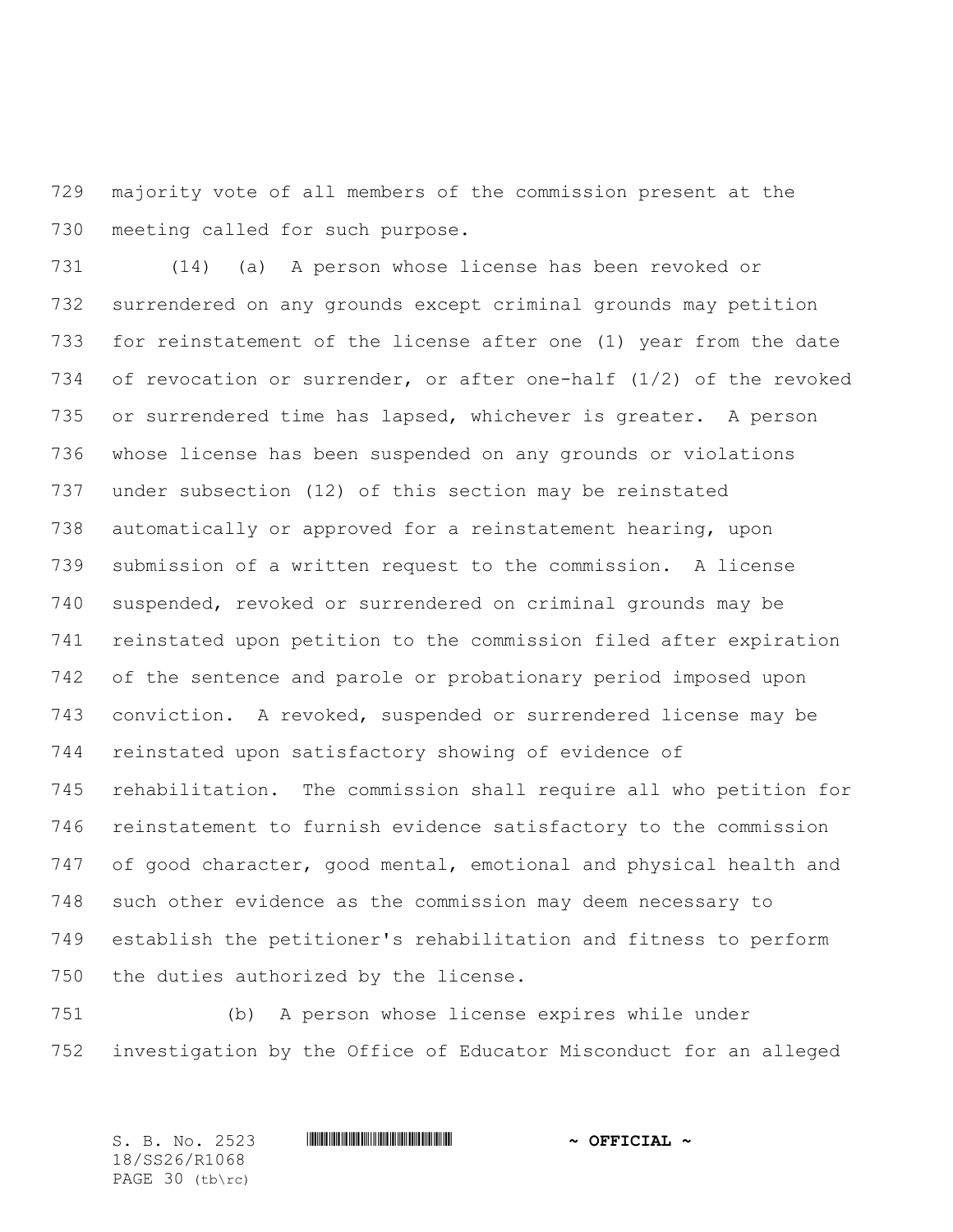violation may not be reinstated without a hearing before the commission if required based on the results of the investigation. (15) Reporting procedures and hearing procedures for dealing with infractions under this section shall be promulgated by the commission, subject to the approval of the State Board of Education. The revocation or suspension of a license shall be effected at the time indicated on the notice of suspension or revocation. The commission shall immediately notify the superintendent of the school district or school board where the teacher or administrator is employed of any disciplinary action and also notify the teacher or administrator of such revocation or suspension and shall maintain records of action taken. The State Board of Education may reverse or remand with instructions any decision of the commission regarding a petition for reinstatement of a license, and any such decision of the State Board of Education shall be final.

 (16) An appeal from the action of the State Board of Education in denying an application, revoking or suspending a license or otherwise disciplining any person under the provisions of this section shall be filed in the Chancery Court of the First Judicial District of Hinds County, Mississippi, on the record made, including a verbatim transcript of the testimony at the hearing. The appeal shall be filed within thirty (30) days after notification of the action of the board is mailed or served and the proceedings in chancery court shall be conducted as other

18/SS26/R1068 PAGE 31 (tb\rc)

S. B. No. 2523 **\*\*\* AND \*\*\* AND \*\*\* \*\*\* OFFICIAL \*\***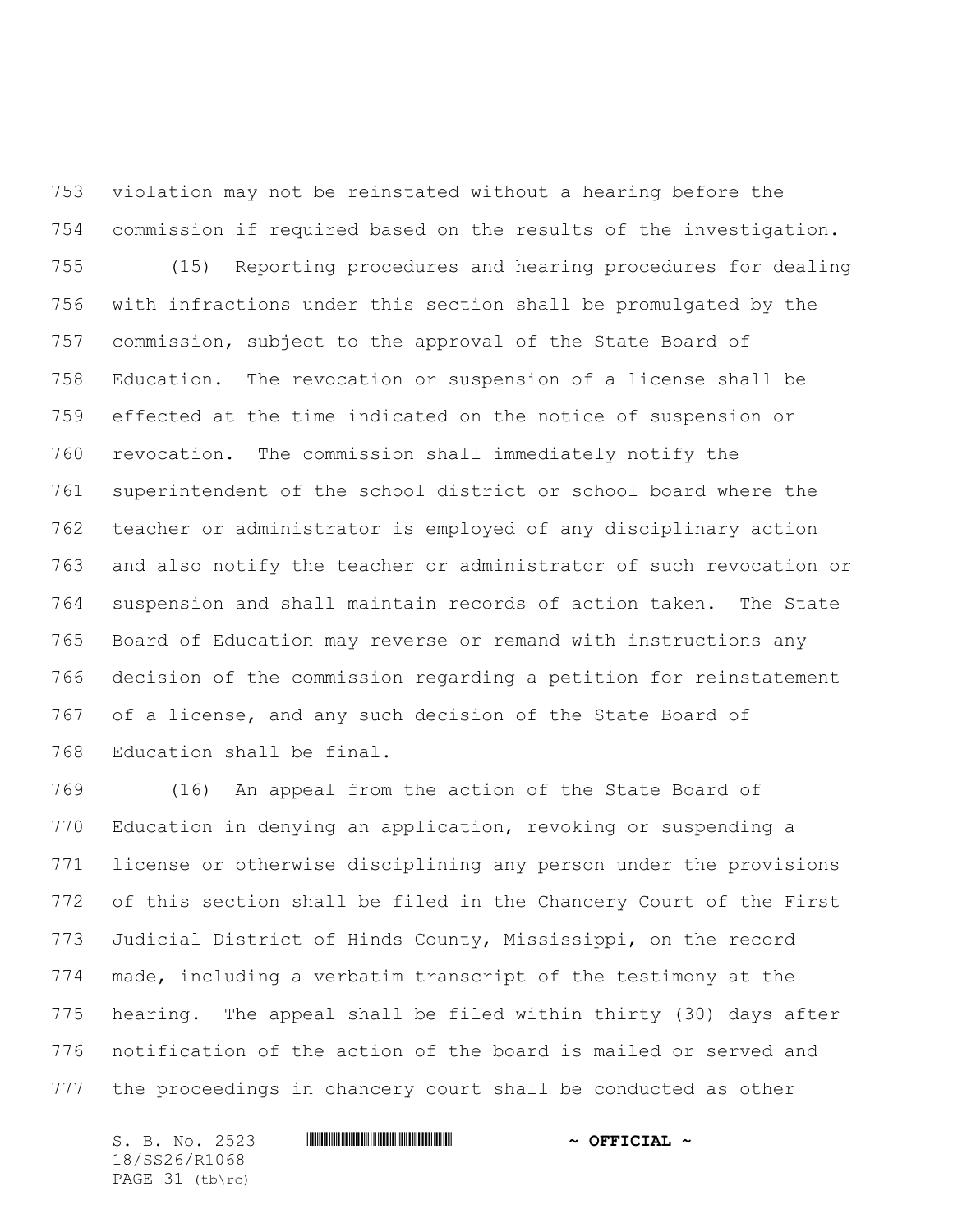matters coming before the court. The appeal shall be perfected upon filing notice of the appeal and by the prepayment of all costs, including the cost of preparation of the record of the proceedings by the State Board of Education, and the filing of a bond in the sum of Two Hundred Dollars (\$200.00) conditioned that 783 if the action of the board be affirmed by the chancery court, the applicant or license holder shall pay the costs of the appeal and the action of the chancery court.

 (17) All such programs, rules, regulations, standards and criteria recommended or authorized by the commission shall become effective upon approval by the State Board of Education as designated by appropriate orders entered upon the minutes thereof.

 (18) The granting of a license shall not be deemed a property right nor a guarantee of employment in any public school district. A license is a privilege indicating minimal eligibility for teaching in the public school districts of Mississippi. This section shall in no way alter or abridge the authority of local school districts to require greater qualifications or standards of performance as a prerequisite of initial or continued employment in such districts.

 (19) In addition to the reasons specified in subsections (12) and (13) of this section, the board shall be authorized to suspend the license of any licensee for being out of compliance with an order for support, as defined in Section 93-11-153. The procedure for suspension of a license for being out of compliance

S. B. No. 2523 **\*\*\* AND \*\*\* AND \*\*\* \*\*\* OFFICIAL \*\*** 18/SS26/R1068 PAGE 32 (tb\rc)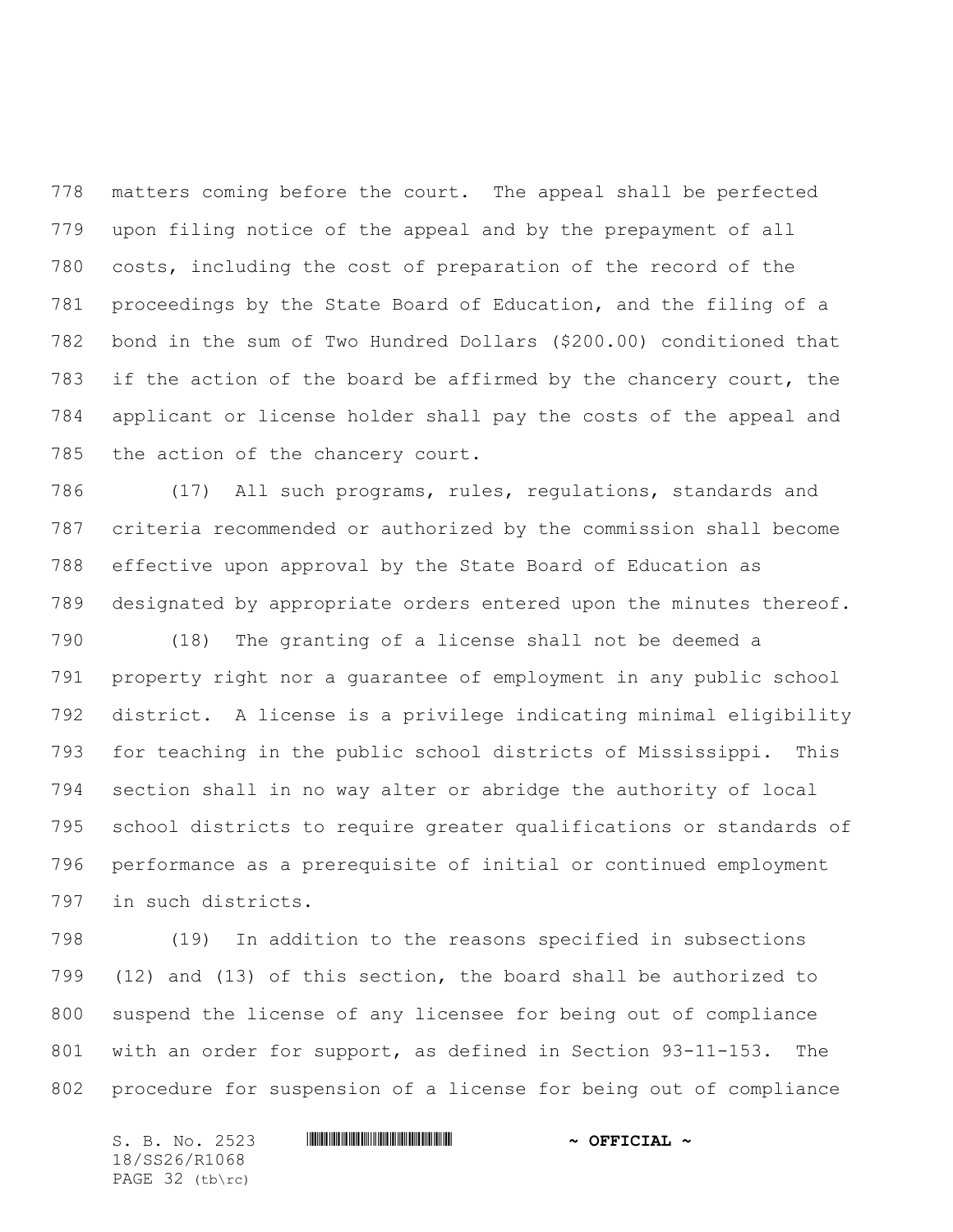with an order for support, and the procedure for the reissuance or reinstatement of a license suspended for that purpose, and the payment of any fees for the reissuance or reinstatement of a license suspended for that purpose, shall be governed by Section 93-11-157 or 93-11-163, as the case may be. Actions taken by the board in suspending a license when required by Section 93-11-157 or 93-11-163 are not actions from which an appeal may be taken under this section. Any appeal of a license suspension that is required by Section 93-11-157 or 93-11-163 shall be taken in accordance with the appeal procedure specified in Section 93-11-157 or 93-11-163, as the case may be, rather than the procedure specified in this section. If there is any conflict between any provision of Section 93-11-157 or 93-11-163 and any provision of this chapter, the provisions of Section 93-11-157 or 93-11-163, as the case may be, shall control.

 **SECTION 3.** Section 37-159-1, Mississippi Code of 1972, is brought forward as follows:

 37-159-1. This act [Laws of 1998, Chapter 544] shall be known and may be cited as the "Mississippi Critical Teacher 822 Shortage Act of 1998."

This section shall stand repealed on July 1, 2020.

 **SECTION 4.** Section 37-159-5, Mississippi Code of 1972, is brought forward as follows:

 37-159-5. The State Board of Education shall prescribe rules and regulations which, subject to available appropriations, allow

| S. B. No. 2523    | $\sim$ OFFICIAL $\sim$ |
|-------------------|------------------------|
| 18/SS26/R1068     |                        |
| PAGE $33$ (tb\rc) |                        |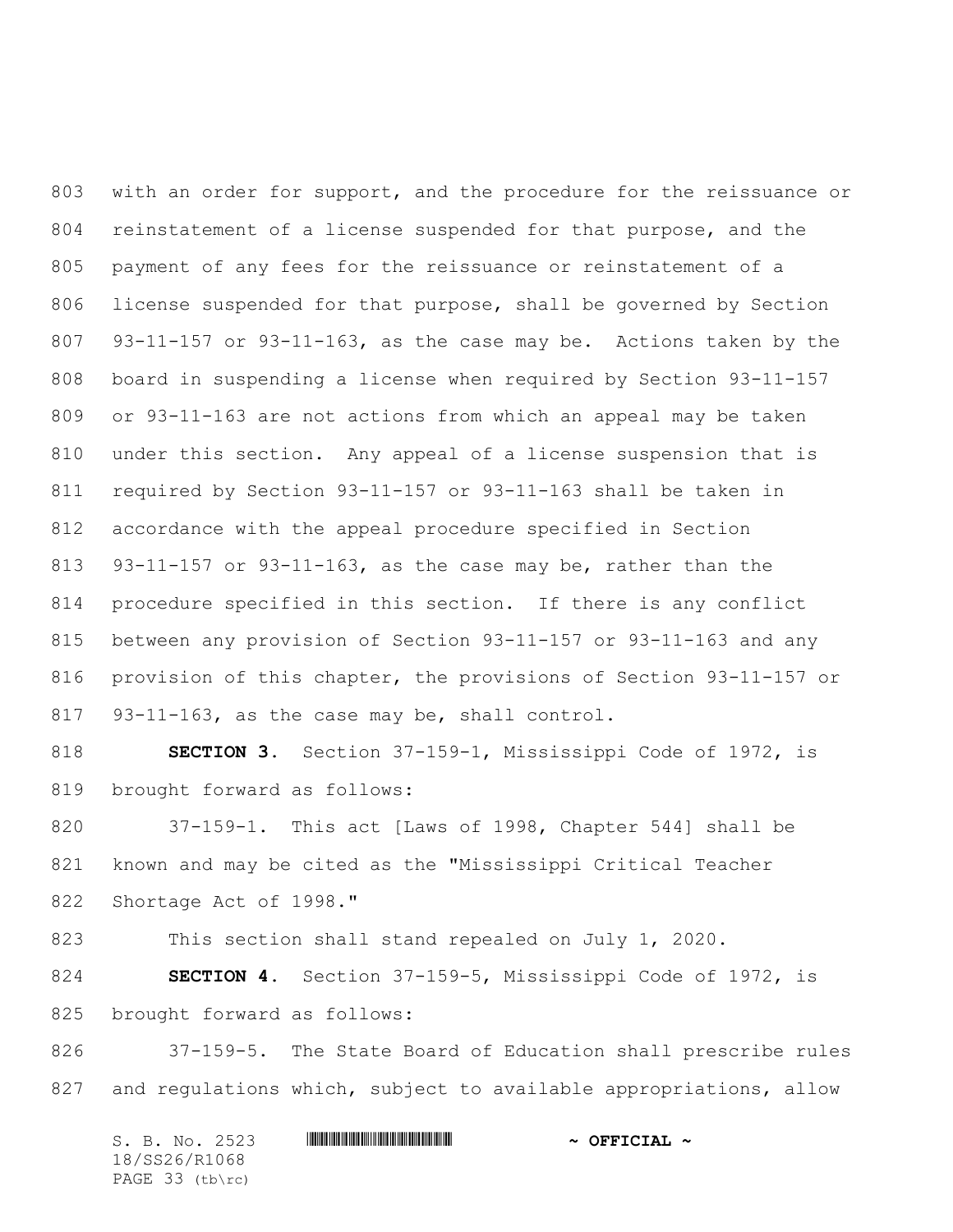for reimbursement to the state licensed teachers, from both in 829 state and out of state, who enter into a contract for employment in a school district situated within a geographical area of the 831 state where there exists a critical shortage of teachers, as designated by the State Board of Education, for the expense of moving when the employment necessitates the relocation of the teacher to a different geographical area than that in which the teacher resides before entering into such contract. In order to 836 be eligible for the reimbursement, the teacher must apply to the local district and the district must obtain the prior approval from the department for reimbursement before the relocation occurs. If the reimbursement is approved, the department shall provide funds to the school district to reimburse the teacher an amount not to exceed One Thousand Dollars (\$1,000.00) for the documented actual expenses incurred in the course of relocating, including the expense of any professional moving company or persons employed to assist with the move, rented moving vehicles or equipment, mileage in the amount authorized for state employees under Section 25-3-41 if the teacher used his personal vehicle or vehicles for the move, meals and such other expenses associated with the relocation in accordance with the department's established rules and regulations. No teacher may be reimbursed for moving expenses under this section on more than one (1) occasion.

18/SS26/R1068 PAGE 34 (tb\rc)

S. B. No. 2523 \*SS26/R1068\* **~ OFFICIAL ~**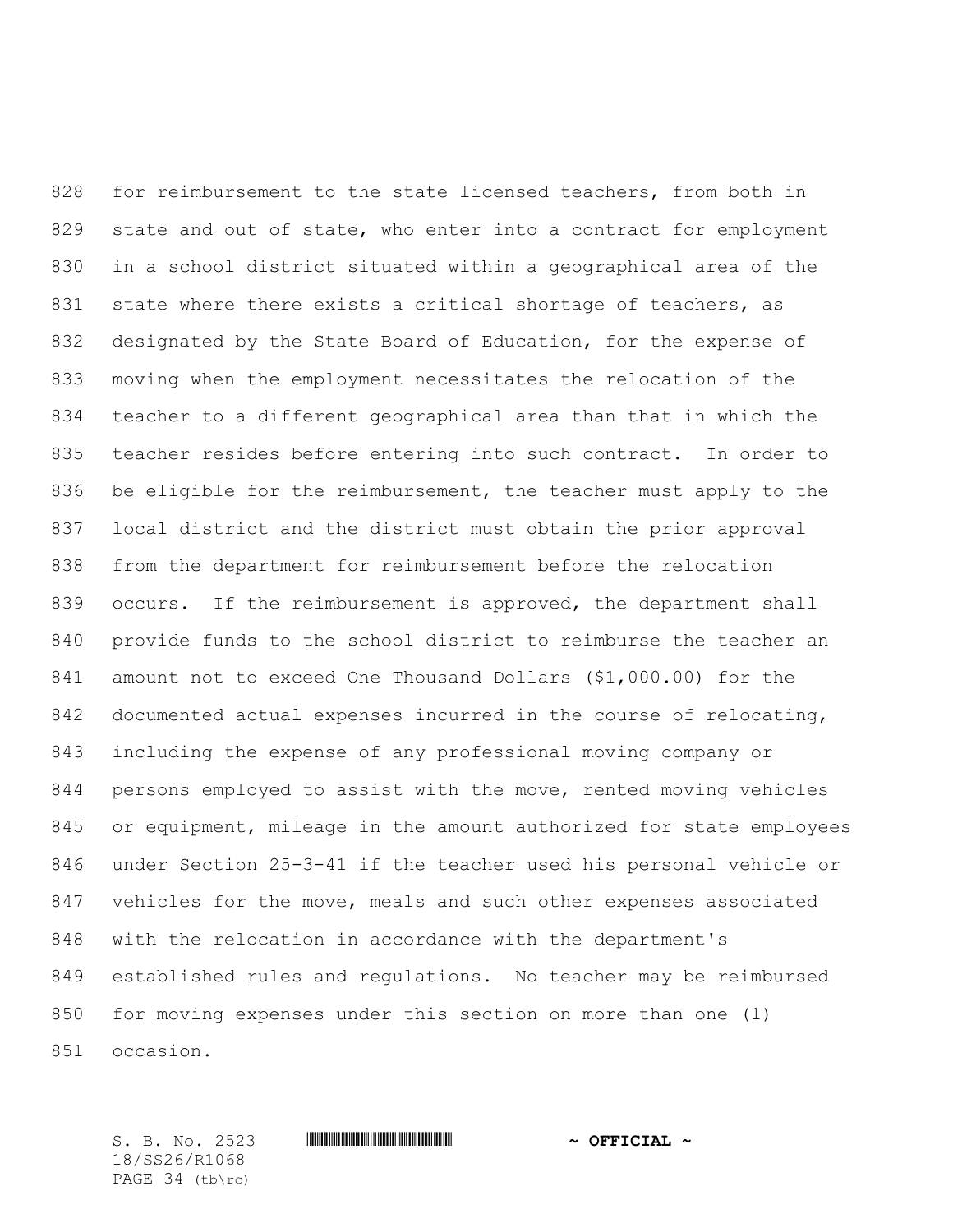Nothing in this section shall be construed to require the actual residence to which the teacher relocates to be within the boundaries of the school district which has executed a contract for employment with the teacher or within the boundaries of the area designated by the State Board of Education as the critical teacher shortage area in order for the teacher to be eligible for reimbursement for his moving expenses. However, teachers must relocate within the boundaries of the State of Mississippi.

This section shall stand repealed July 1, 2020.

 **SECTION 5.** Section 37-159-7, Mississippi Code of 1972, is brought forward as follows:

 37-159-7. The school board of any school district situated within a geographical area of the state where there exists a critical shortage of teachers, as designated by the State Board of Education, in its discretion, may reimburse persons who interview for employment as a licensed teacher with the district for the mileage and other actual expenses incurred in the course of travel to and from the interview by such persons at the rate authorized for county and municipal employees under Section 25-3-41. Any reimbursement by a school board under this section shall be paid from nonminimum education program funds.

This section shall stand repealed July 1, 2020.

This section shall stand repealed on July 1, 2020.

 **SECTION 6.** Section 37-159-11, Mississippi Code of 1972, is brought forward as follows:

| S. B. No. 2523  | $\sim$ OFFICIAL $\sim$ |
|-----------------|------------------------|
| 18/SS26/R1068   |                        |
| PAGE 35 (tb\rc) |                        |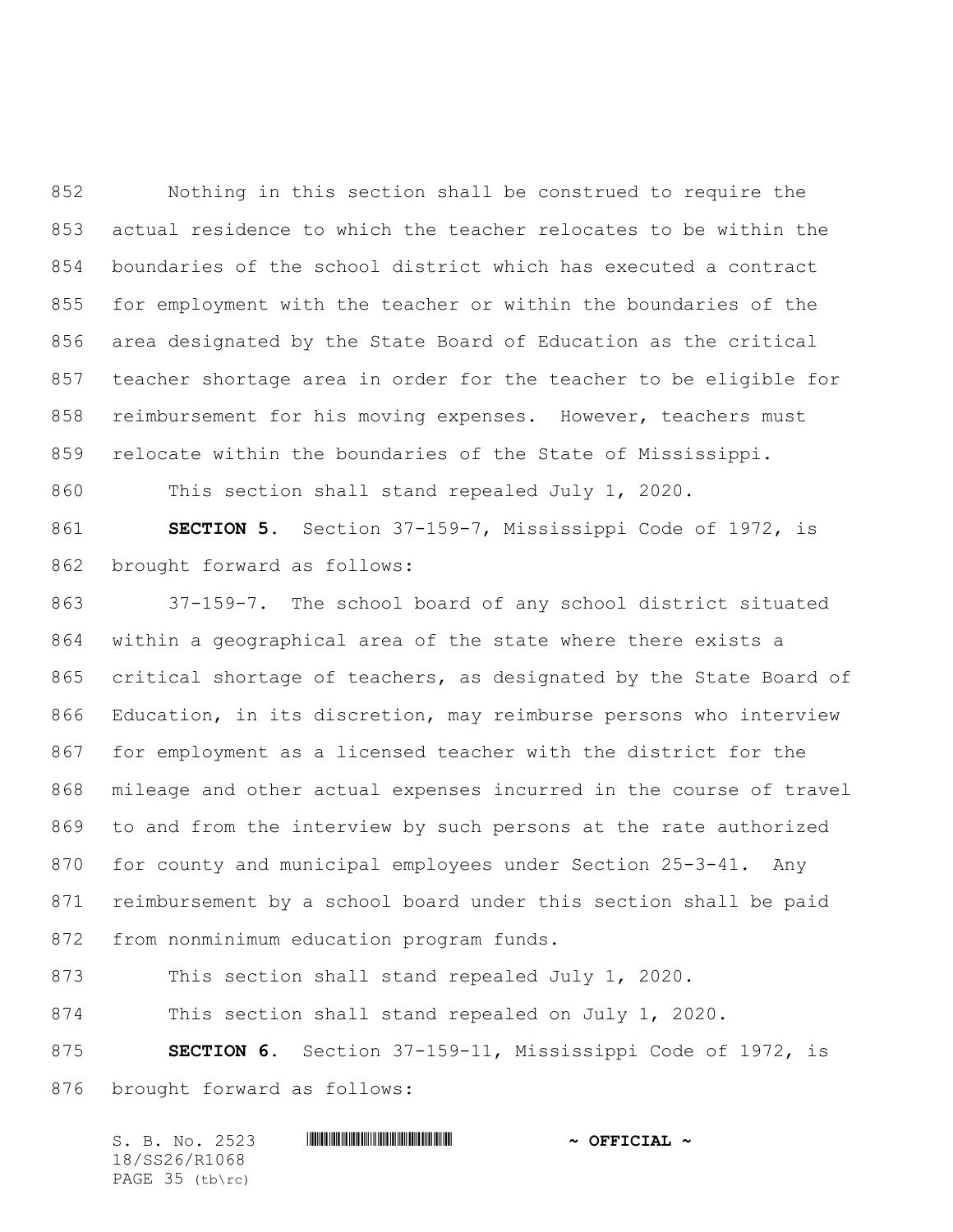37-159-11. (1) There is established the Mississippi Employer-Assisted Housing Teacher Program, which shall be a special home loan program for eligible licensed teachers who render service to the state in a geographical area of the state where there exists a critical shortage of teachers, as designated by the State Board of Education. The home loan program shall be administered by the State Department of Education in conjunction with the Federal National Mortgage Association (Fannie Mae). The department may contract with one or more public or private entities to provide assistance in implementing and administering the program. The State Board of Education shall adopt rules and regulations regarding the implementation and administration of the program.

 (2) Participation in the loan program shall be available to any licensed teacher who renders service in a geographical area of 892 the state where there exists a critical shortage of teachers, as designated by the State Board of Education. Any person who receives a loan under the program shall be required to purchase a house and reside in a county in which the school district for which the teacher is rendering service, or any portion of the school district, is located. The maximum amount of a loan that may be made under the program to any person shall be Six Thousand Dollars (\$6,000.00).

 (3) Any loan made under the program to a person who actually renders service as a teacher in a geographical area of the state

S. B. No. 2523 \*SS26/R1068\* **~ OFFICIAL ~** 18/SS26/R1068 PAGE 36 (tb\rc)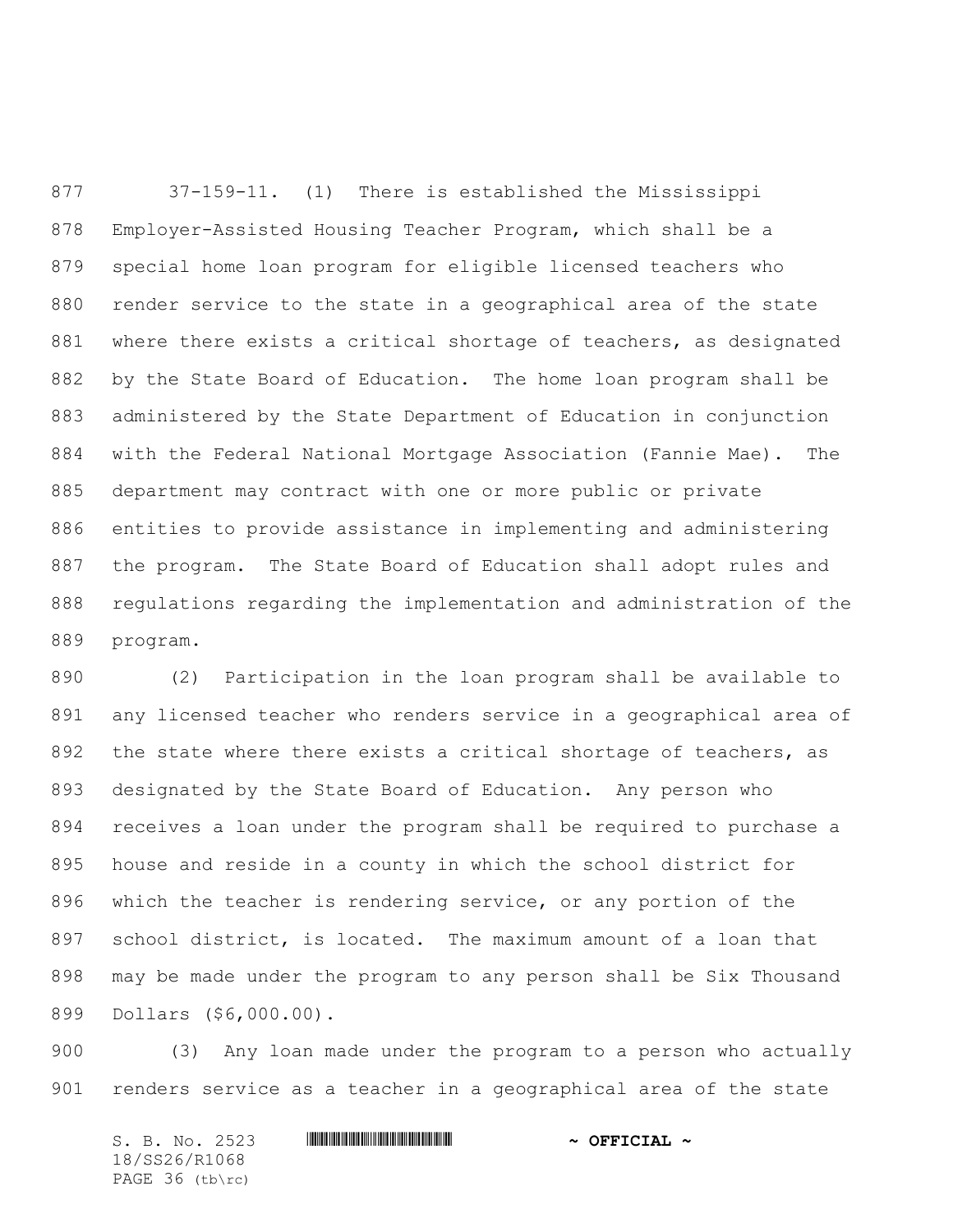where there exists a critical shortage of teachers, as designated by the State Board of Education, shall be converted to an interest-free grant on the basis of one (1) year's service for one-third (1/3) of the amount of the loan. Any person who does not render three (3) years' service as a teacher in a geographical area of the state where there exists a critical shortage of teachers, as designated by the State Board of Education, shall be liable to the State Department of Education for one-third (1/3) of the amount of the loan for each year that he does not render such service, plus interest accruing at the current Stafford Loan rate at the time the person discontinues his service. If a claim for repayment under this subsection is placed in the hands of an attorney for collection, the obligor shall be liable for an additional amount equal to a reasonable attorney's fee.

 (4) All funds received by the State Department of Education as repayment of loans by program participants shall be deposited in the Mississippi Critical Teacher Shortage Fund.

This section shall stand repealed July 1, 2020.

 **SECTION 7.** Section 37-159-13, Mississippi Code of 1972, is brought forward as follows:

 37-159-13. (1) There is established a pilot program to provide for the construction of rental housing units for teachers in the West Tallahatchie School District, which pilot program shall be administered by the State Department of Education. The department may contract with one or more public or private

S. B. No. 2523 \*SS26/R1068\* **~ OFFICIAL ~** 18/SS26/R1068 PAGE 37 (tb\rc)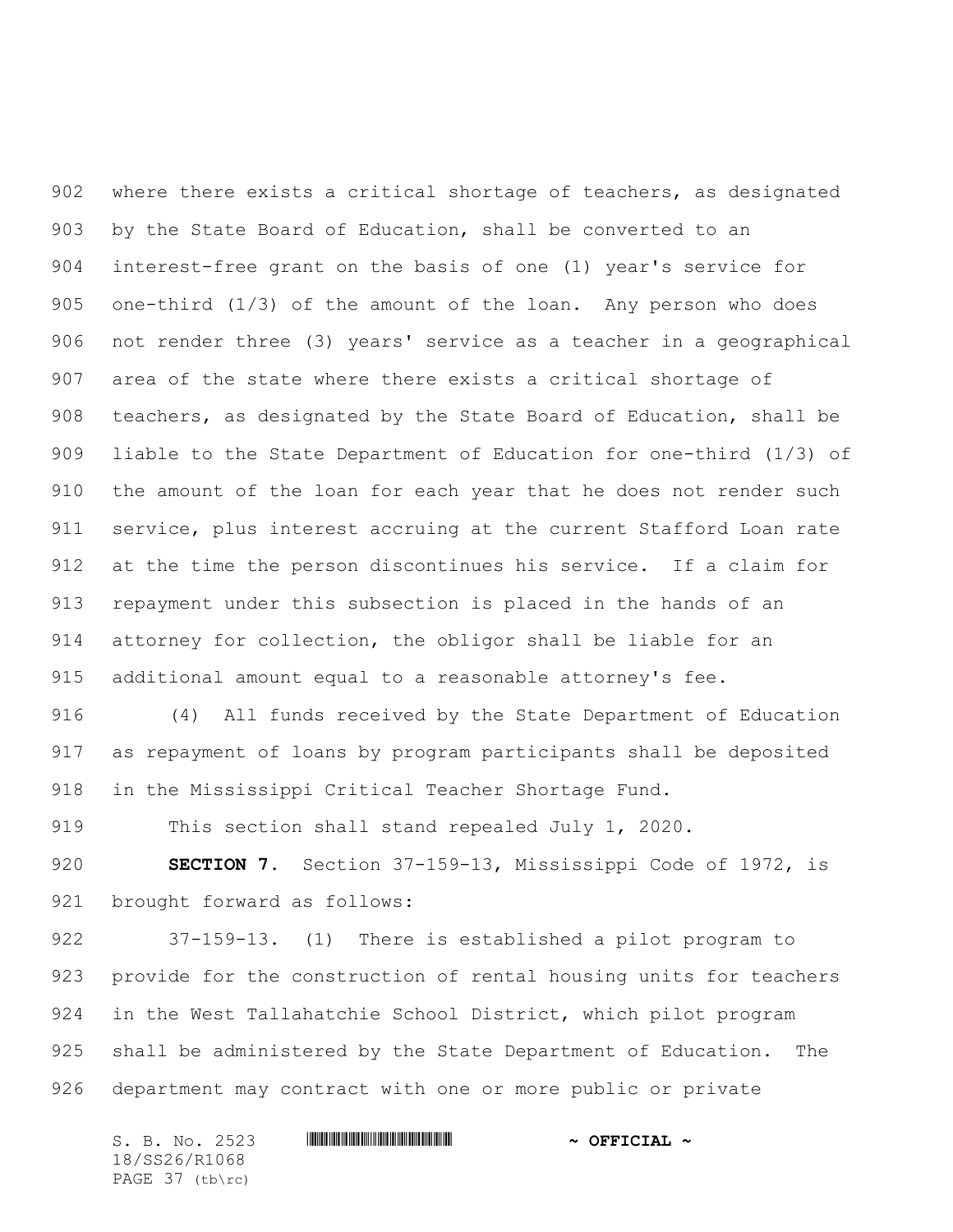entities to provide assistance in implementing and administering the program. The State Board of Education shall adopt rules and regulations regarding the implementation and administration of the program.

 (2) The West Tallahatchie School District shall receive proposals from developers for the construction of the rental housing units, and submit its recommendation to the State Department of Education about which developer should construct the units. The department shall make the final determination about the developer that will construct the units.

 (3) After selection of the developer, the department shall loan the developer not more than Two Hundred Thousand Dollars (\$200,000.00) for construction of the units. The interest rate on the loan shall be equal to one percent (1%) below the discount rate at the Federal Reserve Bank in the Federal Reserve district in which the school district is located, and the loan shall be repaid in not more than fifteen (15) years, as determined by the department. All funds received by the department as repayment of the principal and interest of the loan shall be deposited in the Mississippi Critical Teacher Shortage Fund. If a claim against the developer for repayment is placed in the hands of an attorney for collection, the obligor shall be liable for an additional amount equal to a reasonable attorney's fee.

 (4) The developer shall operate the rental housing units. For a period of ten (10) years or until such time as the loan to

| S. B. No. 2523  | $\sim$ OFFICIAL $\sim$ |
|-----------------|------------------------|
| 18/SS26/R1068   |                        |
| PAGE 38 (tb\rc) |                        |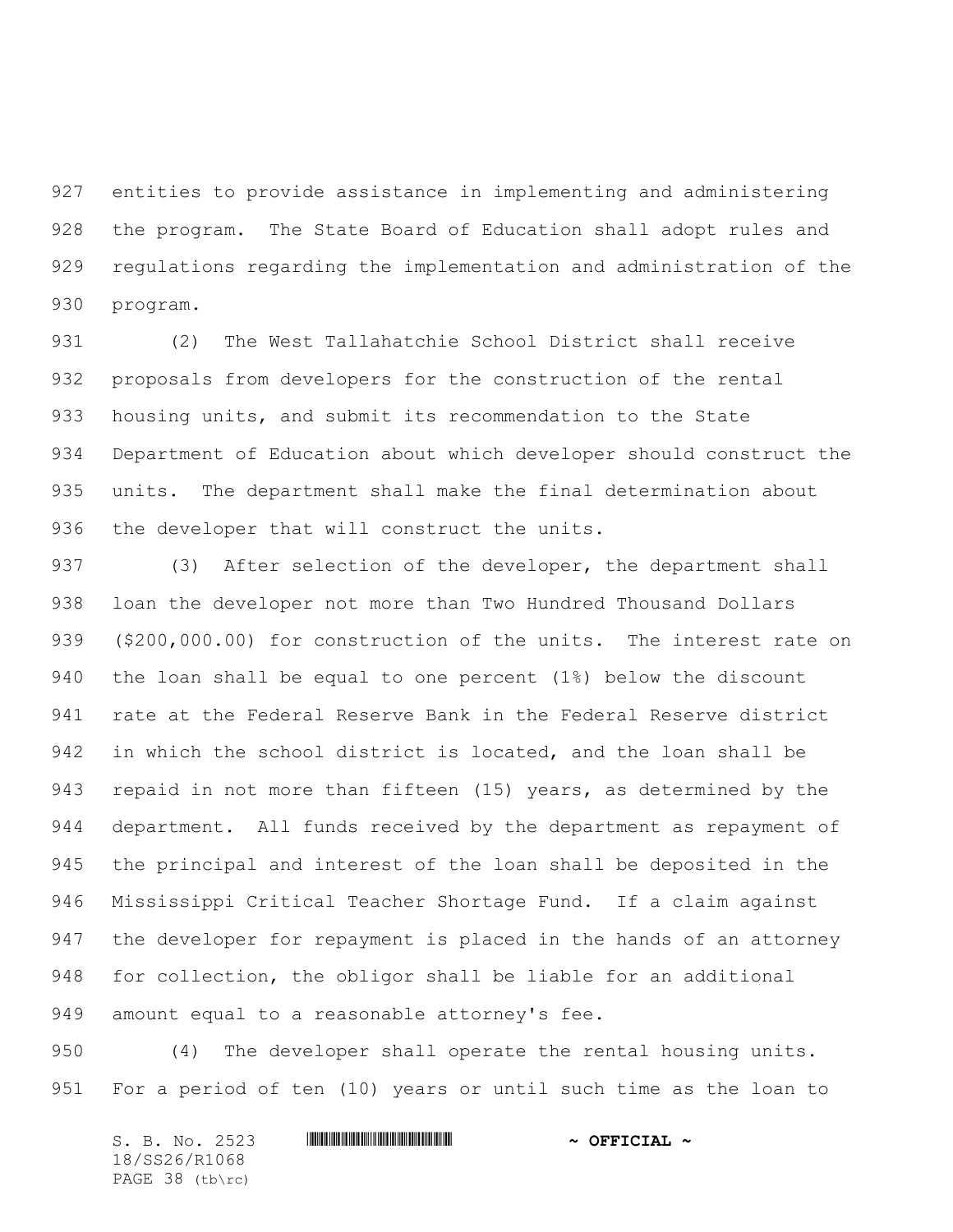the developer is repaid, whichever is longer, the priority for residence in the units shall be given first to teachers employed by the school district, then to other licensed school district employees, and then to any other school district employees.

This section shall stand repealed July 1, 2020.

 **SECTION 8.** Section 37-159-17, Mississippi Code of 1972, is brought forward as follows:

 37-159-17. There is established in the State Treasury a special fund to be designated the "Mississippi Critical Teacher 961 Shortage Fund," into which shall be deposited those funds appropriated by the Legislature, and any other funds that may be made available, for the purpose of implementing the programs established under Sections 37-159-5, 37-9-77, 37-3-91 and 37-159-9 through 37-159-13. Money in the fund at the end of a fiscal year shall not lapse into the General Fund, and interest earned on any amounts deposited into the fund shall be credited to the special fund.

This section shall stand repealed on July 1, 2020.

 **SECTION 9.** The following shall be codified as Section 25-11-126, Mississippi Code of 1972:

 25-11-126. (1) Any person who has at least twenty-five (25) years of creditable service, who was employed as a public 974 schoolteacher at the time of his or her retirement, and who has been retired and receiving a retirement allowance for at least one (1) year, may be employed as a teacher in a public school district

S. B. No. 2523 **\*\*\* AND \*\*\* AND \*\*\* AND \*\*\* AND \*\*\* OFFICIAL \*\*** 18/SS26/R1068 PAGE 39 (tb\rc)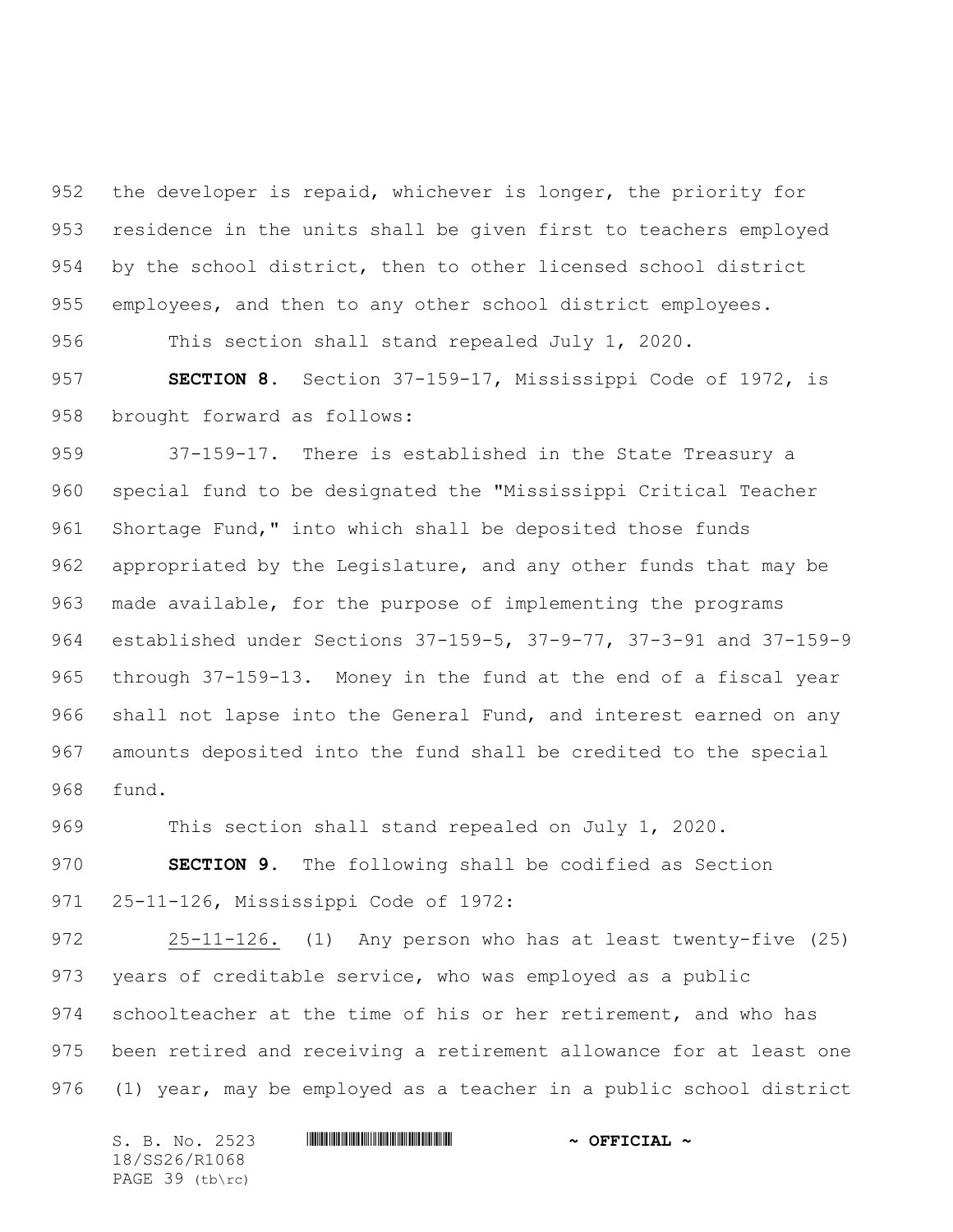located in a geographic area of the state designated as a critical teacher shortage area by the State Board of Education after retirement, and choose to continue receiving the retirement allowance under this article during his or her employment as a teacher after retirement in addition to receiving the salary authorized under Section 37-19-7 for teachers with zero to three (3) years of teaching experience with a Class A certification for the duration of his or her post-retirement reemployment.

985 (2) (a) The retired teacher may be employed as a teacher, continue receiving his or her retirement allowance and be a contributing member of the system without accruing additional retirement benefits. This method is designed specifically to provide funding for the system to actuarially offset any pension liability by providing the employer contribution plus three percent (3%) of earned compensation as the employee contribution of employees hired under the authority of this section.

 (b) The State Department of Education shall transfer to the system the Mississippi Adequate Education Program funds of local school districts that on or after July 1, 2018, hire retired members as teachers under this section and other funds that otherwise would have been payable to the districts if the districts had not taken advantage of this section. The crediting of assets and financing shall follow the provisions of Section 25-11-123.

18/SS26/R1068 PAGE 40 (tb\rc)

S. B. No. 2523 \*SS26/R1068\* **~ OFFICIAL ~**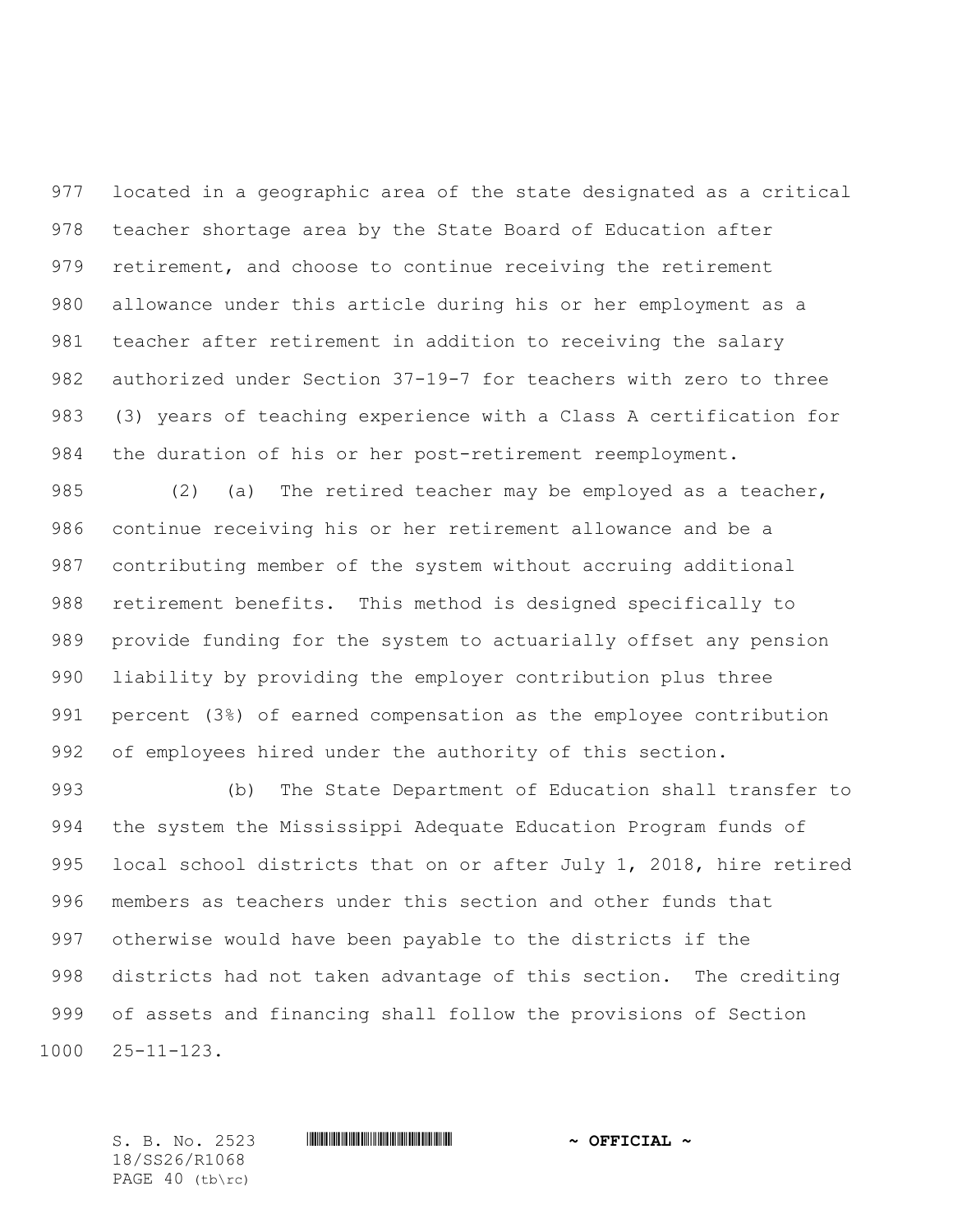(c) Local educational agencies shall transfer to the system Mississippi Adequate Education Program funds of local school districts that on or after July 1, 2018, hire retired members as teachers under this section and other funds that otherwise would have been payable to the districts if the districts had not taken advantage of this section. The crediting of assets and financing must follow the provisions of Section 25-11-123.

 (3) A person may be hired under this section subject to the following conditions:

 (a) The retired member holds any teacher's professional license or certificate as may be required in Section 37-3-2.

 (b) The superintendent of schools of the employing school district certifies in writing to the State Department of Education that the retired member has the requisite experience, training and expertise for the position to be filled and that no other qualified persons are available to fill the position.

 (c) The superintendent of schools of the district certifies or the principal of the school certifies that there was no preexisting arrangement for the person to be hired.

 (d) The person had a satisfactory performance review for the most recent period before retirement.

 (4) The State Superintendent of Public Education shall report the persons who are employed under this section to the Executive Director of the Public Employees' Retirement System.

S. B. No. 2523 \*SS26/R1068\* **~ OFFICIAL ~** 18/SS26/R1068 PAGE 41 (tb\rc)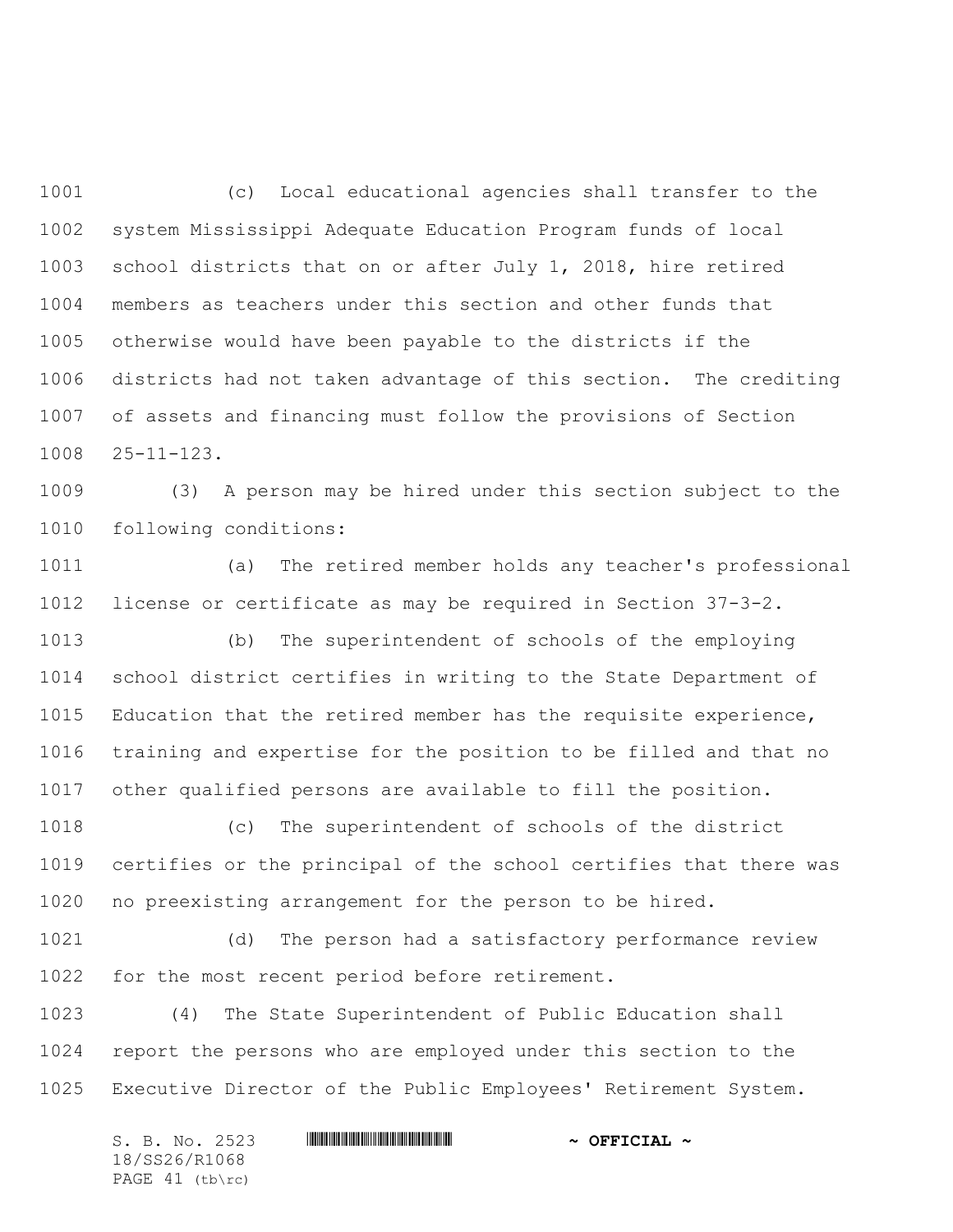**SECTION 10.** Section 25-11-105, Mississippi Code of 1972, is brought forward as follows:

25-11-105. **I. THOSE WHO ARE ELIGIBLE FOR MEMBERSHIP**

 The membership of this retirement system shall be composed as follows:

 (a) (i) All persons who become employees in the state service after January 31, 1953, and whose wages are subject to payroll taxes and are lawfully reported on IRS Form W-2, except those specifically excluded, or as to whom election is provided in Articles 1 and 3, shall become members of the retirement system as a condition of their employment.

 (ii) From and after July 1, 2002, any individual who is employed by a governmental entity to perform professional services shall become a member of the system if the individual is paid regular periodic compensation for those services that is subject to payroll taxes, is provided all other employee benefits and meets the membership criteria established by the regulations adopted by the board of trustees that apply to all other members of the system; however, any active member employed in such a position on July 1, 2002, will continue to be an active member for as long as they are employed in any such position.

 (b) All persons who become employees in the state service after January 31, 1953, except those specifically excluded or as to whom election is provided in Articles 1 and 3, unless they file with the board before the lapse of sixty (60) days of

S. B. No. 2523 \*SS26/R1068\* **~ OFFICIAL ~** 18/SS26/R1068 PAGE 42 (tb\rc)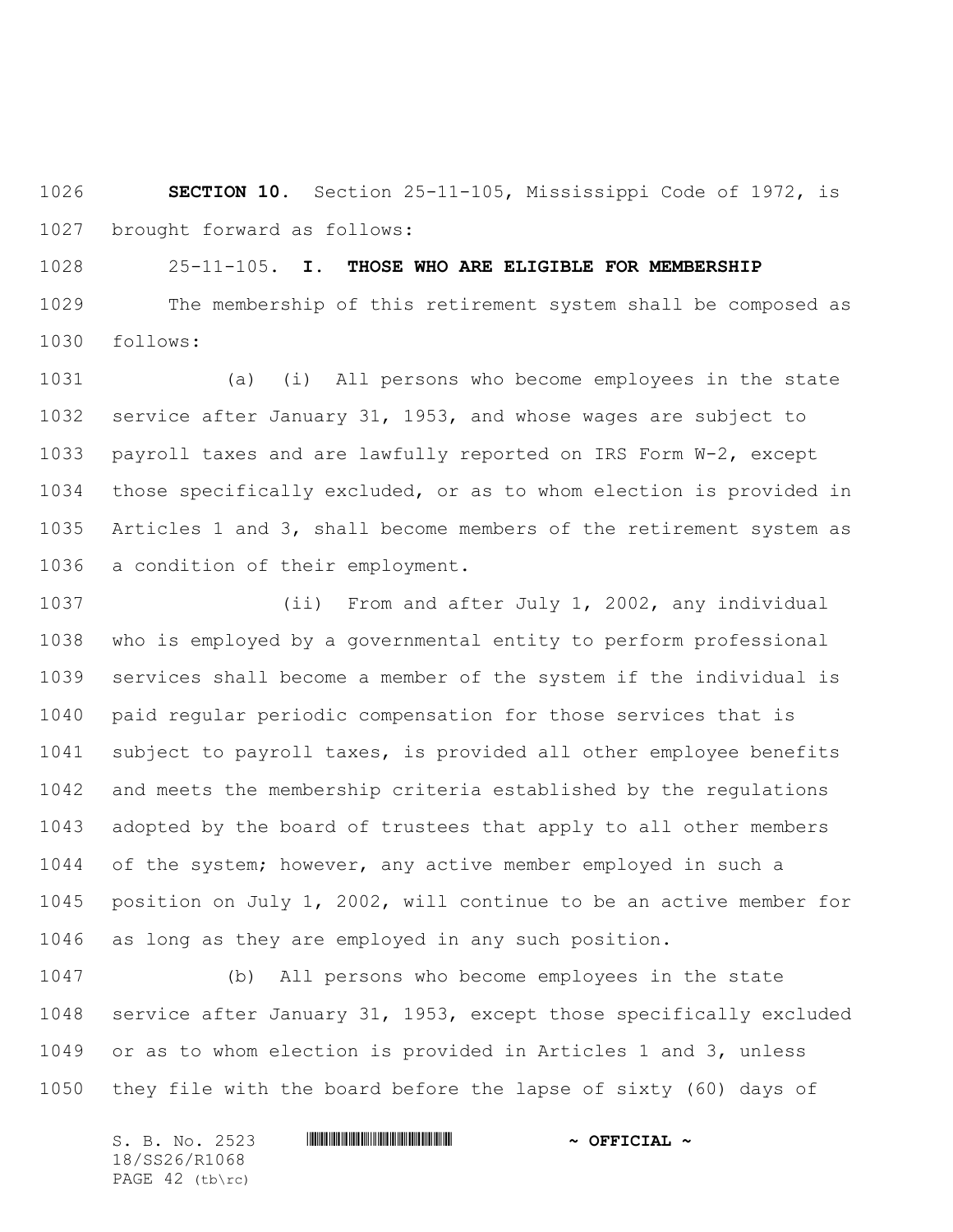employment or sixty (60) days after the effective date of the cited articles, whichever is later, on a form prescribed by the board, a notice of election not to be covered by the membership of the retirement system and a duly executed waiver of all present and prospective benefits that would otherwise inure to them on account of their participation in the system, shall become members of the retirement system; however, no credit for prior service will be granted to members who became members of the system before July 1, 2007, until they have contributed to Article 3 of the retirement system for a minimum period of at least four (4) years, 1061 or to members who became members of the system on or after July 1, 2007, until they have contributed to Article 3 of the retirement system for a minimum period of at least eight (8) years. Those members shall receive credit for services performed before January 1, 1953, in employment now covered by Article 3, but no credit shall be granted for retroactive services between January 1, 1953, and the date of their entry into the retirement system, unless the employee pays into the retirement system both the employer's and the employee's contributions on wages paid him during the period from January 31, 1953, to the date of his becoming a contributing member, together with interest at the rate determined by the board of trustees. Members reentering after withdrawal from service shall qualify for prior service under the provisions of Section 25-11-117. From and after July 1, 1998, upon eligibility as noted

18/SS26/R1068 PAGE 43 (tb\rc)

### S. B. No. 2523 **\*\*\* And \*\*\* And \*\*\* ~ OFFICIAL ~**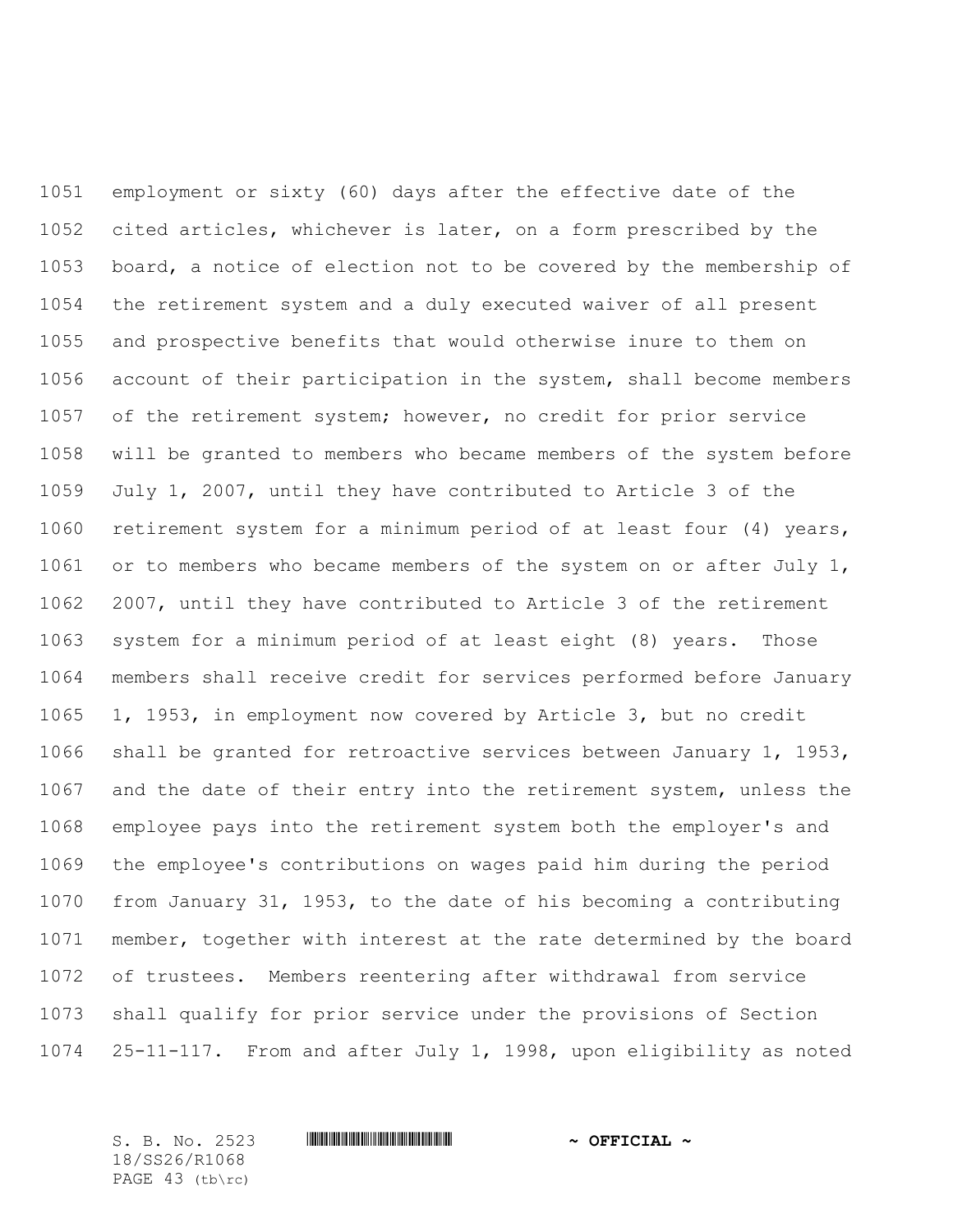above, the member may receive credit for such retroactive service provided:

 (i) The member shall furnish proof satisfactory to the board of trustees of certification of that service from the covered employer where the services were performed; and

 (ii) The member shall pay to the retirement system on the date he or she is eligible for that credit or at any time thereafter before the date of retirement the actuarial cost for each year of that creditable service. The provisions of this subparagraph (ii) shall be subject to the limitations of Section 415 of the Internal Revenue Code and regulations promulgated under Section 415.

 Nothing contained in this paragraph (b) shall be construed to limit the authority of the board to allow the correction of reporting errors or omissions based on the payment of the employee and employer contributions plus applicable interest.

 (c) All persons who become employees in the state service after January 31, 1953, and who are eligible for membership in any other retirement system shall become members of this retirement system as a condition of their employment, unless they elect at the time of their employment to become a member of that other system.

 (d) All persons who are employees in the state service on January 31, 1953, and who are members of any nonfunded retirement system operated by the State of Mississippi, or any of

S. B. No. 2523 \*SS26/R1068\* **~ OFFICIAL ~** 18/SS26/R1068 PAGE 44 (tb\rc)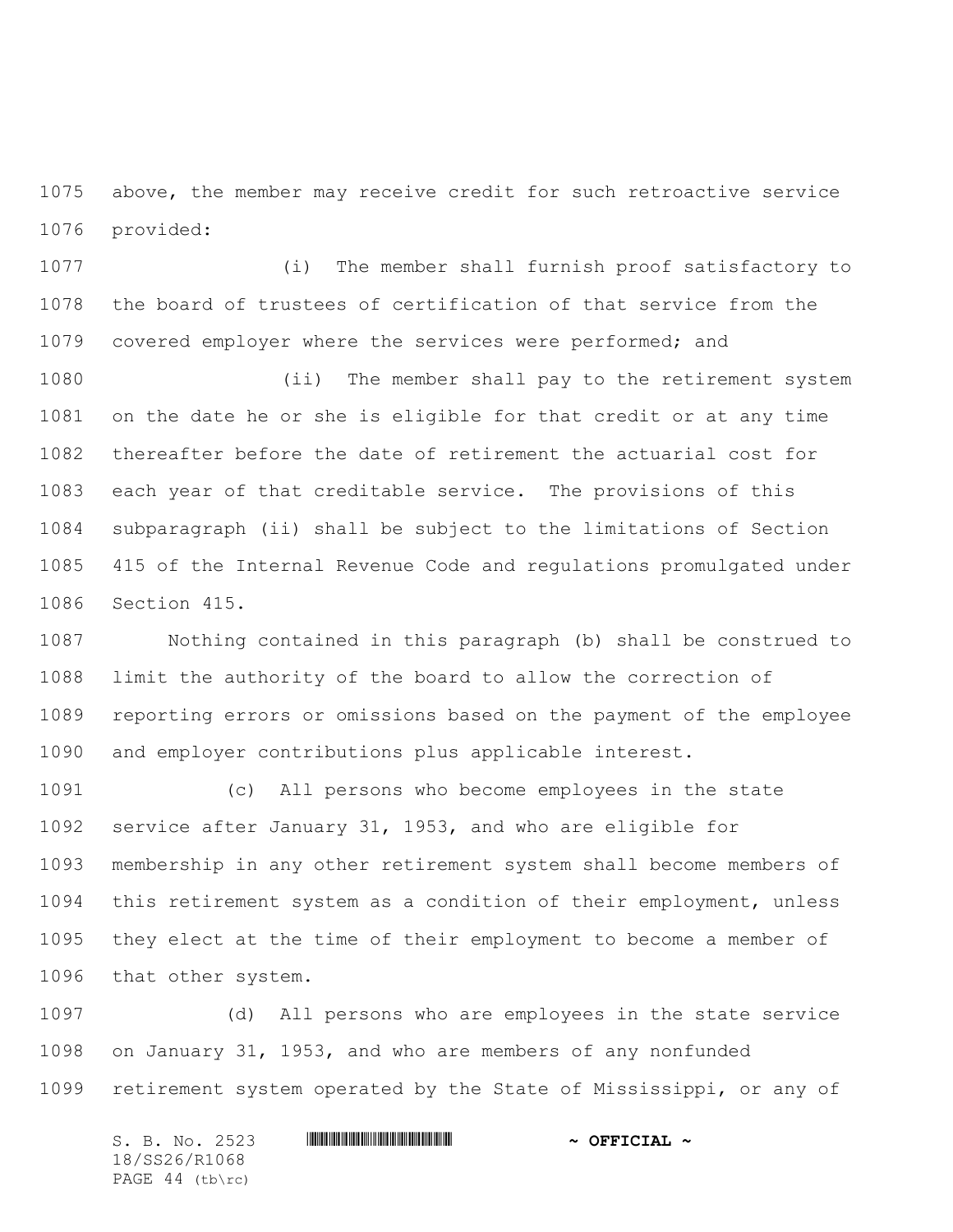its departments or agencies, shall become members of this system with prior service credit unless, before February 1, 1953, they file a written notice with the board of trustees that they do not elect to become members.

 (e) All persons who are employees in the state service on January 31, 1953, and who under existing laws are members of any fund operated for the retirement of employees by the State of Mississippi, or any of its departments or agencies, shall not be entitled to membership in this retirement system unless, before February 1, 1953, any such person indicates by a notice filed with the board, on a form prescribed by the board, his individual election and choice to participate in this system, but no such person shall receive prior service credit unless he becomes a member on or before February 1, 1953.

 (f) Each political subdivision of the state and each instrumentality of the state or a political subdivision, or both, is authorized to submit, for approval by the board of trustees, a plan for extending the benefits of this article to employees of any such political subdivision or instrumentality. Each such plan or any amendment to the plan for extending benefits thereof shall be approved by the board of trustees if it finds that the plan, or the plan as amended, is in conformity with such requirements as are provided in Articles 1 and 3; however, upon approval of the plan or any such plan previously approved by the board of trustees, the approved plan shall not be subject to cancellation

S. B. No. 2523 \*SS26/R1068\* **~ OFFICIAL ~** 18/SS26/R1068 PAGE 45 (tb\rc)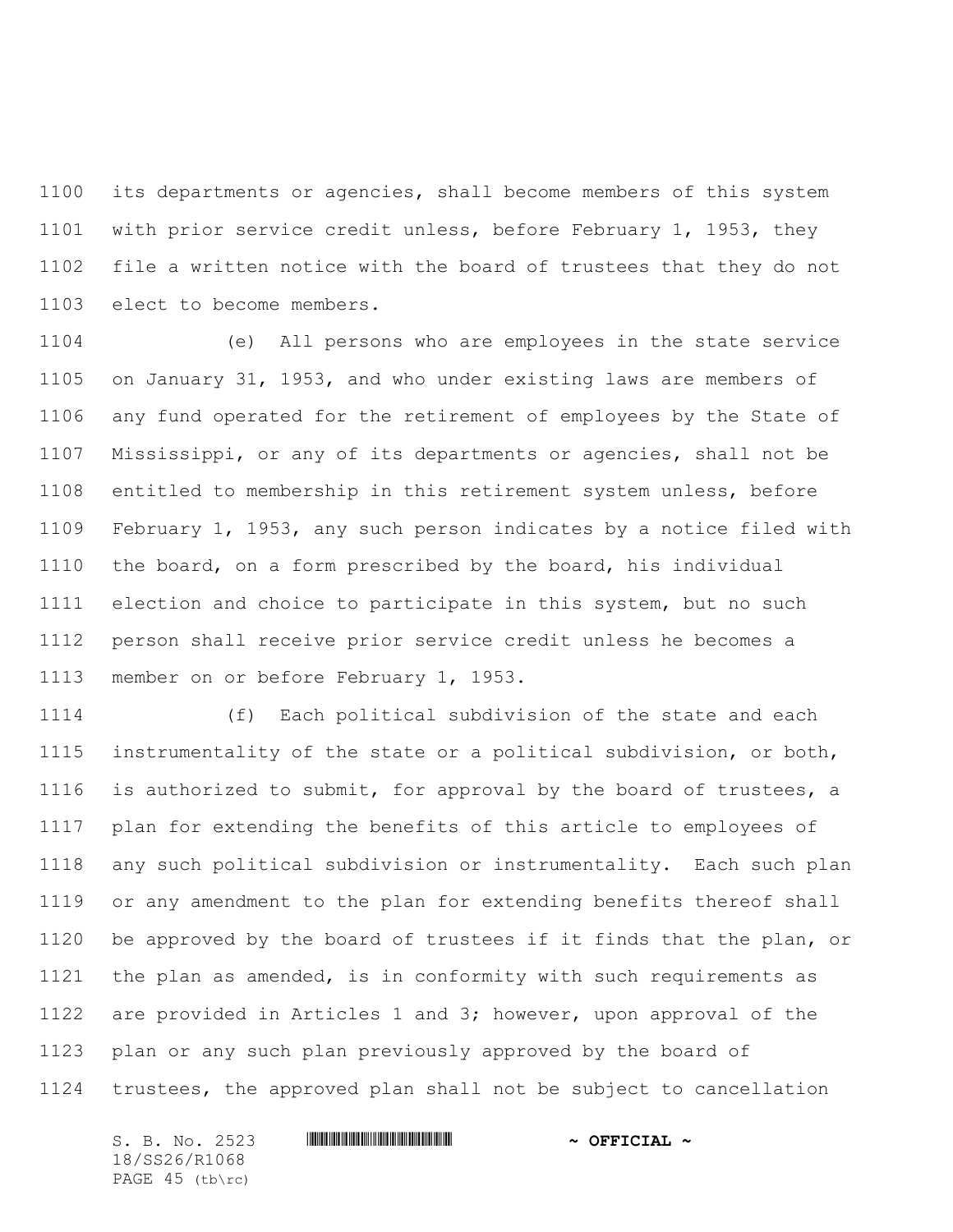or termination by the political subdivision or instrumentality. No such plan shall be approved unless:

 (i) It provides that all services that constitute employment as defined in Section 25-11-5 and are performed in the employ of the political subdivision or instrumentality, by any employees thereof, shall be covered by the plan, with the exception of municipal employees who are already covered by existing retirement plans; however, those employees in this class may elect to come under the provisions of this article;

 (ii) It specifies the source or sources from which the funds necessary to make the payments required by paragraph (d) of Section 25-11-123 and of paragraph (f)(v)2 and 3 of this section are expected to be derived and contains reasonable assurance that those sources will be adequate for that purpose;

 (iii) It provides for such methods of administration of the plan by the political subdivision or instrumentality as are found by the board of trustees to be 1142 necessary for the proper and efficient administration thereof;

 (iv) It provides that the political subdivision or instrumentality will make such reports, in such form and containing such information, as the board of trustees may from time to time require;

 (v) It authorizes the board of trustees to terminate the plan in its entirety in the discretion of the board if it finds that there has been a failure to comply substantially

S. B. No. 2523 \*SS26/R1068\* **~ OFFICIAL ~** 18/SS26/R1068 PAGE 46 (tb\rc)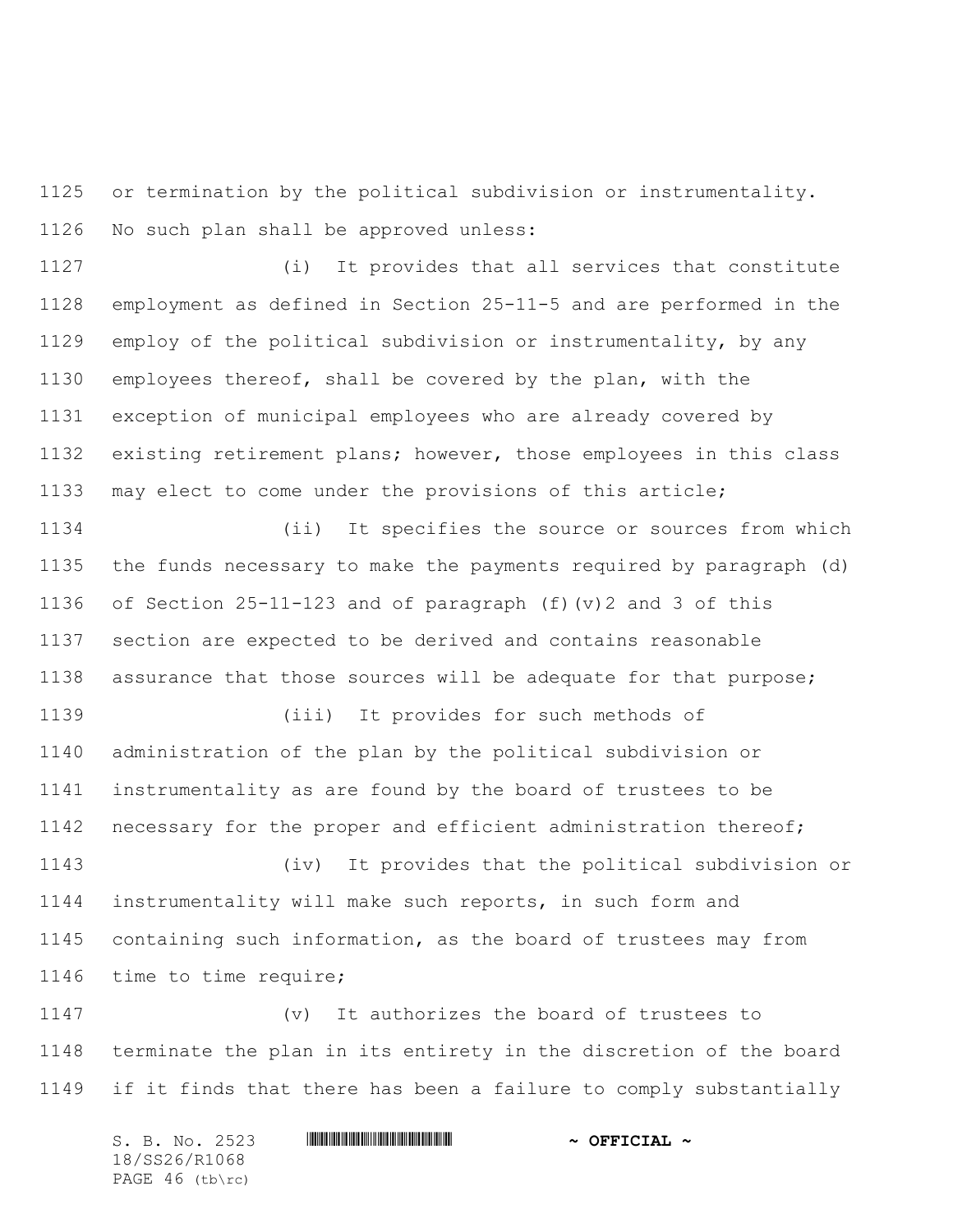with any provision contained in the plan, the termination to take effect at the expiration of such notice and on such conditions as may be provided by regulations of the board and as may be consistent with applicable federal law.

 1. The board of trustees shall not finally refuse to approve a plan submitted under paragraph (f), and shall not terminate an approved plan without reasonable notice and opportunity for hearing to each political subdivision or instrumentality affected by the board's decision. The board's decision in any such case shall be final, conclusive and binding unless an appeal is taken by the political subdivision or instrumentality aggrieved by the decision to the Circuit Court of the First Judicial District of Hinds County, Mississippi, in accordance with the provisions of law with respect to civil causes by certiorari.

 2. Each political subdivision or instrumentality as to which a plan has been approved under this section shall pay into the contribution fund, with respect to wages (as defined in Section 25-11-5), at such time or times as the board of trustees may by regulation prescribe, contributions in the amounts and at the rates specified in the applicable agreement entered into by the board.

 3. Every political subdivision or instrumentality required to make payments under paragraph (f)(v)2 of this section is authorized, in consideration of the employees'

| S. B. No. 2523  | $\sim$ OFFICIAL $\sim$ |
|-----------------|------------------------|
| 18/SS26/R1068   |                        |
| PAGE 47 (tb\rc) |                        |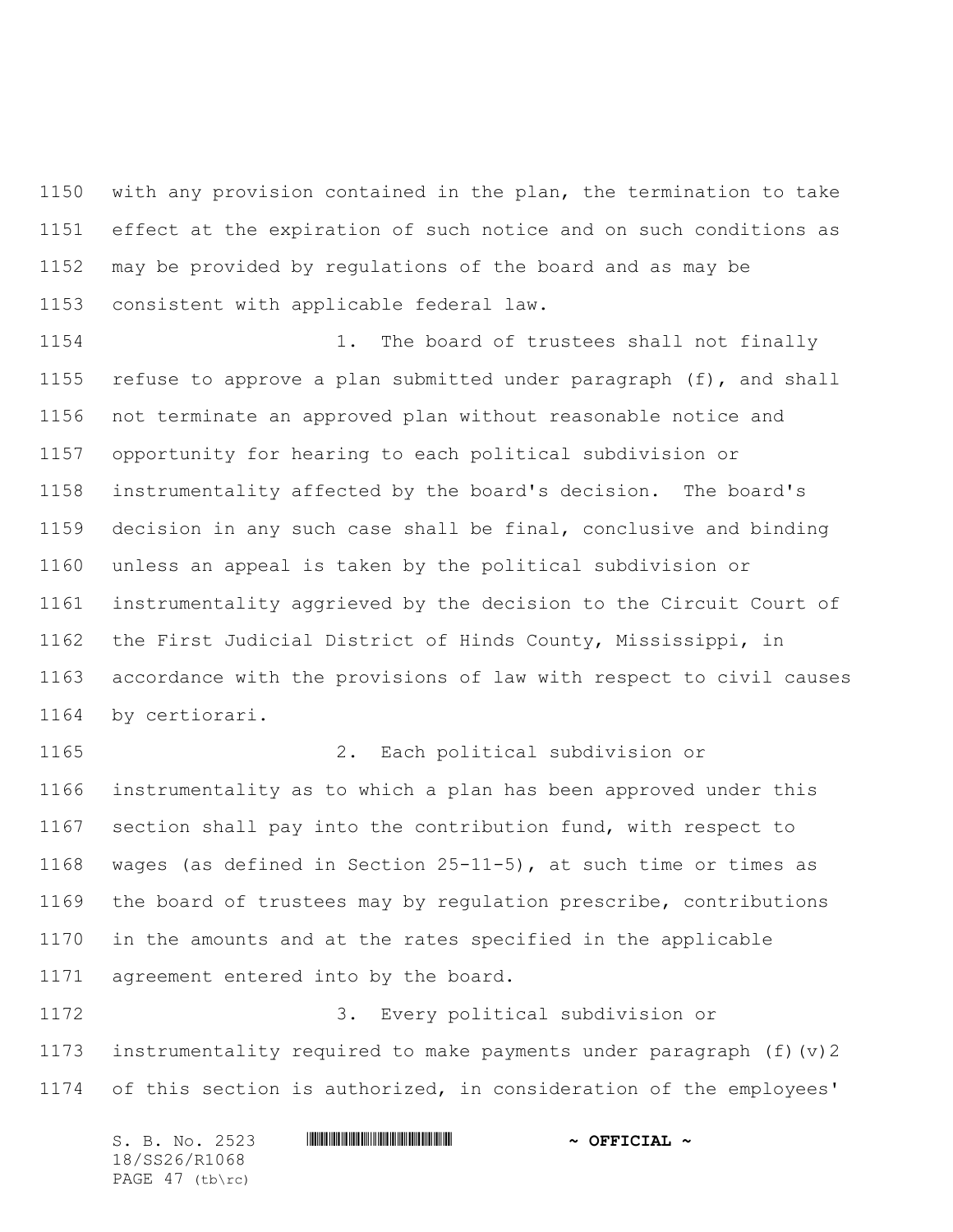retention in or entry upon employment after enactment of Articles 1 and 3, to impose upon its employees, as to services that are covered by an approved plan, a contribution with respect to wages (as defined in Section 25-11-5) not exceeding the amount provided in Section 25-11-123(d) if those services constituted employment within the meaning of Articles 1 and 3, and to deduct the amount of the contribution from the wages as and when paid. Contributions so collected shall be paid into the contribution fund as partial discharge of the liability of the political subdivisions or instrumentalities under paragraph (f)(v)2 of this section. Failure to deduct the contribution shall not relieve the employee or employer of liability for the contribution.

 4. Any state agency, school, political subdivision, instrumentality or any employer that is required to submit contribution payments or wage reports under any section of this chapter shall be assessed interest on delinquent payments or wage reports as determined by the board of trustees in accordance with rules and regulations adopted by the board and delinquent payments, assessed interest and any other amount certified by the board as owed by an employer, may be recovered by action in a court of competent jurisdiction against the reporting agency liable therefor or may, upon due certification of delinquency and at the request of the board of trustees, be deducted from any other monies payable to the reporting agency by any department or agency of the state.

S. B. No. 2523 \*SS26/R1068\* **~ OFFICIAL ~** 18/SS26/R1068 PAGE 48 (tb\rc)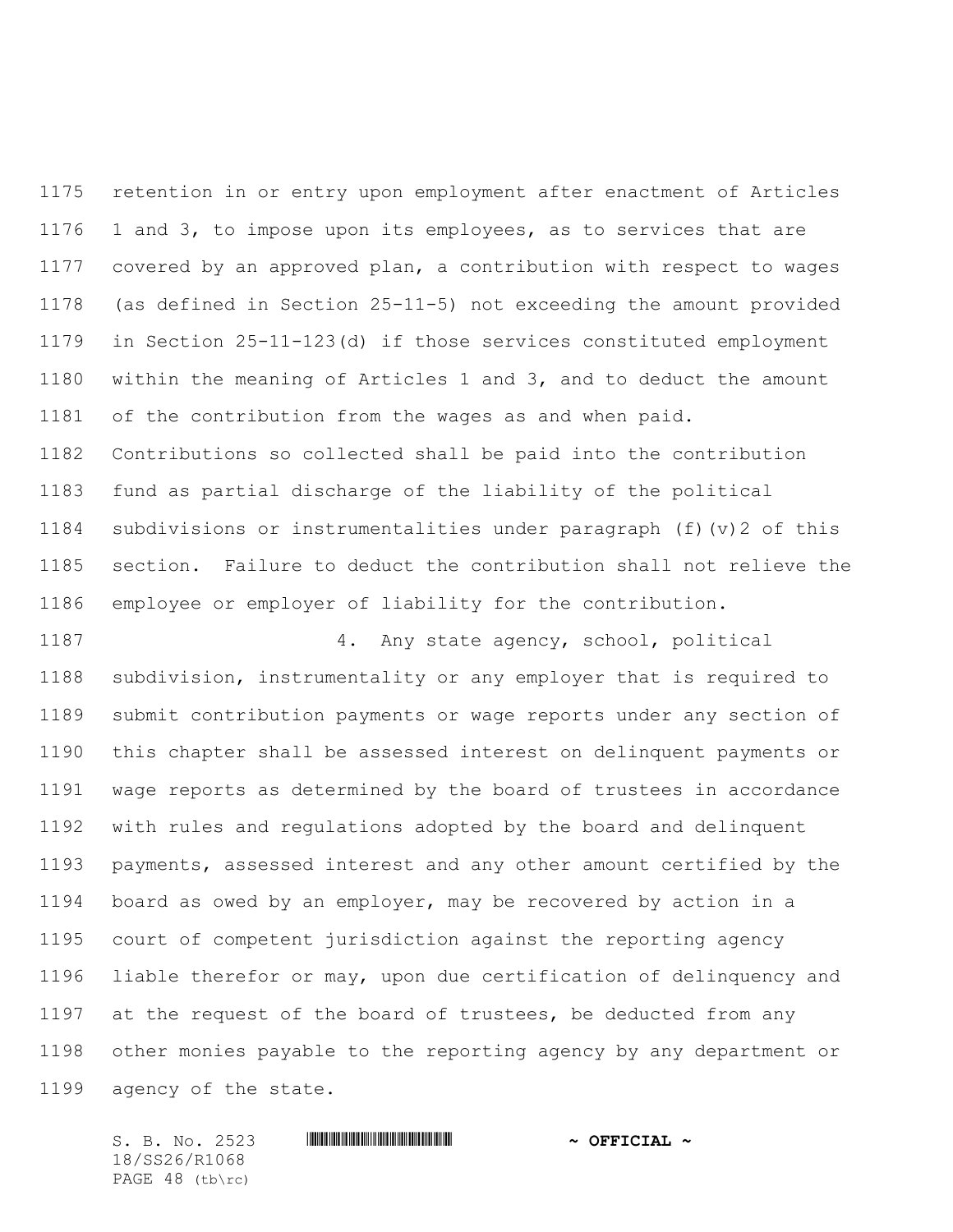5. Each political subdivision of the state and each instrumentality of the state or a political subdivision 1202 or subdivisions that submit a plan for approval of the board, as provided in this section, shall reimburse the board for coverage into the expense account, its pro rata share of the total expense of administering Articles 1 and 3 as provided by regulations of the board.

 (g) The board may, in its discretion, deny the right of membership in this system to any class of employees whose compensation is only partly paid by the state or who are occupying 1210 positions on a part-time or intermittent basis. The board may, in its discretion, make optional with employees in any such classes their individual entrance into this system.

 (h) An employee whose membership in this system is contingent on his own election, and who elects not to become a 1215 member, may thereafter apply for and be admitted to membership; but no such employee shall receive prior service credit unless he becomes a member before July 1, 1953, except as provided in paragraph (b).

 (i) If any member of this system changes his employment to any agency of the state having an actuarially funded retirement 1221 system, the board of trustees may authorize the transfer of the member's creditable service and of the present value of the member's employer's accumulation account and of the present value of the member's accumulated membership contributions to that other

S. B. No. 2523 \*SS26/R1068\* **~ OFFICIAL ~** 18/SS26/R1068 PAGE 49 (tb\rc)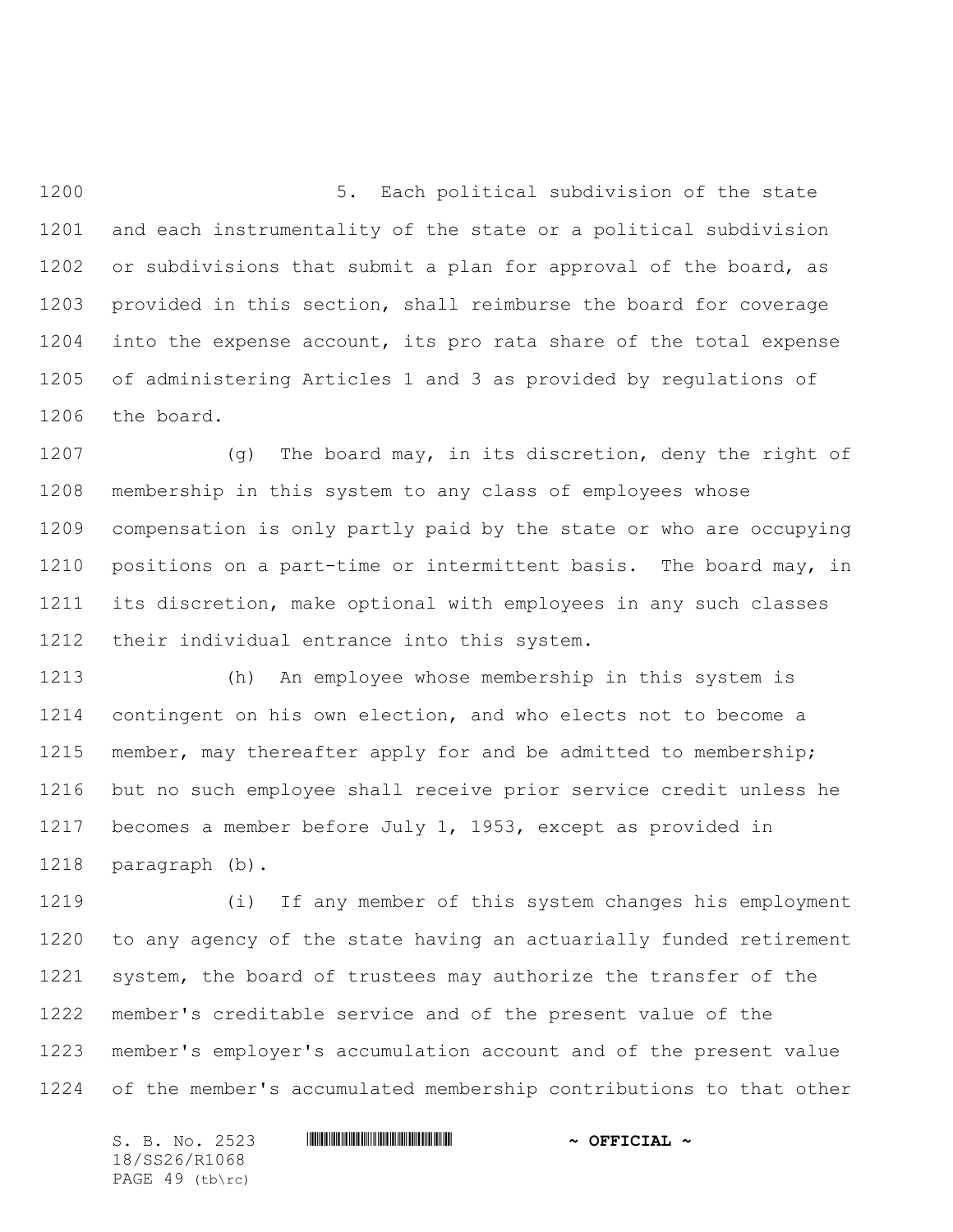system, provided that the employee agrees to the transfer of his accumulated membership contributions and provided that the other system is authorized to receive and agrees to make the transfer.

 If any member of any other actuarially funded system maintained by an agency of the state changes his employment to an agency covered by this system, the board of trustees may authorize the receipt of the transfer of the member's creditable service and of the present value of the member's employer's accumulation account and of the present value of the member's accumulated membership contributions from the other system, provided that the employee agrees to the transfer of his accumulated membership contributions to this system and provided that the other system is authorized and agrees to make the transfer.

 (j) Wherever state employment is referred to in this section, it includes joint employment by state and federal agencies of all kinds.

 (k) Employees of a political subdivision or instrumentality who were employed by the political subdivision or instrumentality before an agreement between the entity and the Public Employees' Retirement System to extend the benefits of this article to its employees, and which agreement provides for the establishment of retroactive service credit, and who became members of the retirement system before July 1, 2007, and have 1248 remained contributors to the retirement system for four (4) years, 1249 or who became members of the retirement system on or after July 1,

S. B. No. 2523 \*SS26/R1068\* **~ OFFICIAL ~** 18/SS26/R1068 PAGE 50 (tb\rc)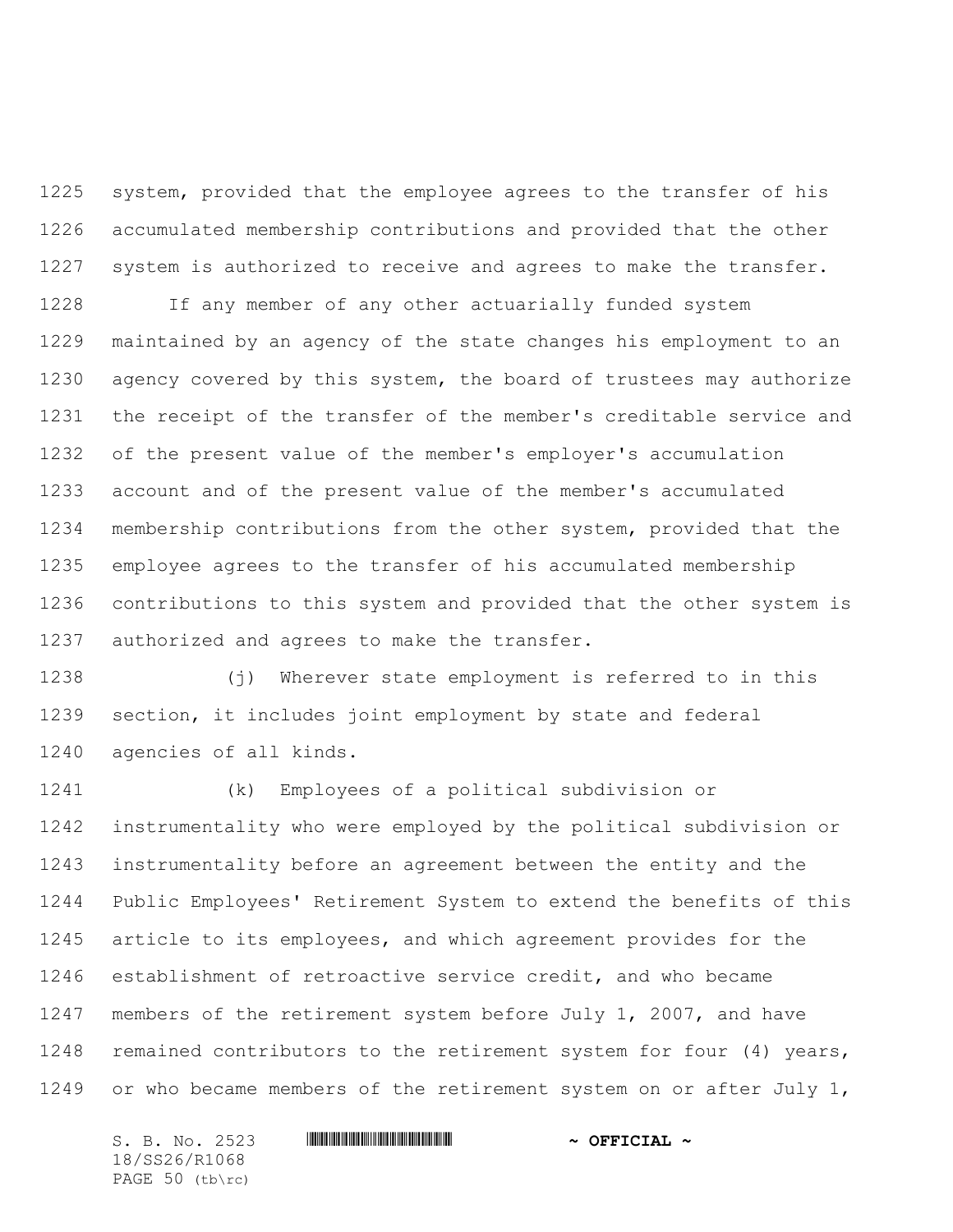2007, and have remained contributors to the retirement system for eight (8) years, may receive credit for that retroactive service with the political subdivision or instrumentality, provided that the employee and/or employer, as provided under the terms of the modification of the joinder agreement in allowing that coverage, pay into the retirement system the employer's and employee's contributions on wages paid the member during the previous employment, together with interest or actuarial cost as determined by the board covering the period from the date the service was rendered until the payment for the credit for the service was made. Those wages shall be verified by the Social Security Administration or employer payroll records. Effective July 1, 1998, upon eligibility as noted above, a member may receive credit for that retroactive service with the political subdivision or instrumentality provided:

 (i) The member shall furnish proof satisfactory to the board of trustees of certification of those services from the political subdivision or instrumentality where the services were rendered or verification by the Social Security Administration; and

 (ii) The member shall pay to the retirement system on the date he or she is eligible for that credit or at any time thereafter before the date of retirement the actuarial cost for each year of that creditable service. The provisions of this subparagraph (ii) shall be subject to the limitations of Section

S. B. No. 2523 \*SS26/R1068\* **~ OFFICIAL ~** 18/SS26/R1068 PAGE 51 (tb\rc)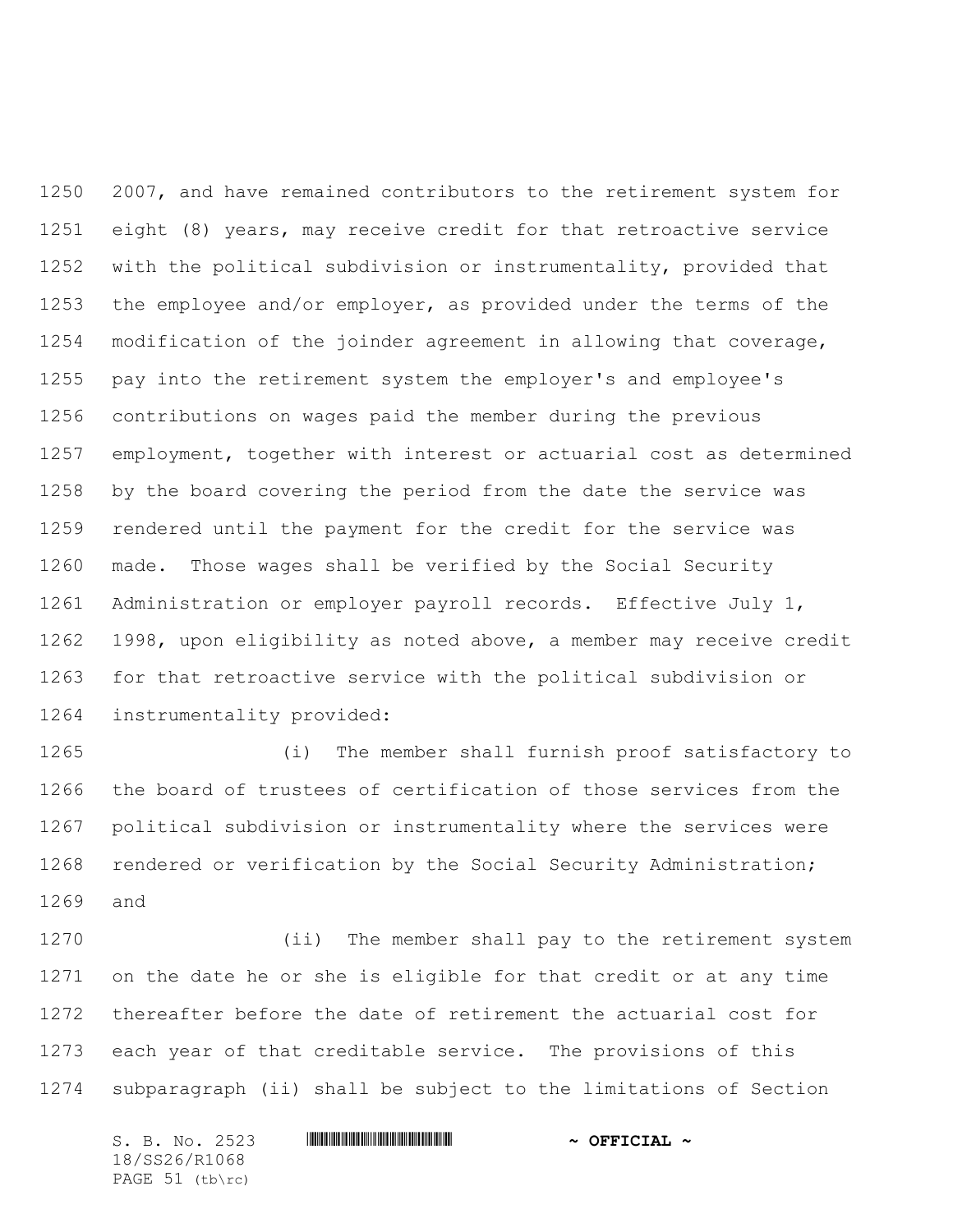415 of the Internal Revenue Code and regulations promulgated under Section 415.

 Nothing contained in this paragraph (k) shall be construed to limit the authority of the board to allow the correction of reporting errors or omissions based on the payment of employee and employer contributions plus applicable interest. Payment for that time shall be made beginning with the most recent service. Upon the payment of all or part of the required contributions, plus interest or the actuarial cost as provided above, the member shall receive credit for the period of creditable service for which full payment has been made to the retirement system.

 (l) Through June 30, 1998, any state service eligible for retroactive service credit, no part of which has ever been reported, and requiring the payment of employee and employer contributions plus interest, or, from and after July 1, 1998, any state service eligible for retroactive service credit, no part of which has ever been reported to the retirement system, and requiring the payment of the actuarial cost for that creditable service, may, at the member's option, be purchased in quarterly increments as provided above at the time that its purchase is otherwise allowed.

 (m) All rights to purchase retroactive service credit or repay a refund as provided in Section 25-11-101 et seq. shall terminate upon retirement.

### **II. THOSE WHO ARE NOT ELIGIBLE FOR MEMBERSHIP**

S. B. No. 2523 \*SS26/R1068\* **~ OFFICIAL ~** 18/SS26/R1068 PAGE 52 (tb\rc)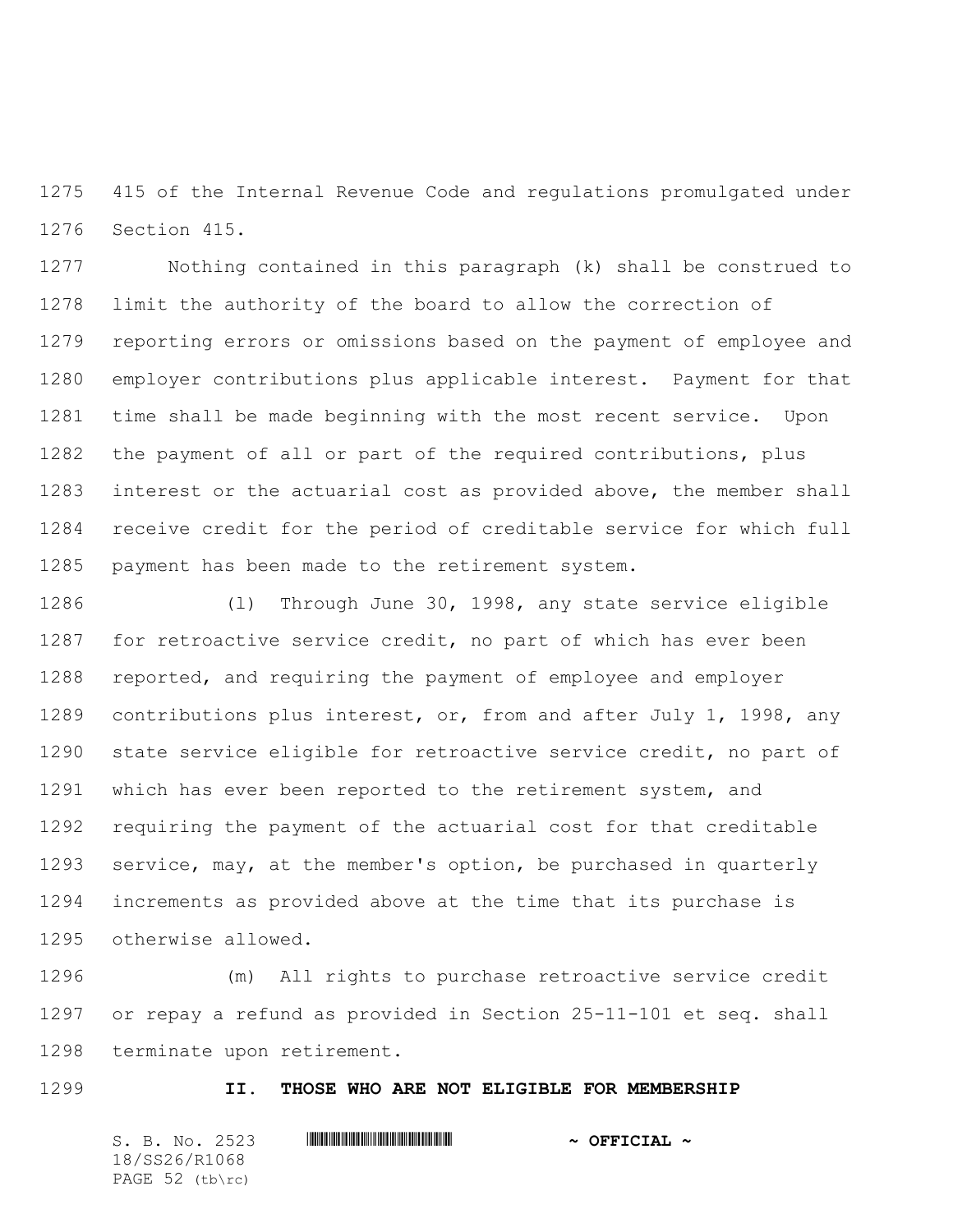The following classes of employees and officers shall not become members of this retirement system, any other provisions of Articles 1 and 3 to the contrary notwithstanding:

 (a) Patient or inmate help in state charitable, penal or correctional institutions;

 (b) Students of any state educational institution employed by any agency of the state for temporary, part-time or intermittent work;

 (c) Participants of Comprehensive Employment and Training Act of 1973 (CETA) being Public Law 93-203, who enroll on or after July l, 1979;

 (d) From and after July 1, 2002, individuals who are employed by a governmental entity to perform professional service on less than a full-time basis who do not meet the criteria established in I(a)(ii) of this section.

# **III. TERMINATION OF MEMBERSHIP**

 Membership in this system shall cease by a member withdrawing his accumulated contributions, or by a member withdrawing from active service with a retirement allowance, or by a member's death.

 **SECTION 11.** Section 25-11-123, Mississippi Code of 1972, is amended as follows:

 25-11-123. All of the assets of the system shall be credited according to the purpose for which they are held to one (1) of four (4) reserves; namely, the annuity savings account, the

|  |               | S. B. No. 2523    | $\sim$ OFFICIAL $\sim$ |  |
|--|---------------|-------------------|------------------------|--|
|  | 18/SS26/R1068 |                   |                        |  |
|  |               | PAGE $53$ (tb\rc) |                        |  |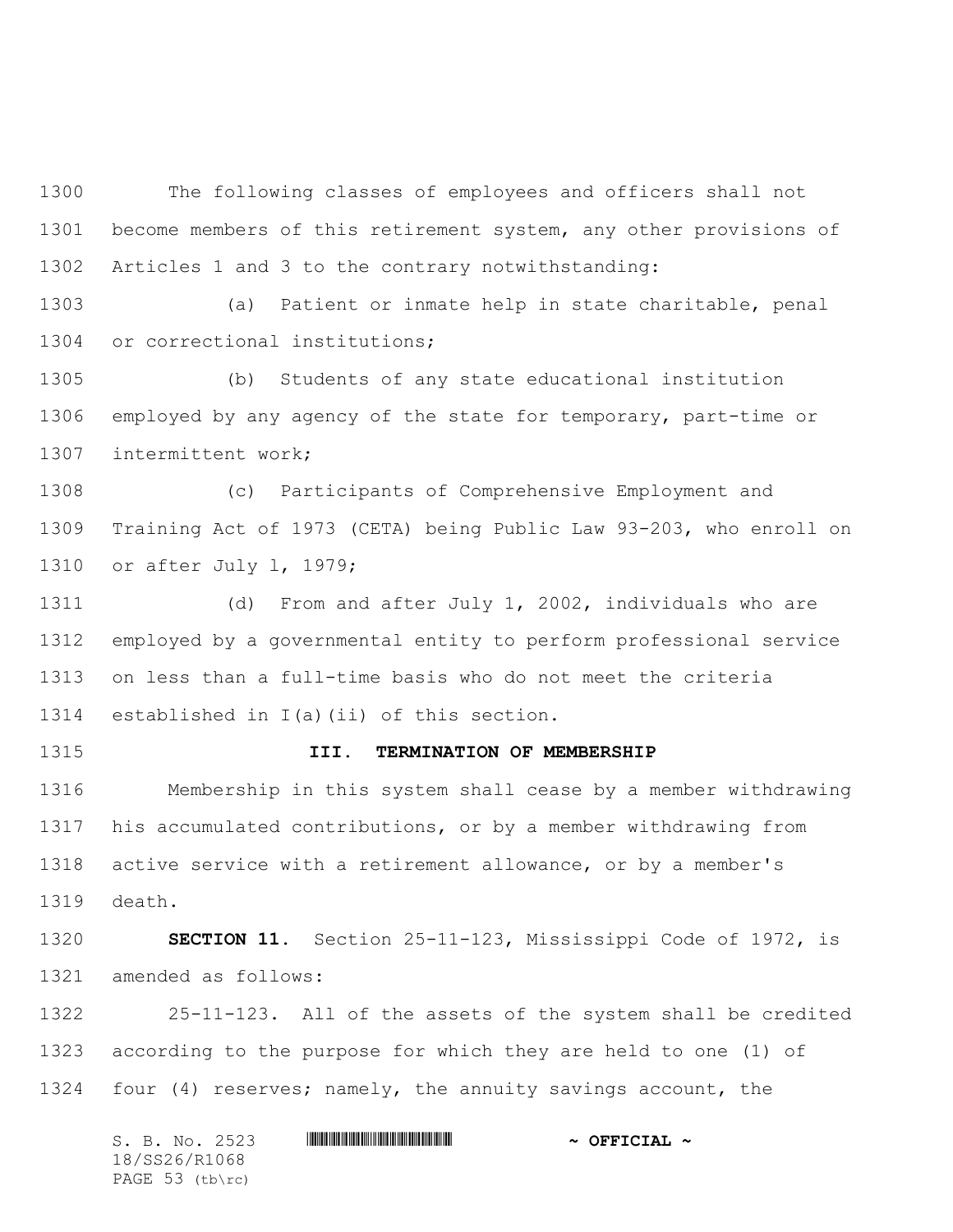annuity reserve, the employer's accumulation account, and the expense account.

 (a) **Annuity savings account.** In the annuity savings account shall be accumulated the contributions made by members to provide for their annuities, including interest thereon which shall be posted monthly. Credits to and charges against the annuity savings account shall be made as follows:

 (1) Beginning July 1, 2010, except as otherwise provided by Section 25-11-126, the employer shall cause to be deducted from the salary of each member on each and every payroll of the employer for each and every payroll period nine percent (9%) of earned compensation as defined in Section 25-11-103. Future contributions shall be fixed biennially by the board on the basis of the liabilities of the retirement system for the various allowances and benefits as shown by actuarial valuation; however, any member earning at a rate less than Sixteen Dollars and Sixty-seven Cents (\$16.67) per month, or Two Hundred Dollars (\$200.00) per year, shall contribute not less than One Dollar (\$1.00) per month, or Twelve Dollars (\$12.00) per year.

 (2) The deductions provided in paragraph (1) of this subsection shall be made notwithstanding that the minimum compensation provided by law for any member is reduced by the deduction. Every member shall be deemed to consent and agree to the deductions made and provided for in paragraph (1) of this subsection and shall receipt for his full salary or compensation,

18/SS26/R1068 PAGE 54 (tb\rc)

# S. B. No. 2523 \*SS26/R1068\* **~ OFFICIAL ~**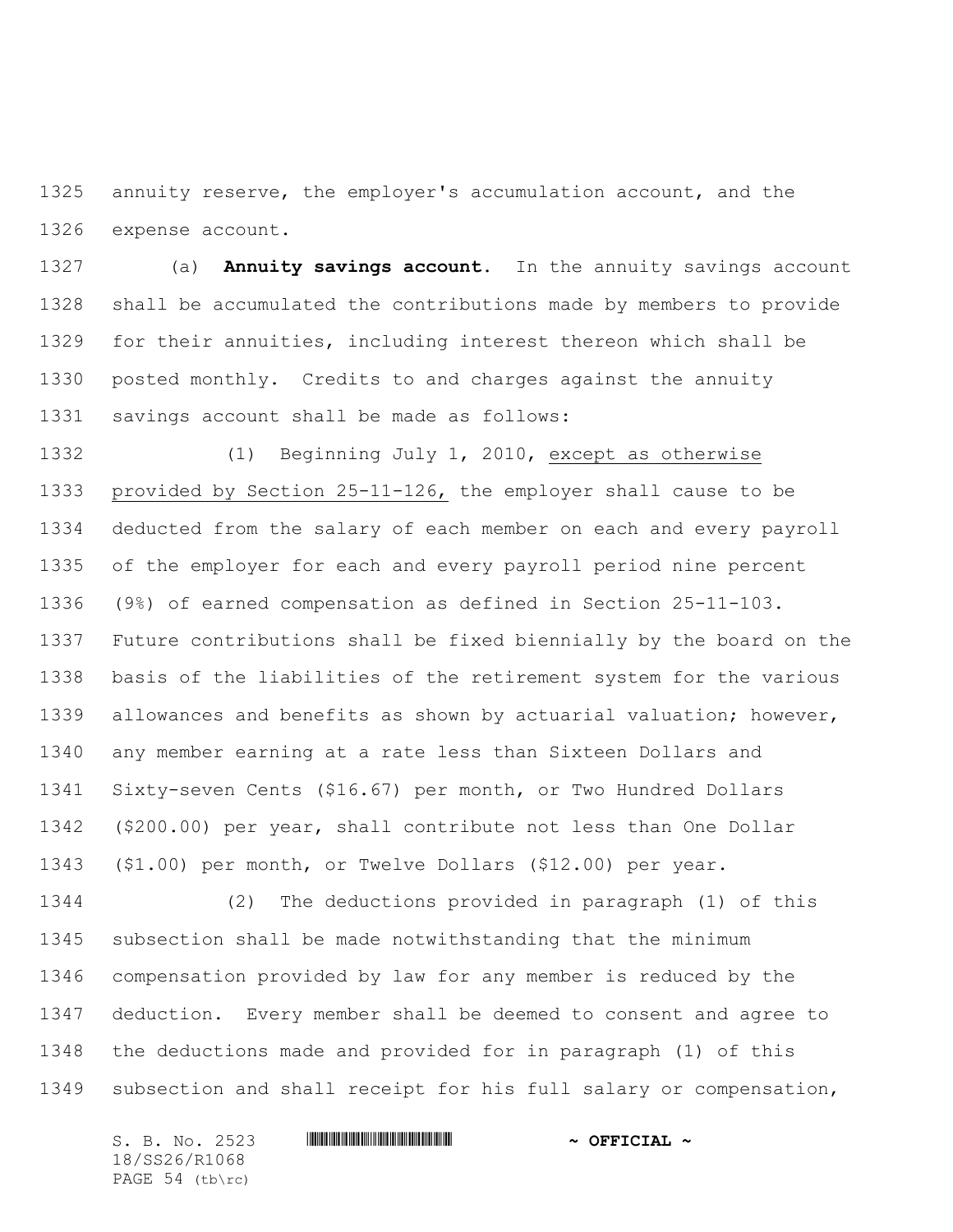and payment of salary or compensation less the deduction shall be a full and complete discharge and acquittance of all claims and demands whatsoever for the services rendered by the person during the period covered by the payment, except as to the benefits provided under Articles 1 and 3. The board shall provide by rules for the methods of collection of contributions from members and the employer. The board shall have full authority to require the production of evidence necessary to verify the correctness of amounts contributed.

 (b) **Annuity reserve.** The annuity reserve shall be the account representing the actuarial value of all annuities in force, and to it shall be charged all annuities and all benefits in lieu of annuities, payable as provided in this article. If a beneficiary retired on account of disability is restored to active service with a compensation not less than his average final compensation at the time of his last retirement, the remainder of his contributions shall be transferred from the annuity reserve to the annuity savings account and credited to his individual account therein, and the balance of his annuity reserve shall be transferred to the employer's accumulation account.

 (c) **Employer's accumulation account.** The employer's accumulation account shall represent the accumulation of all reserves for the payment of all retirement allowances and other benefits payable from contributions made by the employer, and against this account shall be charged all retirement allowances

S. B. No. 2523 \*SS26/R1068\* **~ OFFICIAL ~** 18/SS26/R1068 PAGE 55 (tb\rc)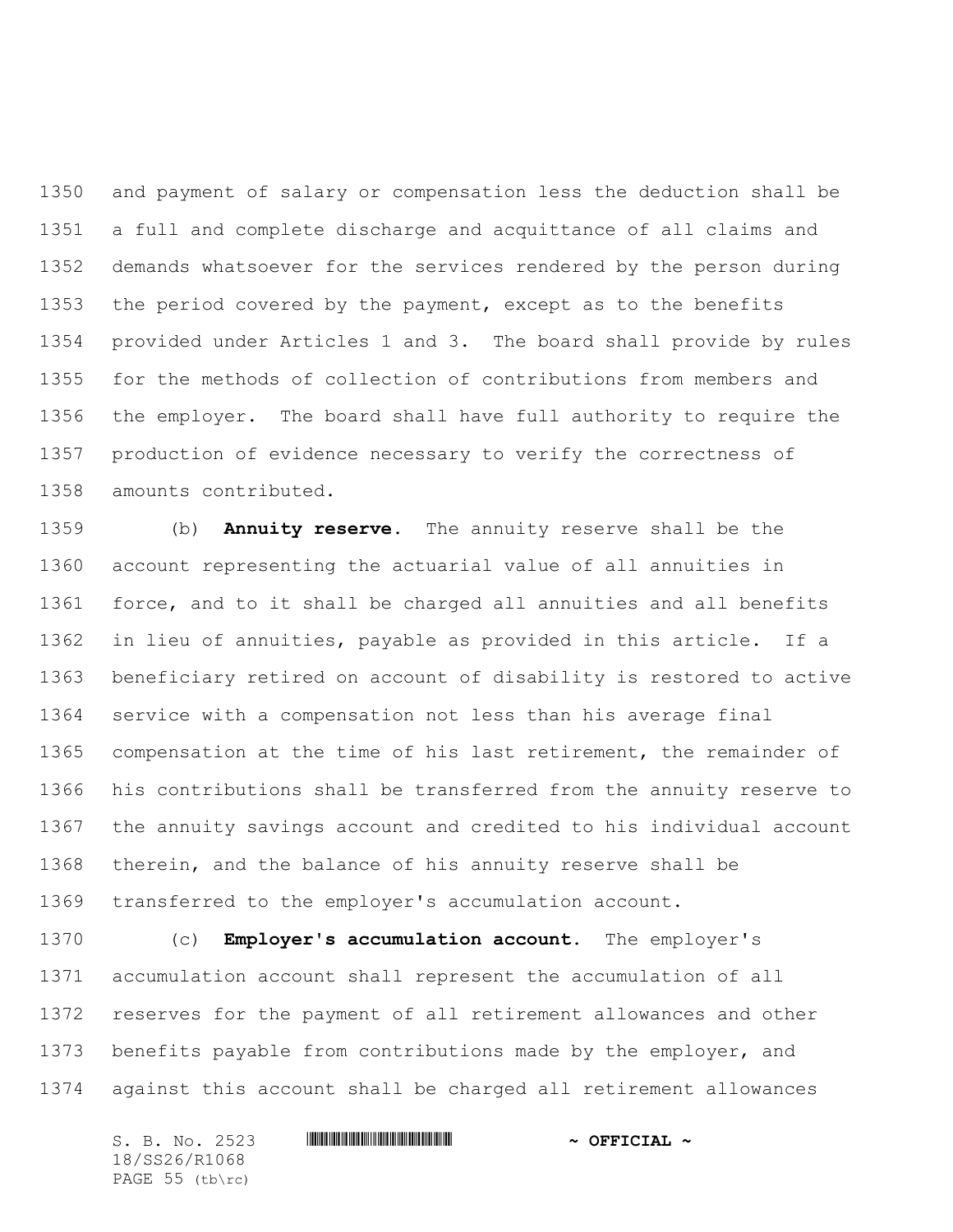and other benefits on account of members. Credits to and charges against the employer's accumulation account shall be made as follows:

 (1) On account of each member there shall be paid monthly into the employer's accumulation account by the employers for the preceding fiscal year an amount equal to a certain percentage of the total earned compensation, as defined in Section 25-11-103, of each member. The percentage rate of those contributions shall be fixed biennially by the board on the basis of the liabilities of the retirement system for the various allowances and benefits as shown by actuarial valuation. Beginning January 1, 1990, the rate shall be fixed at nine and three-fourths percent (9-3/4%). The board shall reduce the employer's contribution rate by one percent (1%) from and after July 1 of the year following the year in which the board determines and the board's actuary certifies that the employer's contribution rate can be reduced by that amount without causing the unfunded accrued actuarial liability amortization period for the retirement system to exceed twenty (20) years. Political subdivisions joining Article 3 of the Public Employees' Retirement System after July 1, 1968, may adjust the employer's contributions by agreement with the Board of Trustees of the Public Employees' Retirement System to provide service credits for any period before execution of the agreement based upon an actuarial determination of employer's contribution rates.

S. B. No. 2523 \*SS26/R1068\* **~ OFFICIAL ~** 18/SS26/R1068 PAGE 56 (tb\rc)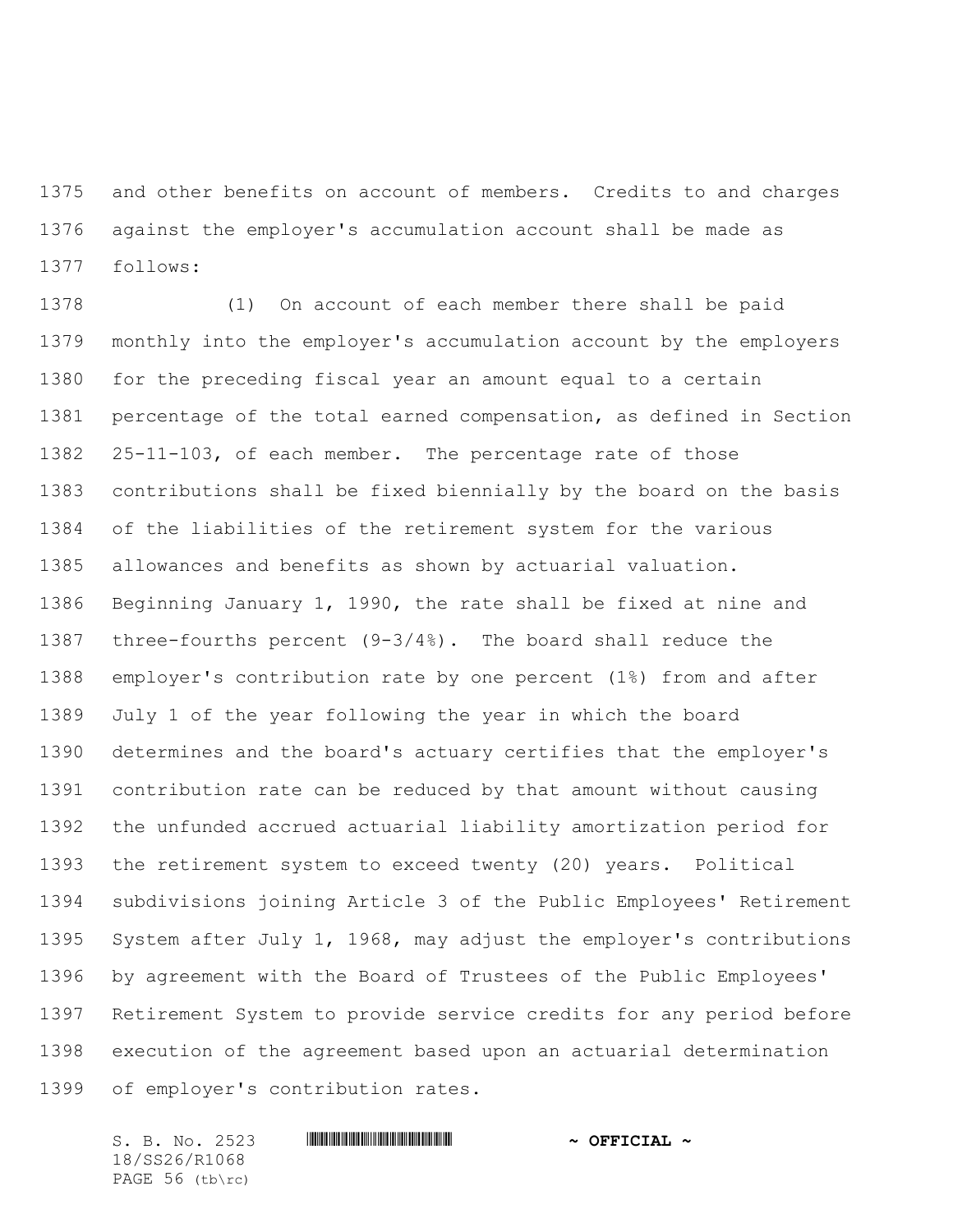(2) On the basis of regular interest and of such mortality and other tables as are adopted by the board of trustees, the actuary engaged by the board to make each valuation required by this article during the period over which the accrued liability contribution is payable, immediately after making that valuation, shall determine the uniform and constant percentage of the earnable compensation of each member which, if contributed by the employer on the basis of compensation of the member throughout his entire period of membership service, would be sufficient to provide for the payment of any retirement allowance payable on his account for that service. The percentage rate so determined shall be known as the "normal contribution rate." After the accrued liability contribution has ceased to be payable, the normal contribution rate shall be the percentage rate of the salary of all members obtained by deducting from the total liabilities on account of membership service the amount in the employer's accumulation account, and dividing the remainder by one percent (1%) of the present value of the prospective future salaries of all members as computed on the basis of the mortality and service tables adopted by the board of trustees and regular interest. The normal rate of contributions shall be determined by the actuary after each valuation.

 (3) The total amount payable in each year to the employer's accumulation account shall not be less than the sum of the percentage rate known as the "normal contribution rate" and

S. B. No. 2523 \*SS26/R1068\* **~ OFFICIAL ~** 18/SS26/R1068 PAGE 57 (tb\rc)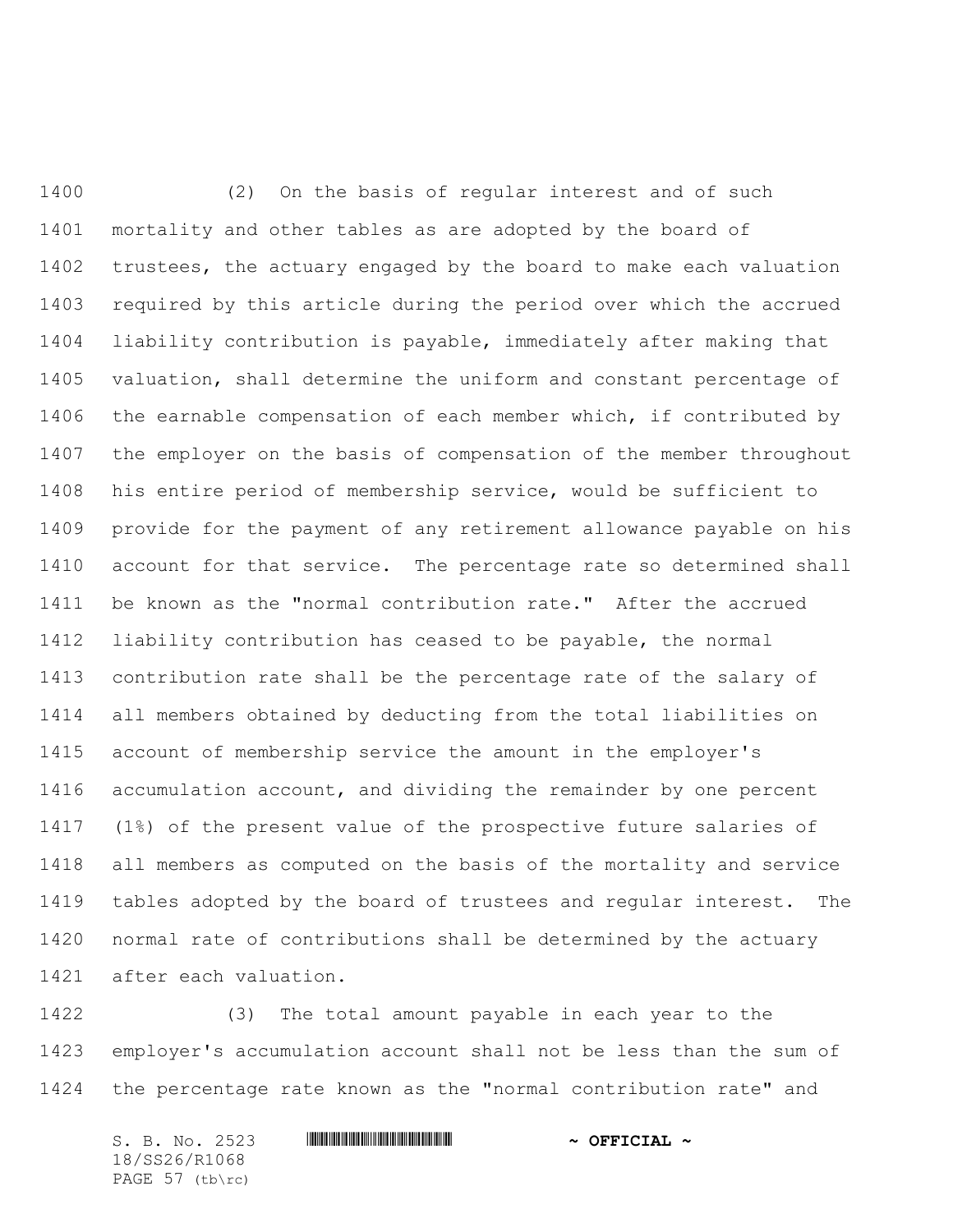the "accrued liability contribution rate" of the total compensation earnable by all members during the preceding year, provided that the payment by the employer shall be sufficient, when combined with the amounts in the account, to provide the allowances and other benefits chargeable to this account during the year then current.

 (4) The accrued liability contribution shall be discontinued as soon as the accumulated balance in the employer's accumulation account shall equal the present value, computed on the basis of the normal contribution rate then in force, or the prospective normal contributions to be received on account of all persons who are at that time members.

 (5) All allowances and benefits in lieu thereof, with the exception of those payable on account of members who receive no prior service credit, payable from contributions of the employer, shall be paid from the employer's accumulation account.

 (6) Upon the retirement of a member, an amount equal to his retirement allowance shall be transferred from the employer's accumulation account to the annuity reserve.

 (7) The employer's accumulation account shall be credited with any assets authorized by law to be credited to the account.

 (d) **Expense account.** The expense account shall be the account to which the expenses of the administration of the system shall be charged, exclusive of amounts payable as retirement

S. B. No. 2523 \*SS26/R1068\* **~ OFFICIAL ~** 18/SS26/R1068 PAGE 58 (tb\rc)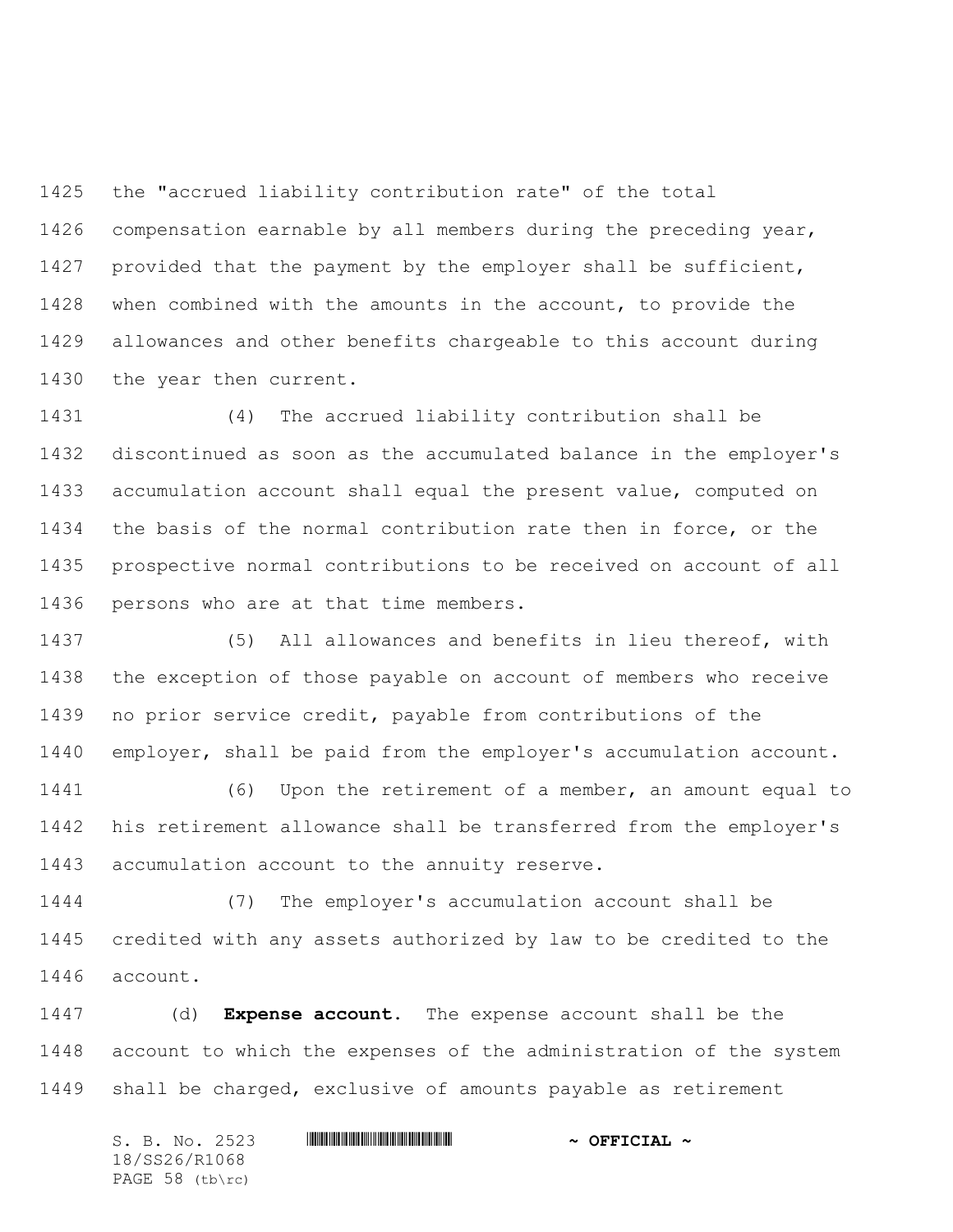allowances and as other benefits provided herein. The Legislature shall make annual appropriations in amounts sufficient to administer the system, which shall be credited to this account. There shall be transferred to the State Treasury from this account, not less than once per month, an amount sufficient for payment of the estimated expenses of the system for the succeeding thirty (30) days. Any interest earned on the expense account shall accrue to the benefit of the system. However, notwithstanding the provisions of Sections 25-11-15(10) and 25-11-105(f)(v)5, all expenses of the administration of the system shall be paid from the interest earnings, provided the interest earnings are in excess of the actuarial interest assumption as determined by the board, and provided the present cost of the administrative expense fee of two percent (2%) of the contributions reported by the political subdivisions and instrumentalities shall be reduced to one percent (1%) from and after July 1, 1983, through June 30, 1984, and shall be eliminated thereafter.

 (e) **Collection of contributions.** The employer shall cause to be deducted on each and every payroll of a member for each and every payroll period, beginning subsequent to January 31, 1953, the contributions payable by the member as provided in Articles 1 and 3.

 The employer shall make deductions from salaries of employees as provided in Articles 1 and 3 and shall transmit monthly, or at

| S. B. No. 2523        |  | $\sim$ OFFICIAL $\sim$ |  |
|-----------------------|--|------------------------|--|
| 18/SS26/R1068         |  |                        |  |
| PAGE $59$ (tb) $rc$ ) |  |                        |  |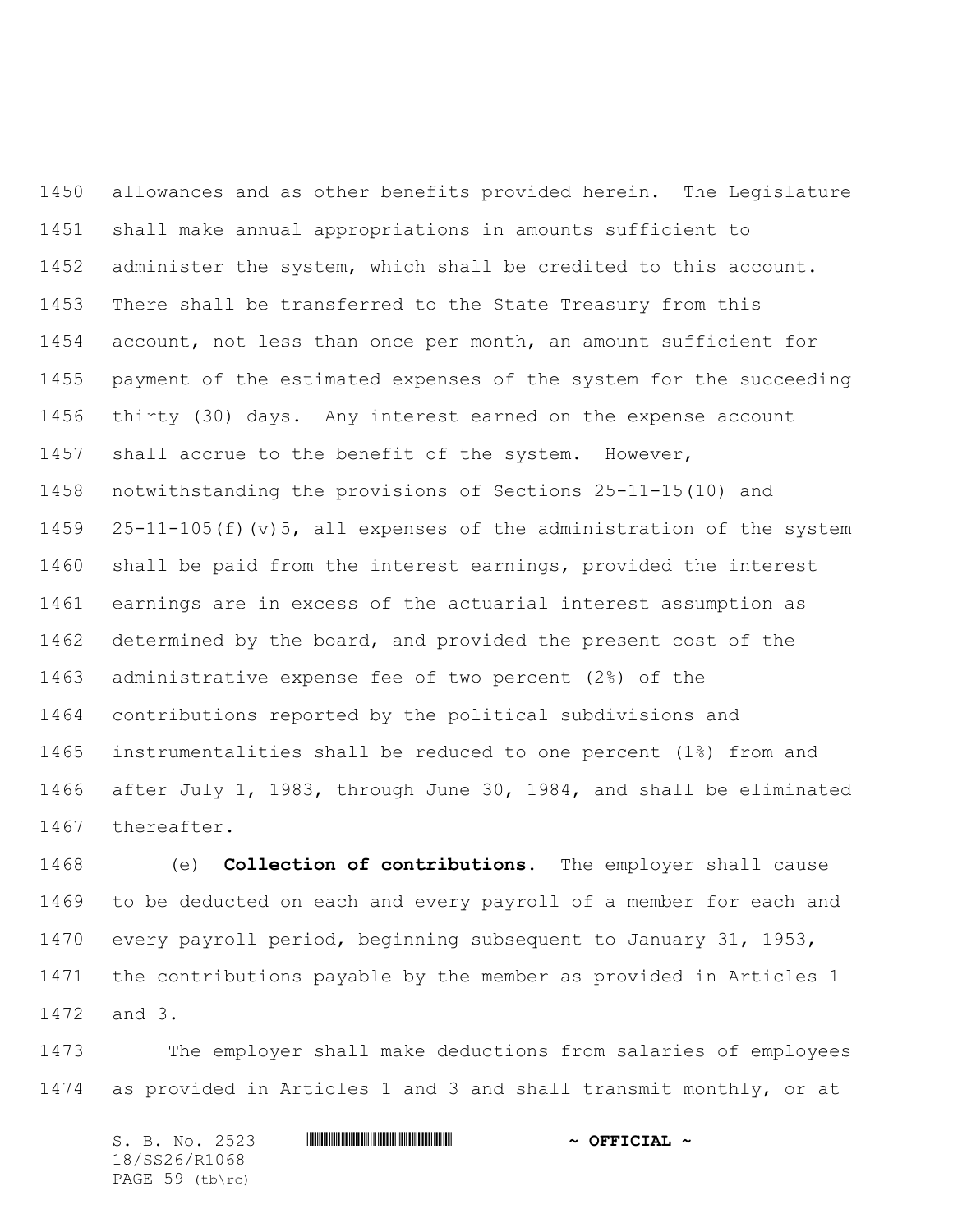1475 such time as the board of trustees designates, the amount specified to be deducted to the Executive Director of the Public Employees' Retirement System. The executive director, after making a record of all those receipts, shall deposit such amounts as provided by law.

 (f) (1) Upon the basis of each actuarial valuation provided herein, the board of trustees shall biennially determine the normal contribution rate and the accrued liability contribution rate as provided in this section. The sum of these two (2) rates shall be known as the "employer's contribution rate." Beginning on earned compensation effective January 1, 1990, the rate computed as provided in this section shall be nine and three-fourths percent (9-3/4%). The board shall reduce the employer's contribution rate by one percent (1%) from and after July 1 of the year following the year in which the board determines and the board's actuary certifies that the employer's contribution rate can be reduced by that amount without causing the unfunded accrued actuarial liability amortization period for the retirement system to exceed twenty (20) years. The percentage rate of those contributions shall be fixed biennially by the board on the basis of the liabilities of the retirement system for the various allowances and benefits as shown by actuarial valuation.

 (2) The amount payable by the employer on account of normal and accrued liability contributions shall be determined by applying the employer's contribution rate to the amount of

| S. B. No. 2523  | $\sim$ OFFICIAL $\sim$ |
|-----------------|------------------------|
| 18/SS26/R1068   |                        |
| PAGE 60 (tb\rc) |                        |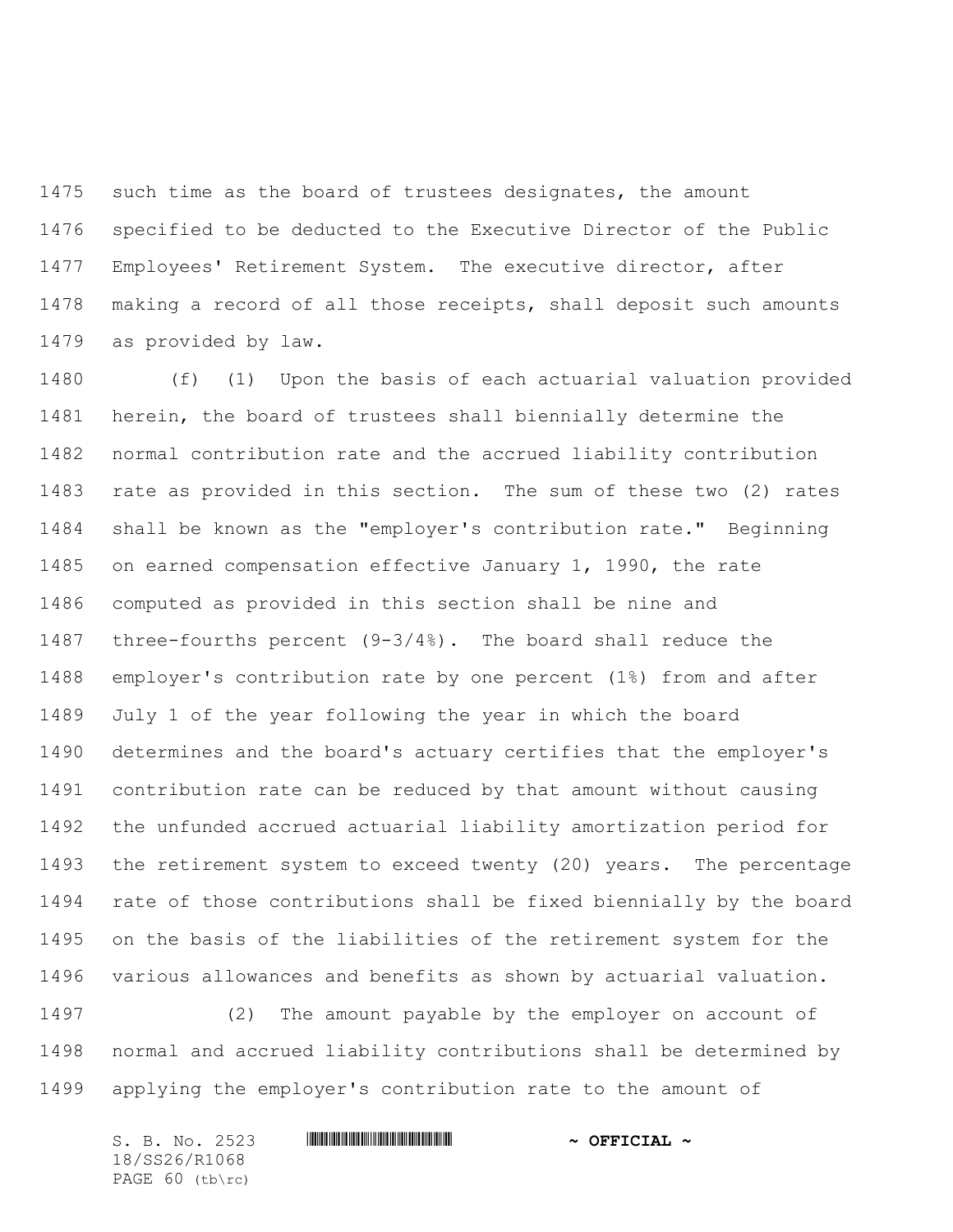compensation earned by employees who are members of the system. Monthly, or at such time as the board of trustees designates, each department or agency shall compute the amount of the employer's contribution payable, with respect to the salaries of its employees who are members of the system, and shall cause that amount to be paid to the board of trustees from the personal service allotment of the amount appropriated for the operation of the department or agency, or from funds otherwise available to the agency, for the payment of salaries to its employees.

 (3) Except as otherwise provided in Section 25-11-106: (i) Constables shall pay employer and employee contributions on their net fee income as well as the employee contributions on all direct treasury or county payroll income.

 (ii) The county shall be responsible for the employer contribution on all direct treasury or county payroll income of constables.

 (4) Except as otherwise provided in Section 25-11-106.1, chancery and circuit clerks shall be responsible for both the employer and employee share of contributions on the proportionate share of net income attributable to fees, as well as the employee share of net income attributable to direct treasury or county payroll income, and the employing county shall be responsible for the employer contributions on the net income attributable to direct treasury or county payroll income.

S. B. No. 2523 \*SS26/R1068\* **~ OFFICIAL ~** 18/SS26/R1068 PAGE 61 (tb\rc)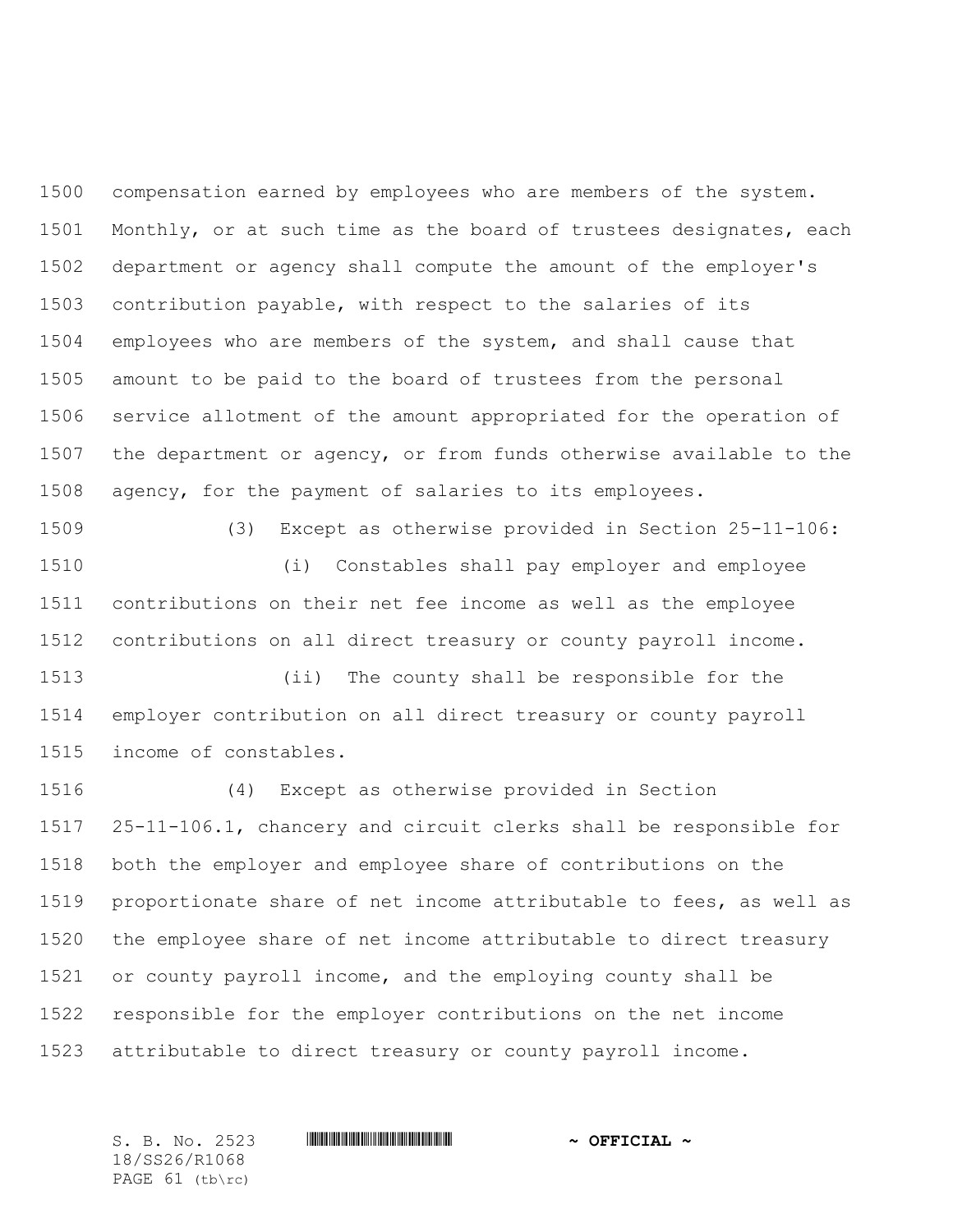(5) Once each year, under procedures established by the system, each employer shall submit to the Public Employees' Retirement System a copy of their report to Social Security of all employees' earnings.

 (6) The board shall provide by rules for the methods of collection of contributions of employers and members. The amounts determined due by an agency to the various funds as specified in Articles 1 and 3 are made obligations of the agency to the board and shall be paid as provided herein. Failure to deduct those contributions shall not relieve the employee and employer from liability thereof. Delinquent employee contributions and any accrued interest shall be the obligation of the employee and delinquent employer contributions and any accrued interest shall be the obligation of the employer. The employer may, in its discretion, elect to pay any or all of the interest on delinquent employee contributions. From and after July 1, 1996, under rules and regulations established by the board, all employers are authorized and shall transfer all funds due to the Public Employees' Retirement System electronically and shall transmit any wage or other reports by computerized reporting systems.

 **SECTION 12.** Section 25-11-127, Mississippi Code of 1972, is amended as follows:

 25-11-127. (1) (a) No person who is being paid a retirement allowance or a pension after retirement under this article shall be employed or paid for any service by the State of

S. B. No. 2523 **\*\*\* AND \*\*\* AND \*\*\* \*\*\* OFFICIAL \*\*** 18/SS26/R1068 PAGE 62 (tb\rc)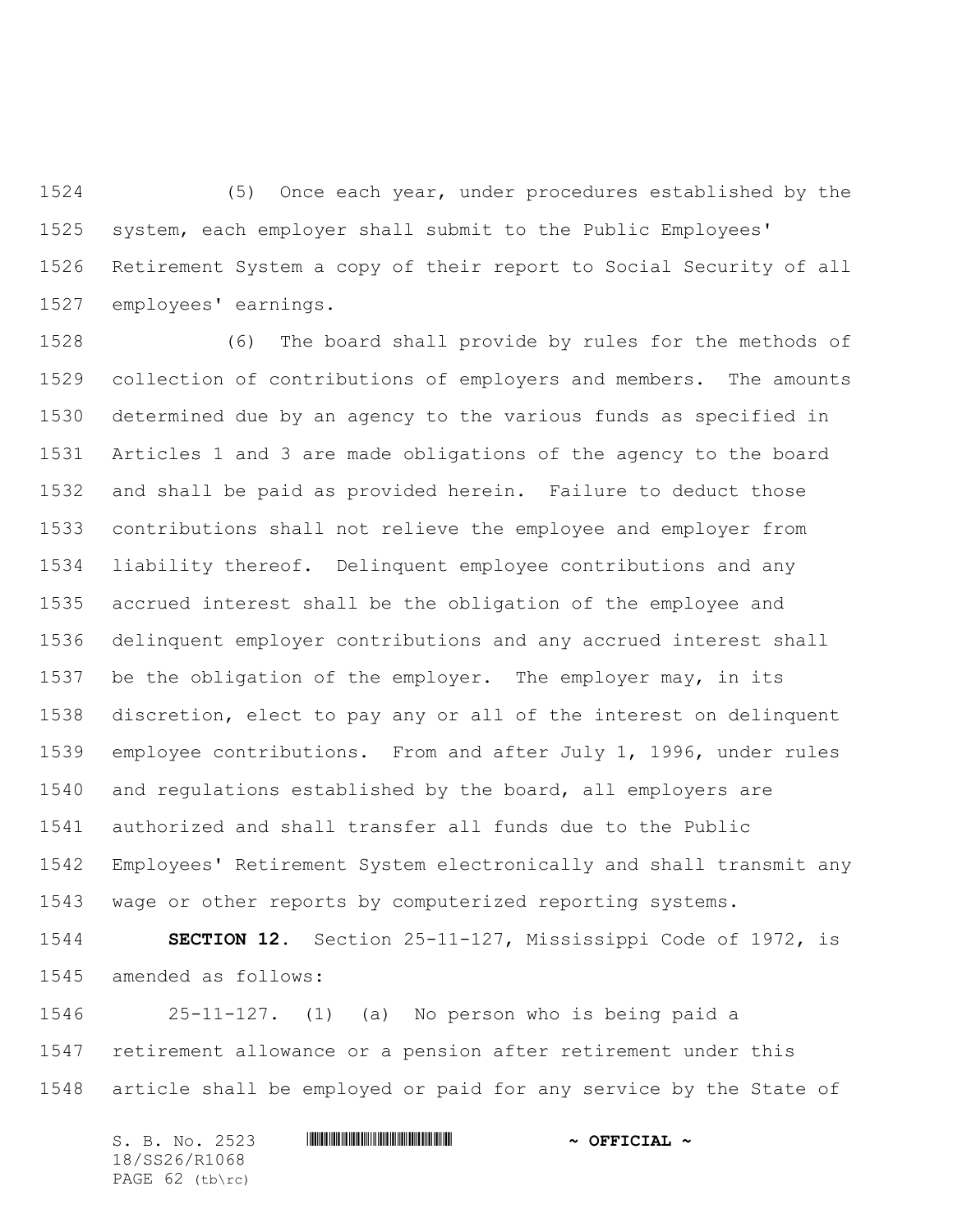Mississippi, including services as an employee, contract worker, contractual employee or independent contractor, until the retired person has been retired for not less than ninety (90) consecutive days from his or her effective date of retirement. After the person has been retired for not less than ninety (90) consecutive days from his or her effective date of retirement or such later date as established by the board, he or she may be reemployed while being paid a retirement allowance under the terms and conditions provided in this section or in Section 25-11-126.

 (b) No retiree of this retirement system who is reemployed or is reelected to office after retirement shall continue to draw retirement benefits while so reemployed, except as provided in this section or in Section 25-11-126.

 (c) No person employed or elected under the exceptions provided for in this section shall become a member under Article 3 of the retirement system.

 (2) Except as otherwise provided in Section 25-11-126, any person who has been retired under the provisions of Article 3 and who is later reemployed in service covered by this article shall cease to receive benefits under this article and shall again become a contributing member of the retirement system. When the person retires again, if the person has been a contributing member of the retirement system during the reemployment and the reemployment exceeds six (6) months, the person shall have his or her benefit recomputed, including service after again becoming a

| S. B. No. 2523  | $\sim$ OFFICIAL $\sim$ |
|-----------------|------------------------|
| 18/SS26/R1068   |                        |
| PAGE 63 (tb\rc) |                        |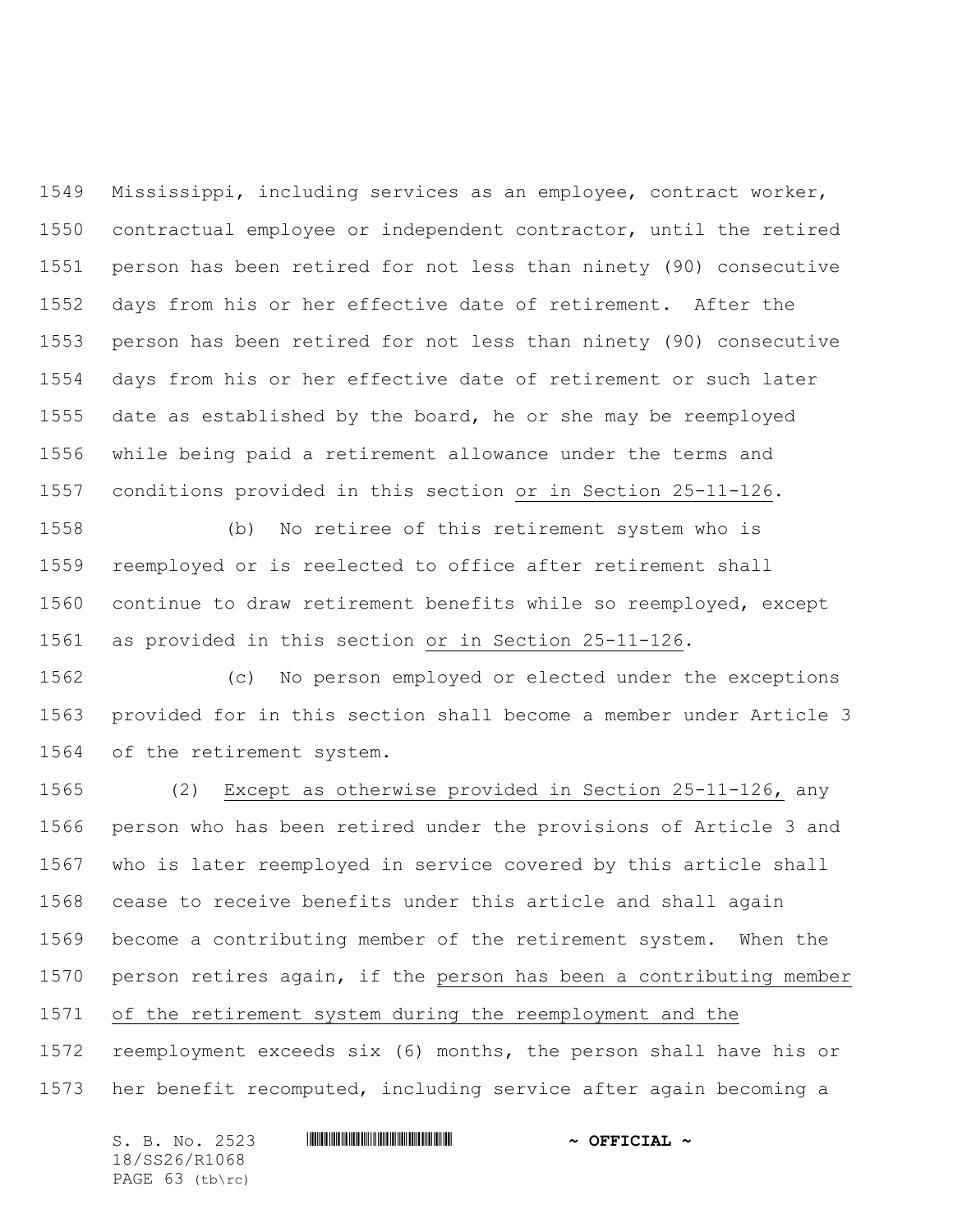member, provided that the total retirement allowance paid to the retired member in his or her previous retirement shall be deducted from the member's retirement reserve and taken into consideration in recalculating the retirement allowance under a new option selected.

 (3) The board shall have the right to prescribe rules and regulations for carrying out the provisions of this section.

 (4) The provisions of this section shall not be construed to prohibit any retiree, regardless of age, from being employed and drawing a retirement allowance either:

 (a) For a period of time not to exceed one-half (1/2) of the normal working days for the position in any fiscal year during which the retiree will receive no more than one-half (1/2) of the salary in effect for the position at the time of employment, or

 (b) For a period of time in any fiscal year sufficient in length to permit a retiree to earn not in excess of twenty-five percent (25%) of retiree's average compensation.

 To determine the normal working days for a position under paragraph (a) of this subsection, the employer shall determine the required number of working days for the position on a full-time basis and the equivalent number of hours representing the full-time position. The retiree then may work up to one-half (1/2) of the required number of working days or up to one-half (1/2) of the equivalent number of hours and receive up to one-half

S. B. No. 2523 \*SS26/R1068\* **~ OFFICIAL ~** 18/SS26/R1068 PAGE 64 (tb\rc)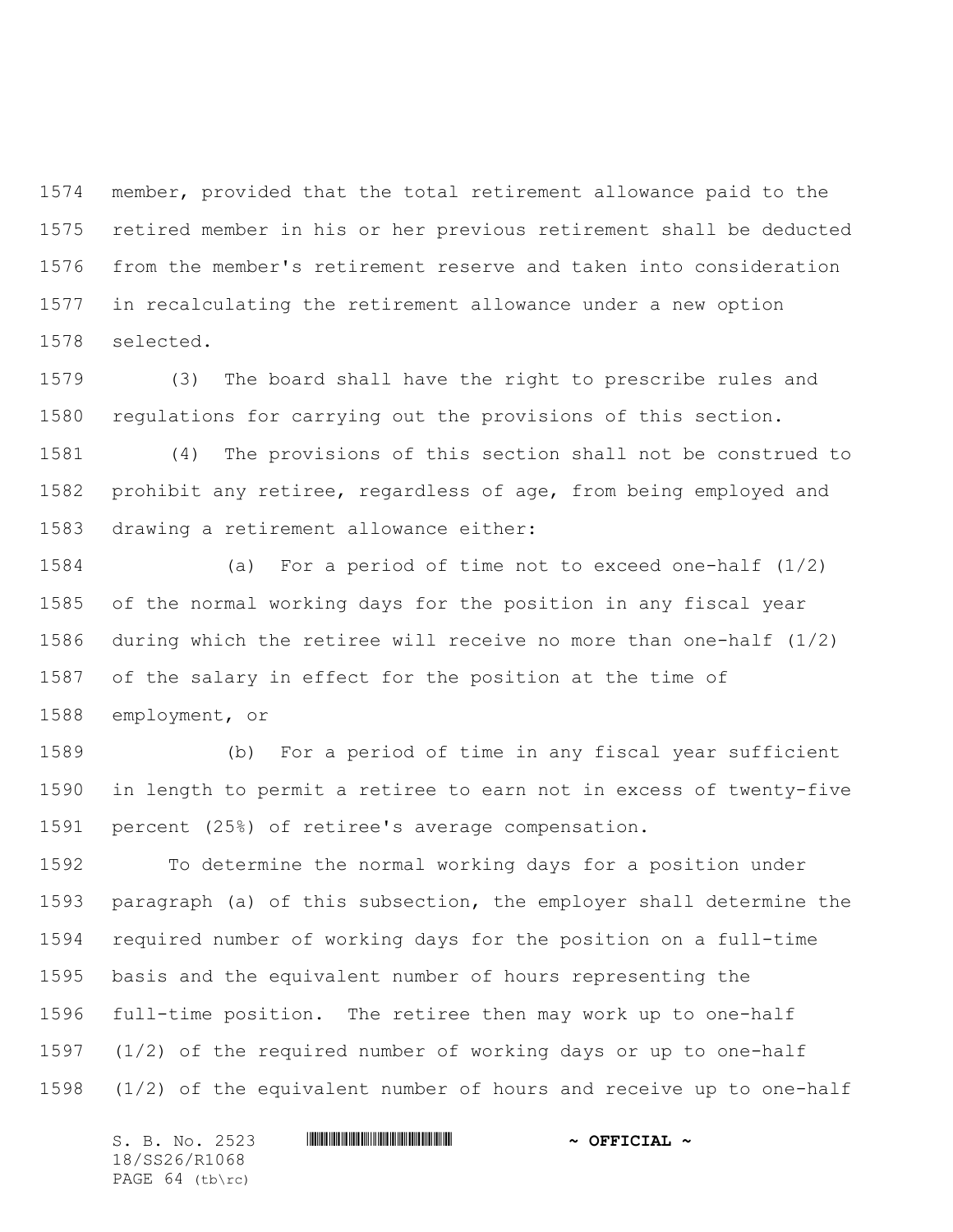(1/2) of the salary for the position. In the case of employment with multiple employers, the limitation shall equal one-half (1/2) of the number of days or hours for a single full-time position. Notice shall be given in writing to the executive director, setting forth the facts upon which the employment is being made, and the notice shall be given within five (5) days from the date of employment and also from the date of termination of the employment.

 (5) Except as otherwise provided in subsection (6) of this section, the employer of any person who is receiving a retirement allowance and who is employed in service covered by subsection (4) of this section as an employee or a contractual employee shall pay to the board the full amount of the employer's contribution on the amount of compensation received by the retiree for his or her employment in accordance with regulations prescribed by the board. The retiree shall not receive any additional creditable service in the retirement system as a result of the payment of the employer's contribution. This subsection does not apply to persons who are receiving a retirement allowance and who contract with an employer to provide services as a true independent contractor, as defined by the board through regulation.

 (6) (a) A member may retire and continue in municipal or county elective office provided that the member has reached the age and/or service requirement that will not result in a prohibited in-service distribution as defined by the Internal

18/SS26/R1068 PAGE 65 (tb\rc)

S. B. No. 2523 \*SS26/R1068\* **~ OFFICIAL ~**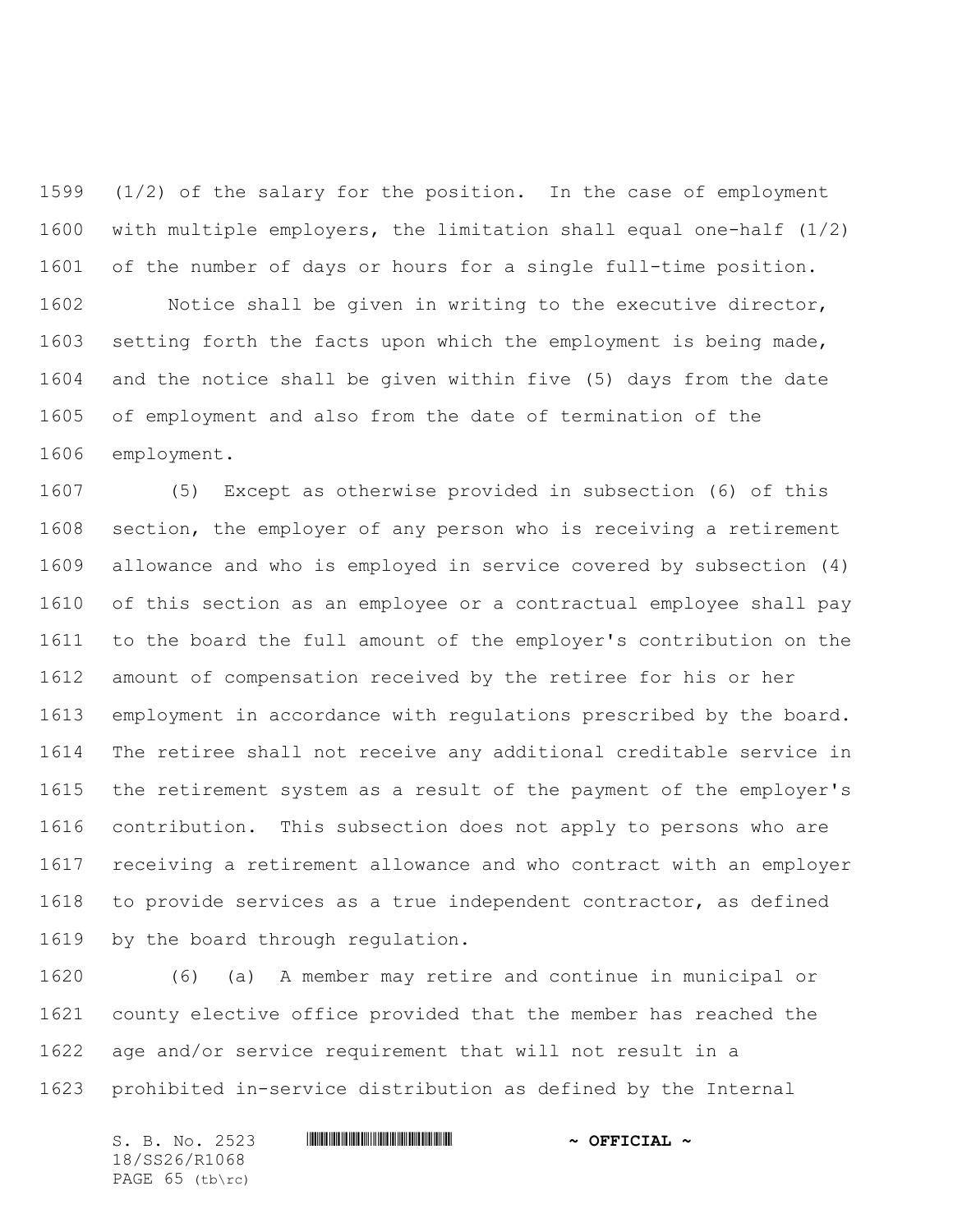Revenue Service, or a retiree may be elected to a municipal or county office, provided that the person:

 (i) Files annually, in writing, in the office of the employer and the office of the executive director of the system before the person takes office or as soon as possible after retirement, a waiver of all salary or compensation and elects to receive in lieu of that salary or compensation a retirement allowance as provided in this section, in which event no salary or compensation shall thereafter be due or payable for those services; however, any such officer or employee may receive, in addition to the retirement allowance, office expense allowance, mileage or travel expense authorized by any statute of the State of Mississippi; or

 (ii) Elects to receive compensation for that elective office in an amount not to exceed twenty-five percent (25%) of the retiree's average compensation. In order to receive compensation as allowed in this subparagraph, the retiree shall file annually, in writing, in the office of the employer and the office of the executive director of the system, an election to receive, in addition to a retirement allowance, compensation as allowed in this subparagraph.

 (b) The municipality or county in which the retired person holds elective office shall pay to the board the amount of the employer's contributions on the full amount of the regular

18/SS26/R1068 PAGE 66 (tb\rc)

S. B. No. 2523 **\*\*\* And \*\*\* And \*\*\* \*\*\* \*\*\* \*\*\* \*\*\* \*\*\* \*\*\* \*\*** \*\* **\*\*\* OFFICIAL** \*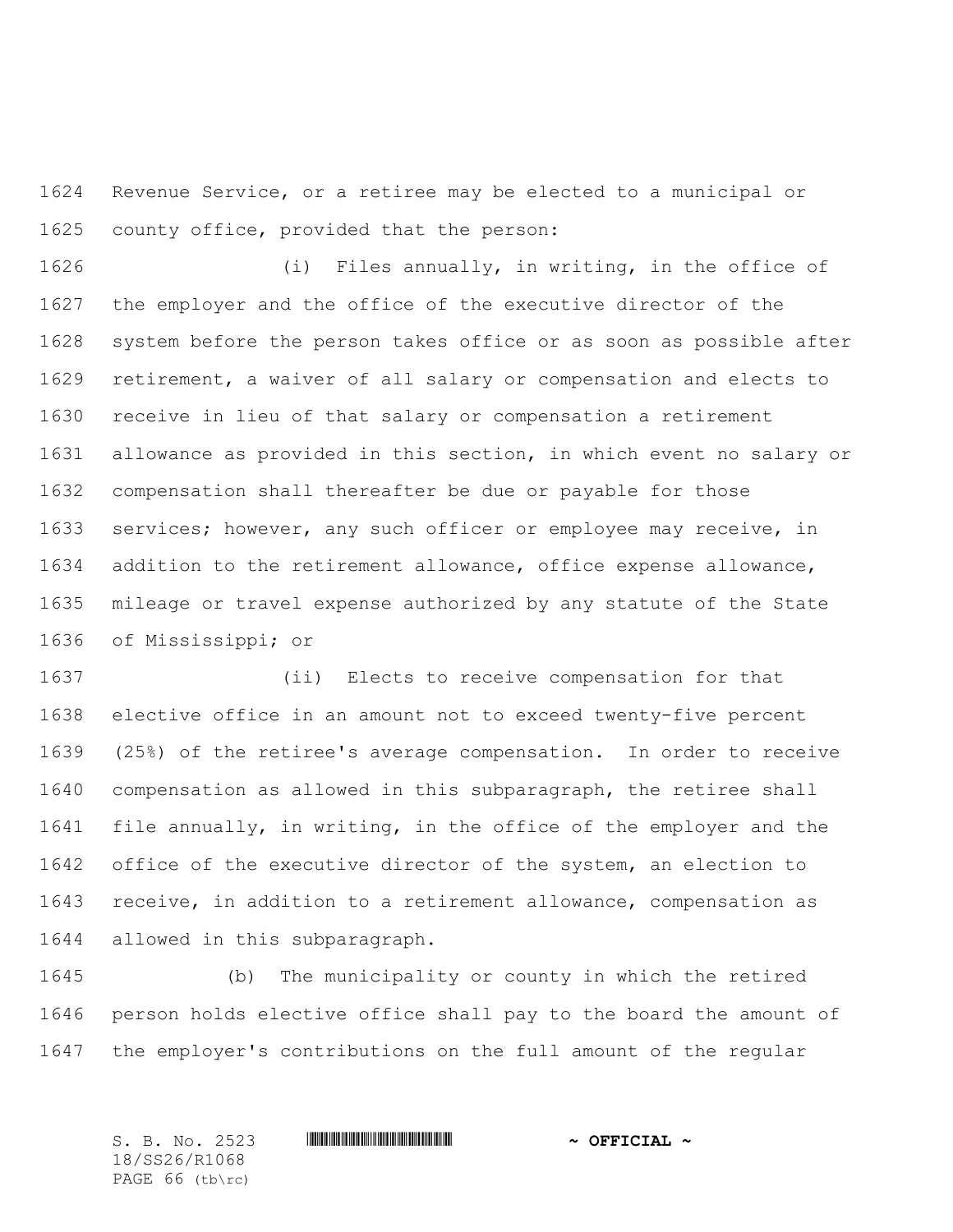compensation for the elective office that the retired person holds.

 (c) As used in this subsection, the term "compensation" does not include office expense allowance, mileage or travel expense authorized by a statute of the State of Mississippi.

 **SECTION 13.** Section 37-19-7, Mississippi Code of 1972, is brought forward as follows:

 37-19-7. (1) The allowance in the Mississippi Adequate Education Program for teachers' salaries in each county and separate school district shall be determined and paid in accordance with the scale for teachers' salaries as provided in this subsection. For teachers holding the following types of licenses or the equivalent as determined by the State Board of Education, and the following number of years of teaching experience, the scale shall be as follows:

# **2014-2015 MINIMUM SALARY SCHEDULE**

1664 Years

| 1665 | Exp.           | AAAA      | AAA       | AA        | A         |
|------|----------------|-----------|-----------|-----------|-----------|
| 1666 | $\overline{0}$ | 38,108.00 | 36,944.00 | 35,780.00 | 33,390.00 |
| 1667 | $\mathbf{1}$   | 38,108.00 | 36,944.00 | 35,780.00 | 33,390.00 |
| 1668 | 2              | 38,108.00 | 36,944.00 | 35,780.00 | 33,390.00 |
| 1669 | 3              | 38,902.00 | 37,671.00 | 36,440.00 | 33,885.00 |
| 1670 | 4              | 39,696.00 | 38,398.00 | 37,100.00 | 34,380.00 |
| 1671 | 5              | 40,490.00 | 39,125.00 | 37,760.00 | 34,875.00 |
| 1672 | 6              | 41,284.00 | 39,852.00 | 38,420.00 | 35,370.00 |

| S. B. No. 2523    | $\sim$ OFFICIAL $\sim$ |
|-------------------|------------------------|
| 18/SS26/R1068     |                        |
| PAGE $67$ (tb\rc) |                        |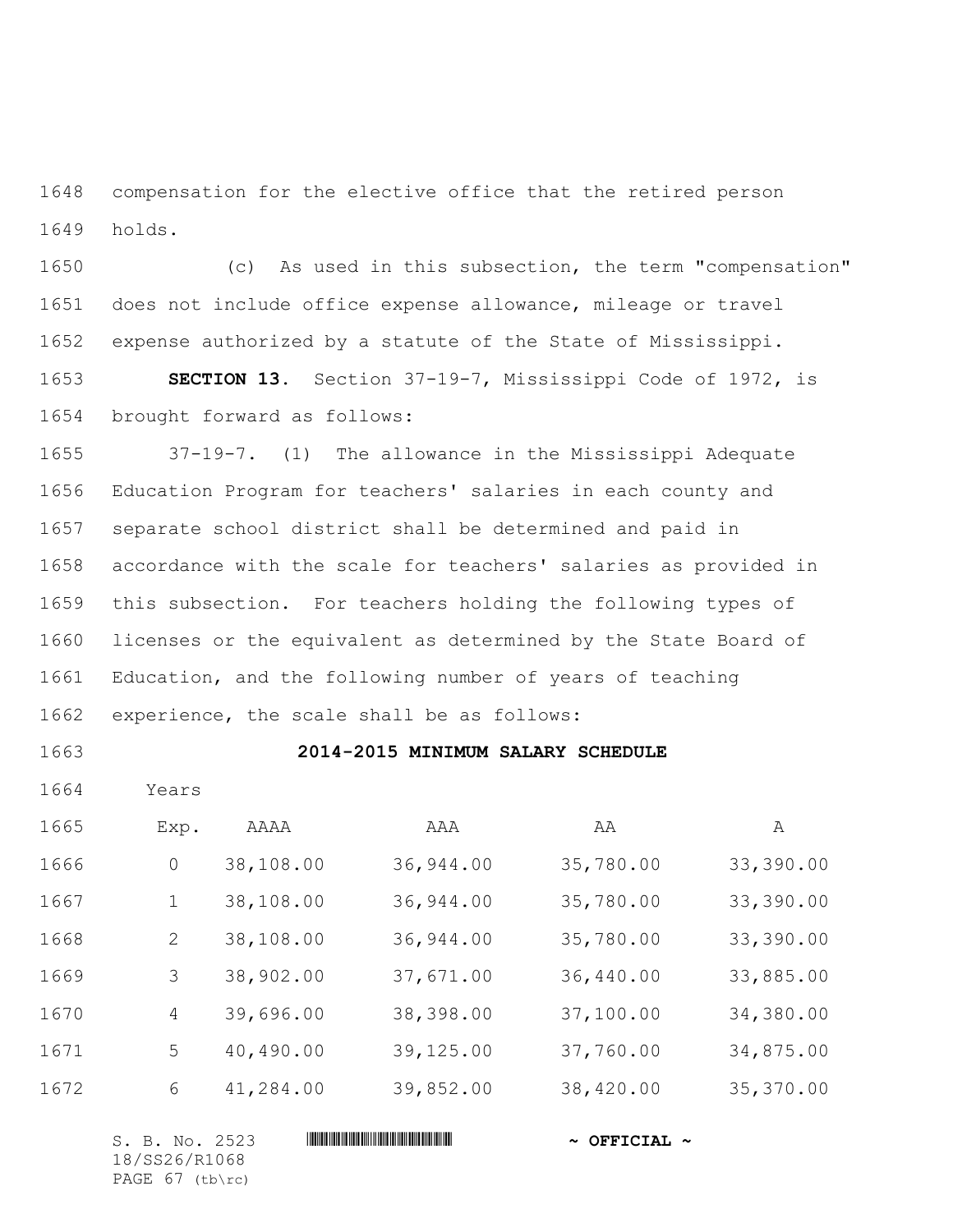| 1673 | $\overline{7}$ | 42,078.00 | 40,579.00  | 39,080.00 | 35,865.00 |
|------|----------------|-----------|------------|-----------|-----------|
| 1674 | 8              | 42,872.00 | 41,306.00  | 39,740.00 | 36,360.00 |
| 1675 | 9              | 43,666.00 | 42,033.00  | 40,400.00 | 36,855.00 |
| 1676 | 10             | 44,460.00 | 42,760.00  | 41,060.00 | 37,350.00 |
| 1677 | 11             | 45,254.00 | 43,487.00  | 41,720.00 | 37,845.00 |
| 1678 | 12             | 46,048.00 | 44, 214.00 | 42,380.00 | 38,340.00 |
| 1679 | 13             | 46,842.00 | 44,941.00  | 43,040.00 | 38,835.00 |
| 1680 | 14             | 47,636.00 | 45,668.00  | 43,700.00 | 39,330.00 |
| 1681 | $15$           | 48,430.00 | 46,395.00  | 44,360.00 | 39,825.00 |
| 1682 | 16             | 49,224.00 | 47, 122.00 | 45,020.00 | 40,320.00 |
| 1683 | 17             | 50,018.00 | 47,849.00  | 45,680.00 | 40,815.00 |
| 1684 | 18             | 50,812.00 | 48,576.00  | 46,340.00 | 41,310.00 |
| 1685 | 19             | 51,606.00 | 49,303.00  | 47,000.00 | 41,805.00 |
| 1686 | $20$           | 52,400.00 | 50,030.00  | 47,660.00 | 42,300.00 |
| 1687 | 21             | 53,194.00 | 50,757.00  | 48,320.00 | 42,795.00 |
| 1688 | 22             | 53,988.00 | 51,484.00  | 48,980.00 | 43,290.00 |
| 1689 | 23             | 54,782.00 | 52, 211.00 | 49,640.00 | 43,785.00 |
| 1690 | 24             | 55,576.00 | 52,938.00  | 50,300.00 | 44,280.00 |
| 1691 | 25             | 58,430.00 | 55,725.00  | 53,020.00 | 46,835.00 |
| 1692 | 26             | 59,224.00 | 56,452.00  | 53,680.00 | 47,330.00 |
| 1693 | 27             | 60,018.00 | 57,179.00  | 54,340.00 | 47,825.00 |
| 1694 | 28             | 60,812.00 | 57,906.00  | 55,000.00 | 48,320.00 |
| 1695 | 29             | 61,606.00 | 58,633.00  | 55,660.00 | 48,815.00 |
| 1696 | 30             | 62,400.00 | 59,360.00  | 56,320.00 | 49,310.00 |
| 1697 | 31             | 63,194.00 | 60,087.00  | 56,980.00 | 49,805.00 |

S. B. No. 2523 **\*\*\* AND \*\*\* AND \*\*\* AND \*\*\* AND \*\*\* OFFICIAL ~\*** 18/SS26/R1068 PAGE 68 (tb\rc)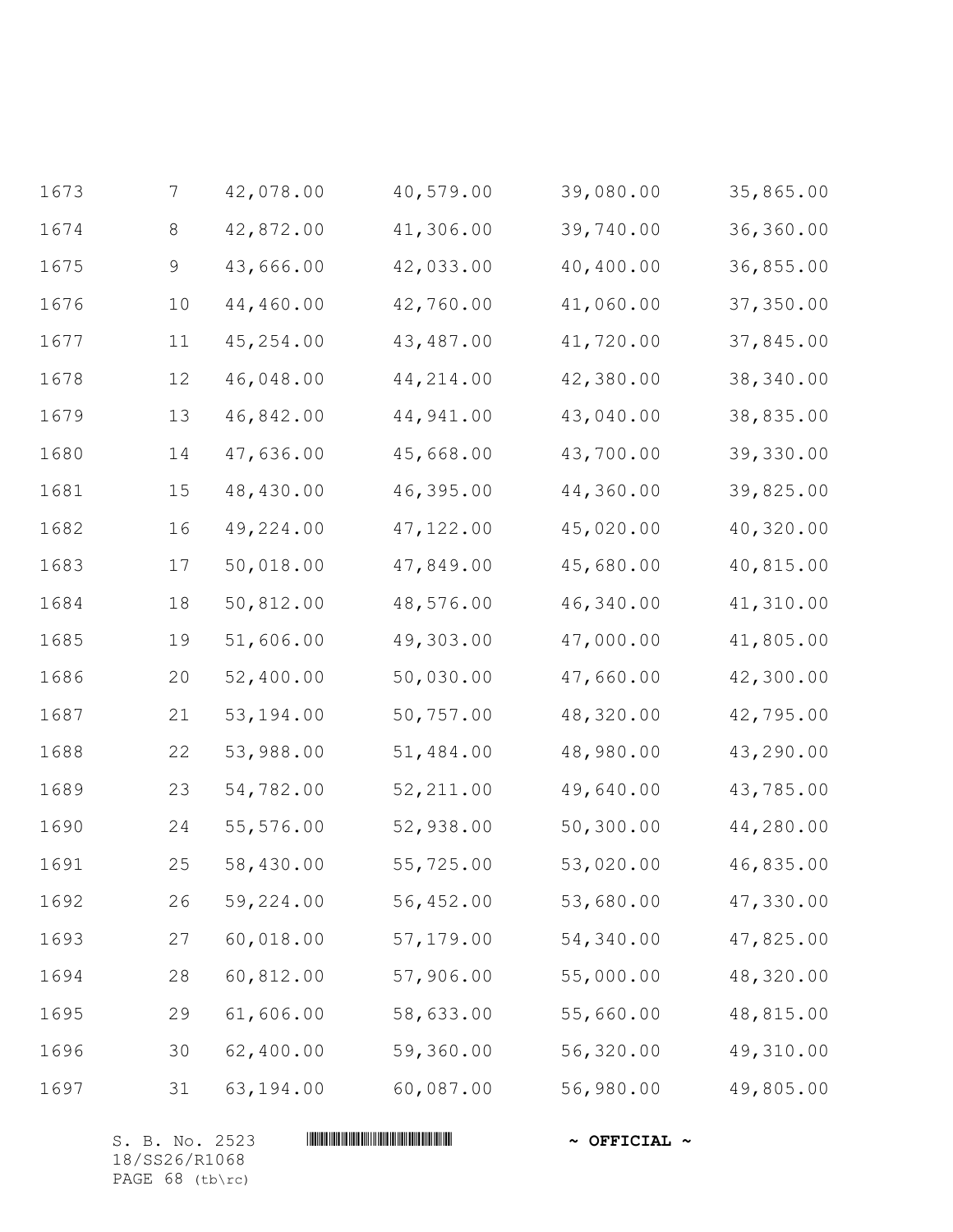| 1698 | 32           | 63,988.00 | 60,814.00                         | 57,640.00 | 50,300.00 |
|------|--------------|-----------|-----------------------------------|-----------|-----------|
| 1699 | 33           | 64,782.00 | 61,541.00                         | 58,300.00 | 50,795.00 |
| 1700 | 34           | 65,576.00 | 62,268.00                         | 58,960.00 | 51,290.00 |
| 1701 | 35           |           |                                   |           |           |
| 1702 | & above      | 66,370.00 | 62,995.00                         | 59,620.00 | 51,785.00 |
| 1703 |              |           | 2015-2016 MINIMUM SALARY SCHEDULE |           |           |
| 1704 | Years        |           |                                   |           |           |
| 1705 | Exp.         | AAAA      | AAA                               | AA        | A         |
| 1706 | $\circ$      | 39,108.00 | 37,944.00                         | 36,780.00 | 34,390.00 |
| 1707 | $\mathbf 1$  | 39,108.00 | 37,944.00                         | 36,780.00 | 34,390.00 |
| 1708 | $\mathbf{2}$ | 39,108.00 | 37,944.00                         | 36,780.00 | 34,390.00 |
| 1709 | 3            | 39,902.00 | 38,671.00                         | 37,440.00 | 34,885.00 |
| 1710 | 4            | 40,696.00 | 39,398.00                         | 38,100.00 | 35,380.00 |
| 1711 | 5            | 41,490.00 | 40,125.00                         | 38,760.00 | 35,875.00 |
| 1712 | 6            | 42,284.00 | 40,852.00                         | 39,420.00 | 36,370.00 |
| 1713 | 7            | 43,078.00 | 41,579.00                         | 40,080.00 | 36,865.00 |
| 1714 | $8\,$        | 43,872.00 | 42,306.00                         | 40,740.00 | 37,360.00 |
| 1715 | 9            | 44,666.00 | 43,033.00                         | 41,400.00 | 37,855.00 |
| 1716 | 10           | 45,460.00 | 43,760.00                         | 42,060.00 | 38,350.00 |
| 1717 | 11           | 46,254.00 | 44,487.00                         | 42,720.00 | 38,845.00 |
| 1718 | 12           | 47,048.00 | 45,214.00                         | 43,380.00 | 39,340.00 |
| 1719 | 13           | 47,842.00 | 45,941.00                         | 44,040.00 | 39,835.00 |
| 1720 | 14           | 48,636.00 | 46,668.00                         | 44,700.00 | 40,330.00 |
| 1721 | 15           | 49,430.00 | 47,395.00                         | 45,360.00 | 40,825.00 |
| 1722 | 16           | 50,224.00 | 48, 122.00                        | 46,020.00 | 41,320.00 |

S. B. No. 2523 **\*\*\* AND \*\*\* AND \*\*\* AND \*\*\* AND \*\*\* OFFICIAL ~\*** 18/SS26/R1068 PAGE 69 (tb\rc)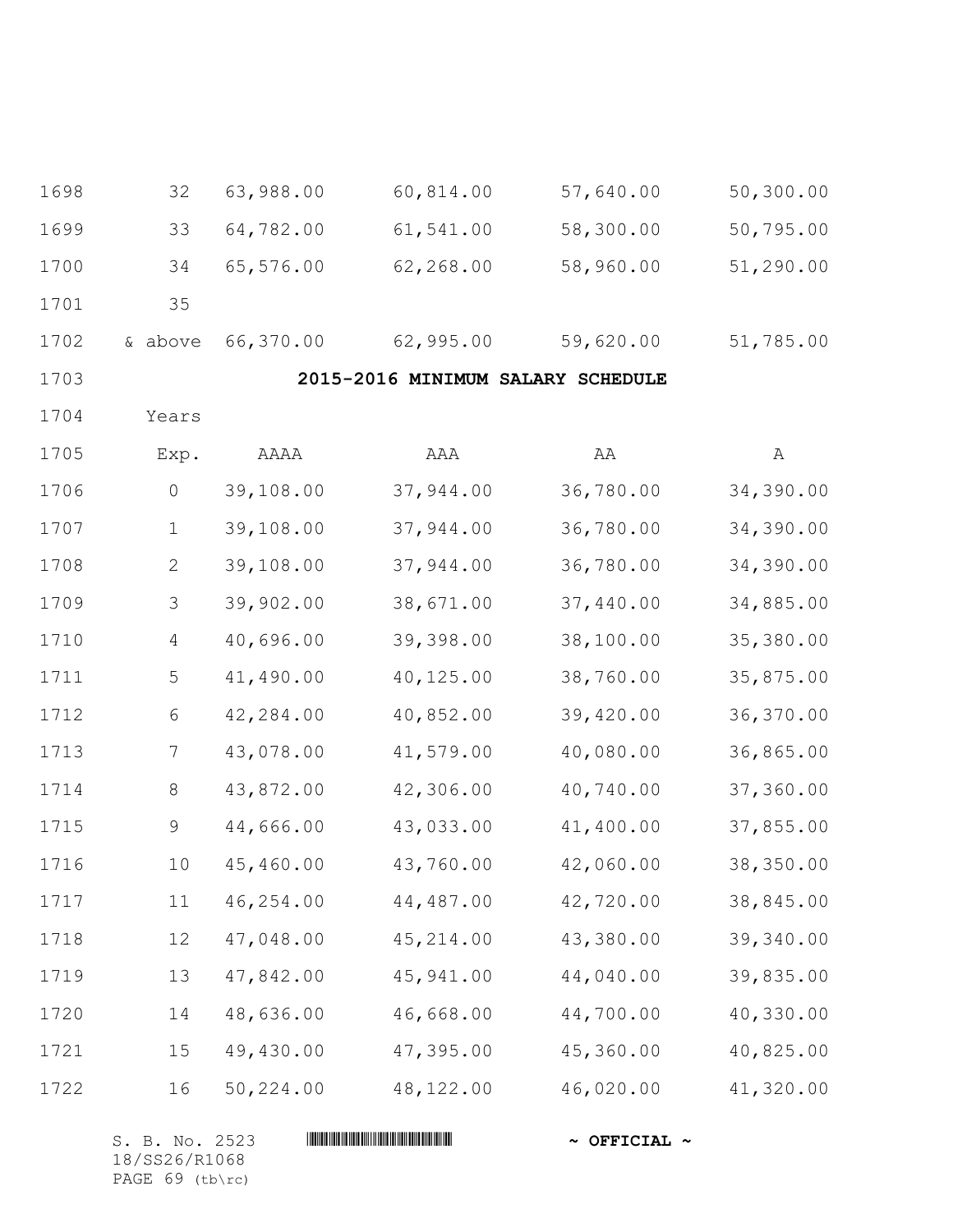| 1723 | 17                                                              | 51,018.00                                                        | 48,849.00  | 46,680.00 | 41,815.00 |
|------|-----------------------------------------------------------------|------------------------------------------------------------------|------------|-----------|-----------|
| 1724 | 18                                                              | 51,812.00                                                        | 49,576.00  | 47,340.00 | 42,310.00 |
| 1725 | 19                                                              | 52,606.00                                                        | 50,303.00  | 48,000.00 | 42,805.00 |
| 1726 | 20                                                              | 53,400.00                                                        | 51,030.00  | 48,660.00 | 43,300.00 |
| 1727 | 21                                                              | 54,194.00                                                        | 51,757.00  | 49,320.00 | 43,795.00 |
| 1728 | 22                                                              | 54,988.00                                                        | 52,484.00  | 49,980.00 | 44,290.00 |
| 1729 | 23                                                              | 55,782.00                                                        | 53, 211.00 | 50,640.00 | 44,785.00 |
| 1730 | 24                                                              | 56,576.00                                                        | 53,938.00  | 51,300.00 | 45,280.00 |
| 1731 | 25                                                              | 59,430.00                                                        | 56,725.00  | 54,020.00 | 47,835.00 |
| 1732 | 26                                                              | 60,224.00                                                        | 57,452.00  | 54,680.00 | 48,330.00 |
| 1733 | 27                                                              | 61,018.00                                                        | 58,179.00  | 55,340.00 | 48,825.00 |
| 1734 | 28                                                              | 61,812.00                                                        | 58,906.00  | 56,000.00 | 49,320.00 |
| 1735 | 29                                                              | 62,606.00                                                        | 59,633.00  | 56,660.00 | 49,815.00 |
| 1736 | 30                                                              | 63,400.00                                                        | 60,360.00  | 57,320.00 | 50,310.00 |
| 1737 | 31                                                              | 64,194.00                                                        | 61,087.00  | 57,980.00 | 50,805.00 |
| 1738 | 32                                                              | 64,988.00                                                        | 61,814.00  | 58,640.00 | 51,300.00 |
| 1739 | 33                                                              | 65,782.00                                                        | 62,541.00  | 59,300.00 | 51,795.00 |
| 1740 | 34                                                              | 66,576.00                                                        | 63,268.00  | 59,960.00 | 52,290.00 |
| 1741 | 35                                                              |                                                                  |            |           |           |
| 1742 |                                                                 | & above 67,370.00 63,995.00 60,620.00 52,785.00                  |            |           |           |
| 1743 |                                                                 | It is the intent of the Legislature that any state funds made    |            |           |           |
| 1744 |                                                                 | available for salaries of licensed personnel in excess of the    |            |           |           |
| 1745 |                                                                 | funds paid for such salaries for the 1986-1987 school year shall |            |           |           |
| 1746 | be paid to licensed personnel pursuant to a personnel appraisal |                                                                  |            |           |           |
| 1747 |                                                                 | and compensation system implemented by the State Board of        |            |           |           |

| S. B. No. 2523    |  | $\sim$ OFFICIAL $\sim$ |
|-------------------|--|------------------------|
| 18/SS26/R1068     |  |                        |
| PAGE $70$ (tb\rc) |  |                        |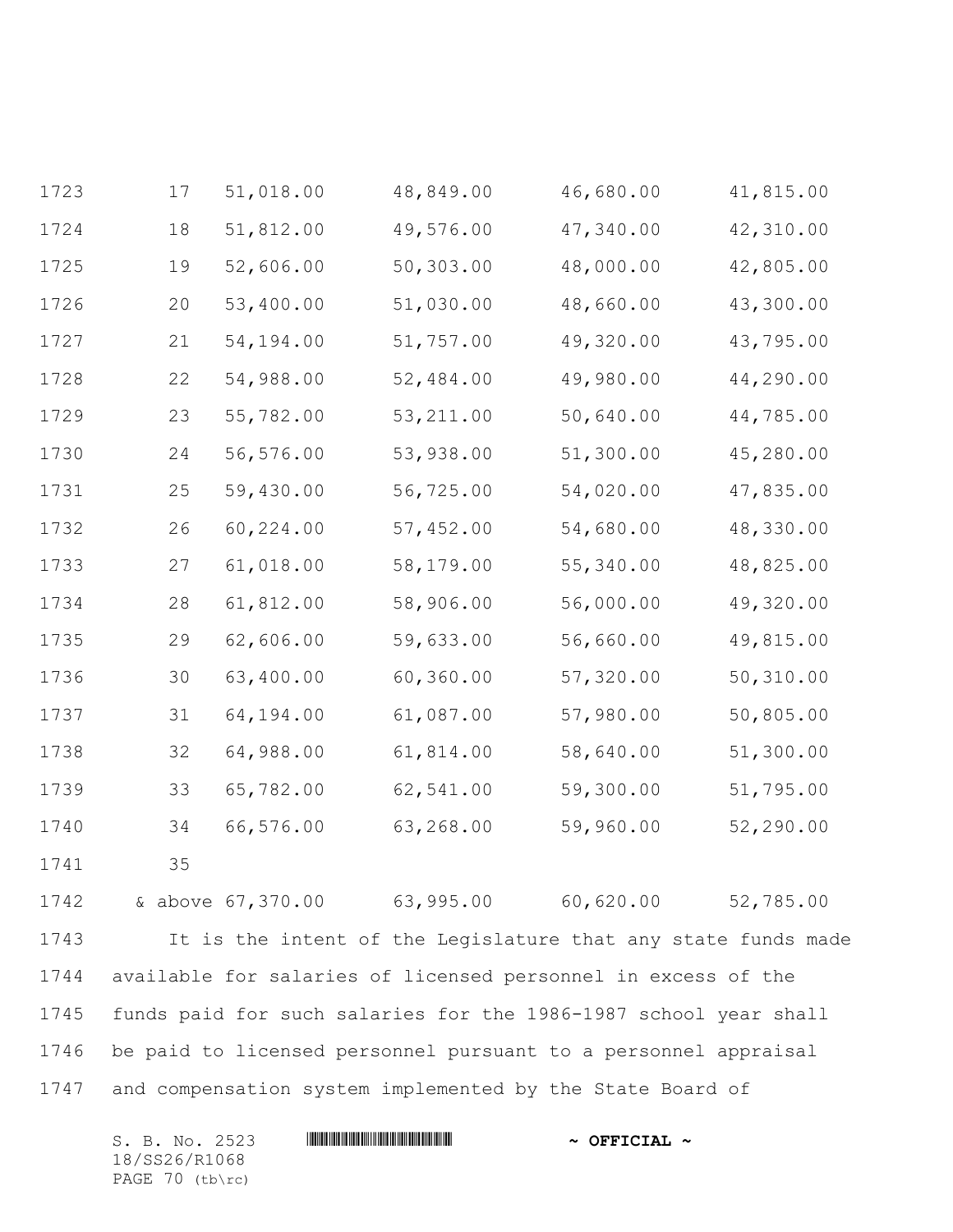Education. The State Board of Education shall have the authority to adopt and amend rules and regulations as are necessary to establish, administer and maintain the system.

 All teachers employed on a full-time basis shall be paid a minimum salary in accordance with the above scale. However, no school district shall receive any funds under this section for any school year during which the local supplement paid to any individual teacher shall have been reduced to a sum less than that paid to that individual teacher for performing the same duties from local supplement during the immediately preceding school year. The amount actually spent for the purposes of group health and/or life insurance shall be considered as a part of the aggregate amount of local supplement but shall not be considered a part of the amount of individual local supplement.

 The level of professional training of each teacher to be used in establishing the salary allotment for the teachers for each year shall be determined by the type of valid teacher's license issued to those teachers on or before October 1 of the current school year. Provided, however, that school districts are authorized, in their discretion, to negotiate the salary levels applicable to certificated employees who are receiving retirement benefits from the retirement system of another state, and the annual experience increment provided above in Section 37-19-7 shall not be applicable to any such retired certificated employee.

18/SS26/R1068 PAGE 71 (tb\rc)

#### S. B. No. 2523 **\*\*\* And \*\*\* And \*\*\* \*\*\* \*\*\* \*\*\* \*\*\* \*\*\* \*\*\* \*\*** \*\* **\*\*\* OFFICIAL** \*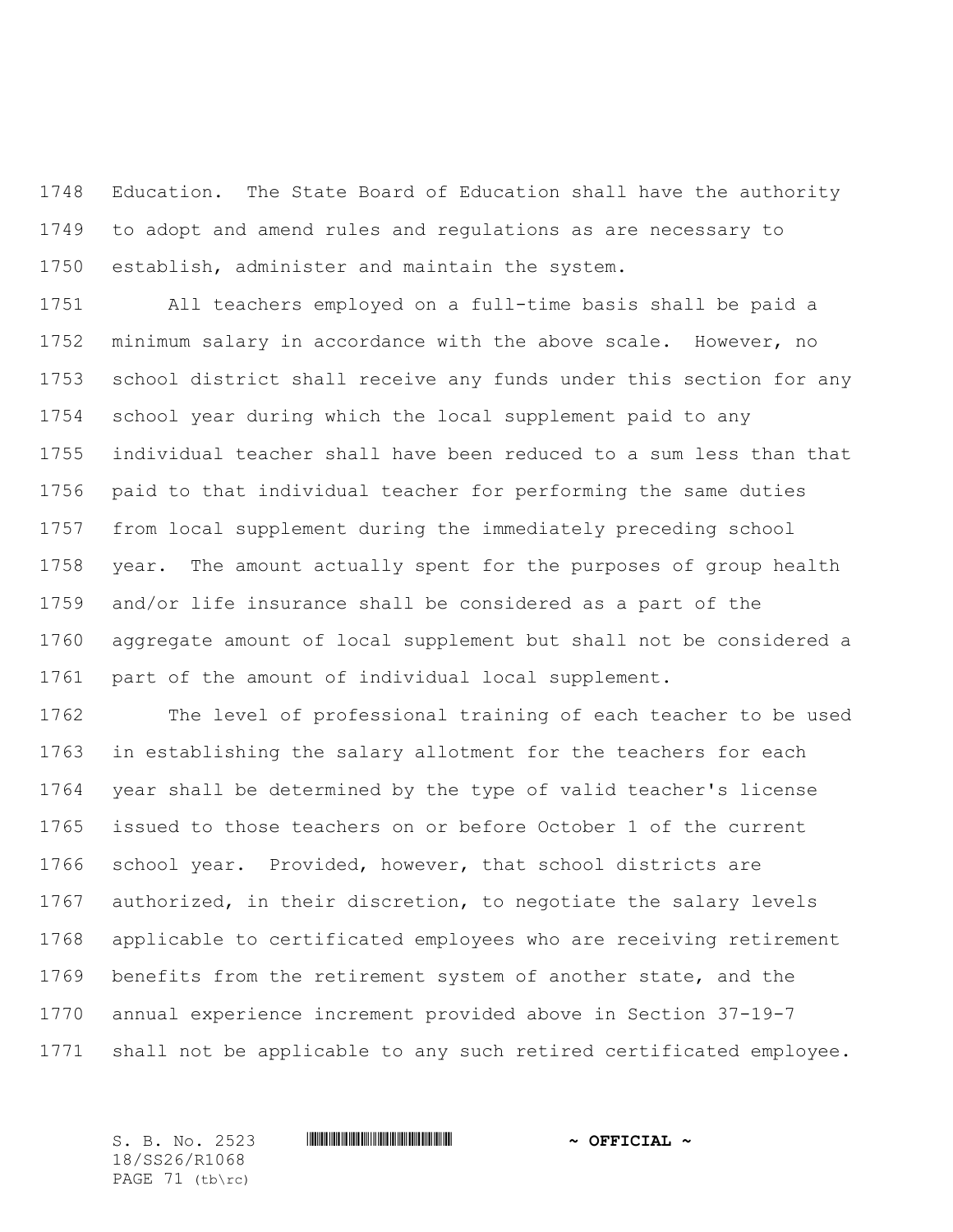(2) (a) The following employees shall receive an annual salary supplement in the amount of Six Thousand Dollars (\$6,000.00), plus fringe benefits, in addition to any other compensation to which the employee may be entitled:

 (i) Any licensed teacher who has met the requirements and acquired a Master Teacher certificate from the National Board for Professional Teaching Standards and who is employed by a local school board or the State Board of Education as a teacher and not as an administrator. Such teacher shall submit documentation to the State Department of Education that the certificate was received prior to October 15 in order to be eligible for the full salary supplement in the current school year, or the teacher shall submit such documentation to the State Department of Education prior to February 15 in order to be eligible for a prorated salary supplement beginning with the second term of the school year.

 (ii) A licensed nurse who has met the requirements and acquired a certificate from the National Board for Certification of School Nurses, Inc., and who is employed by a local school board or the State Board of Education as a school nurse and not as an administrator. The licensed school nurse shall submit documentation to the State Department of Education that the certificate was received before October 15 in order to be eligible for the full salary supplement in the current school year, or the licensed school nurse shall submit the documentation

S. B. No. 2523 \*SS26/R1068\* **~ OFFICIAL ~** 18/SS26/R1068 PAGE 72 (tb\rc)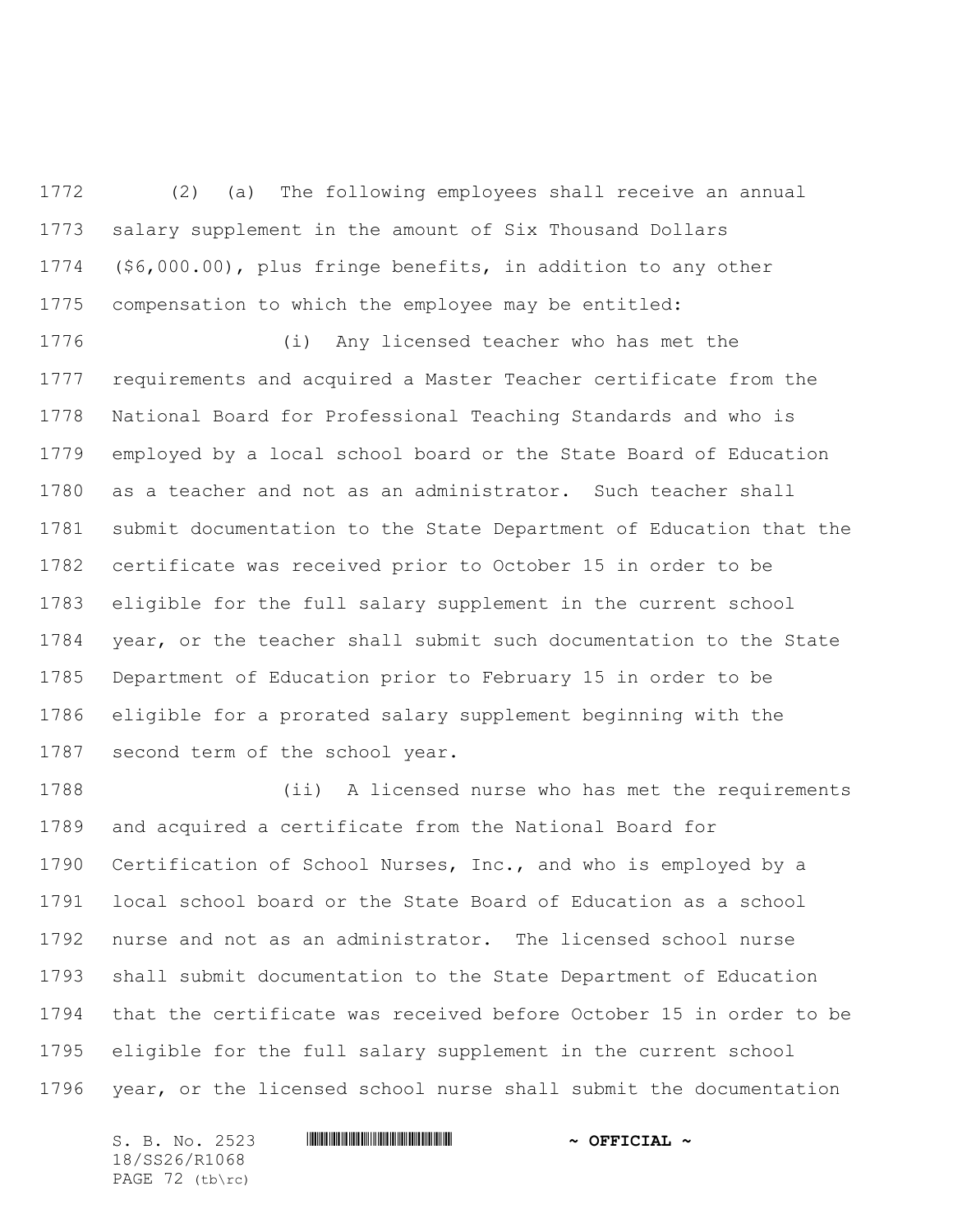to the State Department of Education before February 15 in order to be eligible for a prorated salary supplement beginning with the second term of the school year. Provided, however, that the total number of licensed school nurses eligible for a salary supplement under this subparagraph (ii) shall not exceed thirty-five (35).

 (iii) Any licensed school counselor who has met the requirements and acquired a National Certified School Counselor (NCSC) endorsement from the National Board of Certified Counselors and who is employed by a local school board or the State Board of Education as a counselor and not as an administrator. Such licensed school counselor shall submit documentation to the State Department of Education that the endorsement was received prior to October 15 in order to be eligible for the full salary supplement in the current school year, or the licensed school counselor shall submit such documentation to the State Department of Education prior to February 15 in order to be eligible for a prorated salary supplement beginning with the second term of the school year. However, any school counselor who started the National Board for Professional Teaching Standards process for school counselors between June 1, 2003, and June 30, 2004, and completes the requirements and acquires the Master Teacher certificate shall be entitled to the master teacher supplement, and those counselors who complete the process shall be entitled to a one-time

18/SS26/R1068 PAGE 73 (tb\rc)

## S. B. No. 2523 **\*\*\* And \*\*\* And \*\*\* \*\*\* \*\*\* \*\*\* \*\*\* \*\*\* \*\*\* \*\*** \*\* **\*\*\* OFFICIAL** \*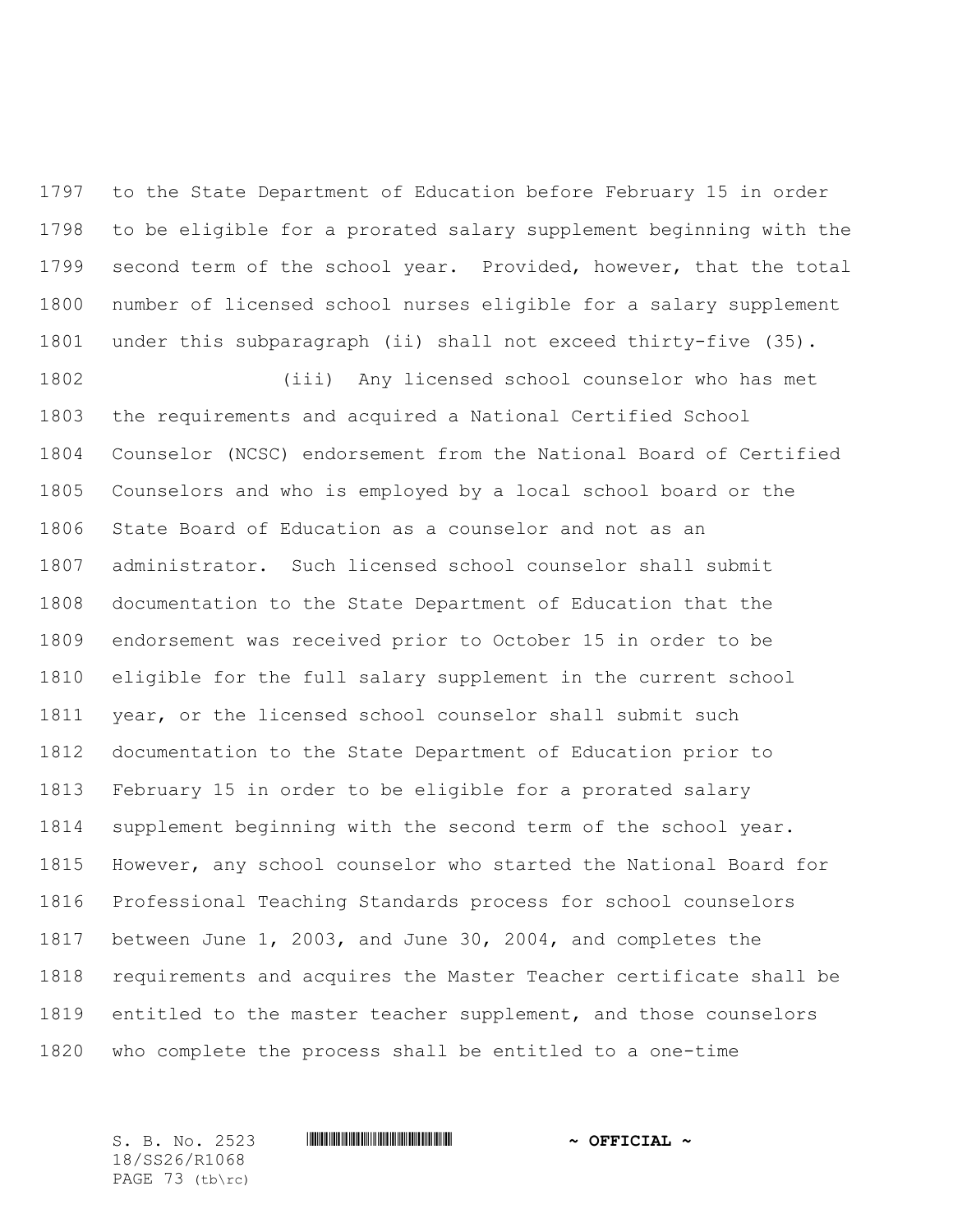reimbursement for the actual cost of the process as outlined in paragraph (b) of this subsection.

 (iv) Any licensed speech-language pathologist and audiologist who has met the requirements and acquired a Certificate of Clinical Competence from the American Speech-Language-Hearing Association and any certified academic language therapist (CALT) who has met the certification requirements of the Academic Language Therapy Association and who is employed by a local school board or is employed by a state agency under the State Personnel Board. The licensed speech-language pathologist and audiologist and certified academic language therapist shall submit documentation to the State Department of Education that the certificate or endorsement was received before October 15 in order to be eligible for the full salary supplement in the current school year, or the licensed speech-language pathologist and audiologist and certified academic language therapist shall submit the documentation to the State Department of Education before February 15 in order to be eligible for a prorated salary supplement beginning with the second term of the school year. However, the total number of certified academic language therapists eligible for a salary supplement under this paragraph (iv) shall not exceed twenty (20).

 (b) An employee shall be reimbursed for the actual cost of completing each component of acquiring the certificate or endorsement, excluding any costs incurred for postgraduate

| S. B. No. 2523    |  | $\sim$ OFFICIAL $\sim$ |
|-------------------|--|------------------------|
| 18/SS26/R1068     |  |                        |
| PAGE $74$ (tb\rc) |  |                        |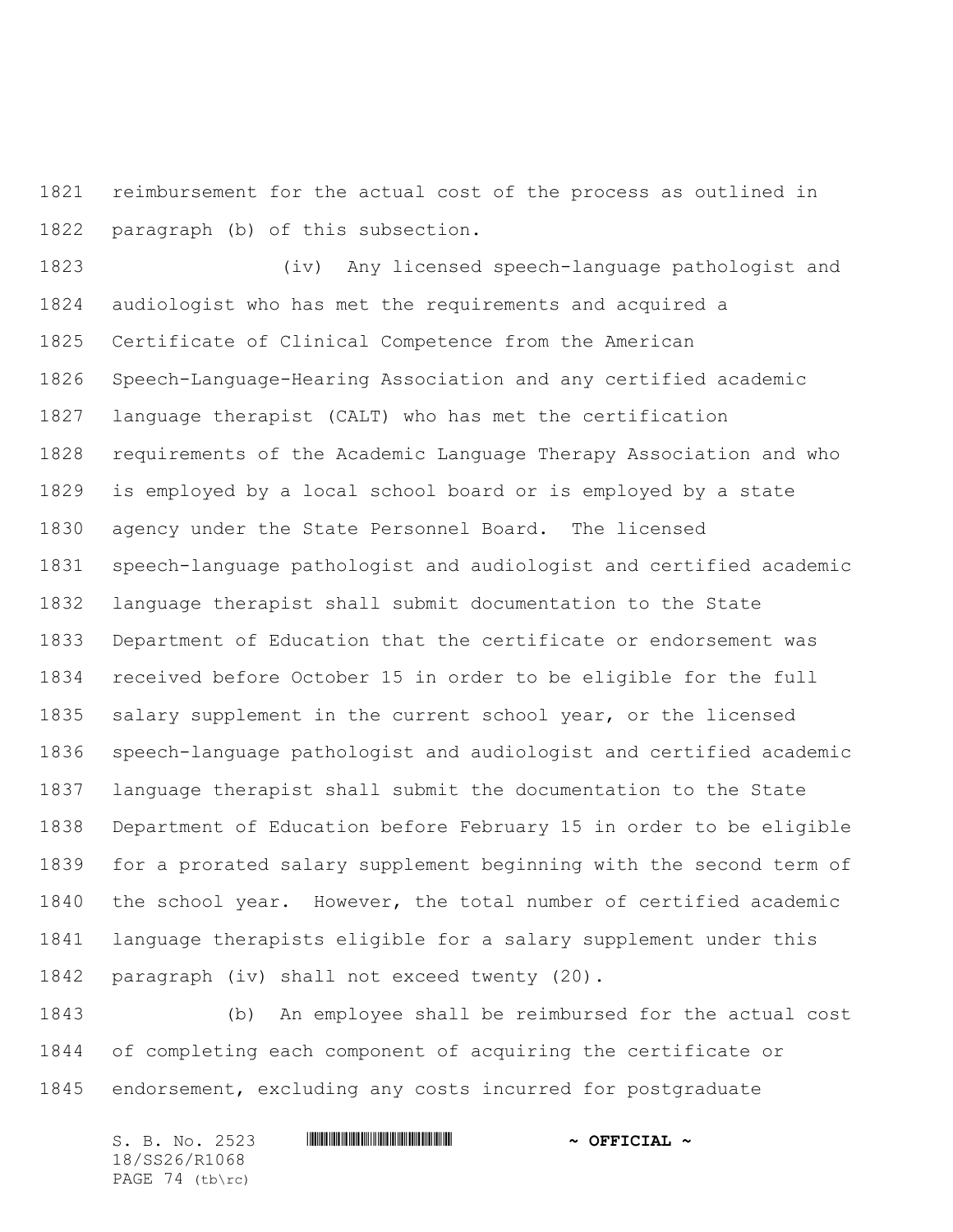courses, not to exceed Five Hundred Dollars (\$500.00) for each component, not to exceed four (4) components, for a teacher, school counselor or speech-language pathologist and audiologist, regardless of whether or not the process resulted in the award of the certificate or endorsement. A local school district or any private individual or entity may pay the cost of completing the process of acquiring the certificate or endorsement for any employee of the school district described under paragraph (a), and the State Department of Education shall reimburse the school district for such cost, regardless of whether or not the process resulted in the award of the certificate or endorsement. If a private individual or entity has paid the cost of completing the process of acquiring the certificate or endorsement for an employee, the local school district may agree to directly reimburse the individual or entity for such cost on behalf of the employee.

 (c) All salary supplements, fringe benefits and process reimbursement authorized under this subsection shall be paid directly by the State Department of Education to the local school district and shall be in addition to its minimum education program allotments and not a part thereof in accordance with regulations promulgated by the State Board of Education. Local school districts shall not reduce the local supplement paid to any employee receiving such salary supplement, and the employee shall receive any local supplement to which employees with similar

S. B. No. 2523 \*SS26/R1068\* **~ OFFICIAL ~** 18/SS26/R1068 PAGE 75 (tb\rc)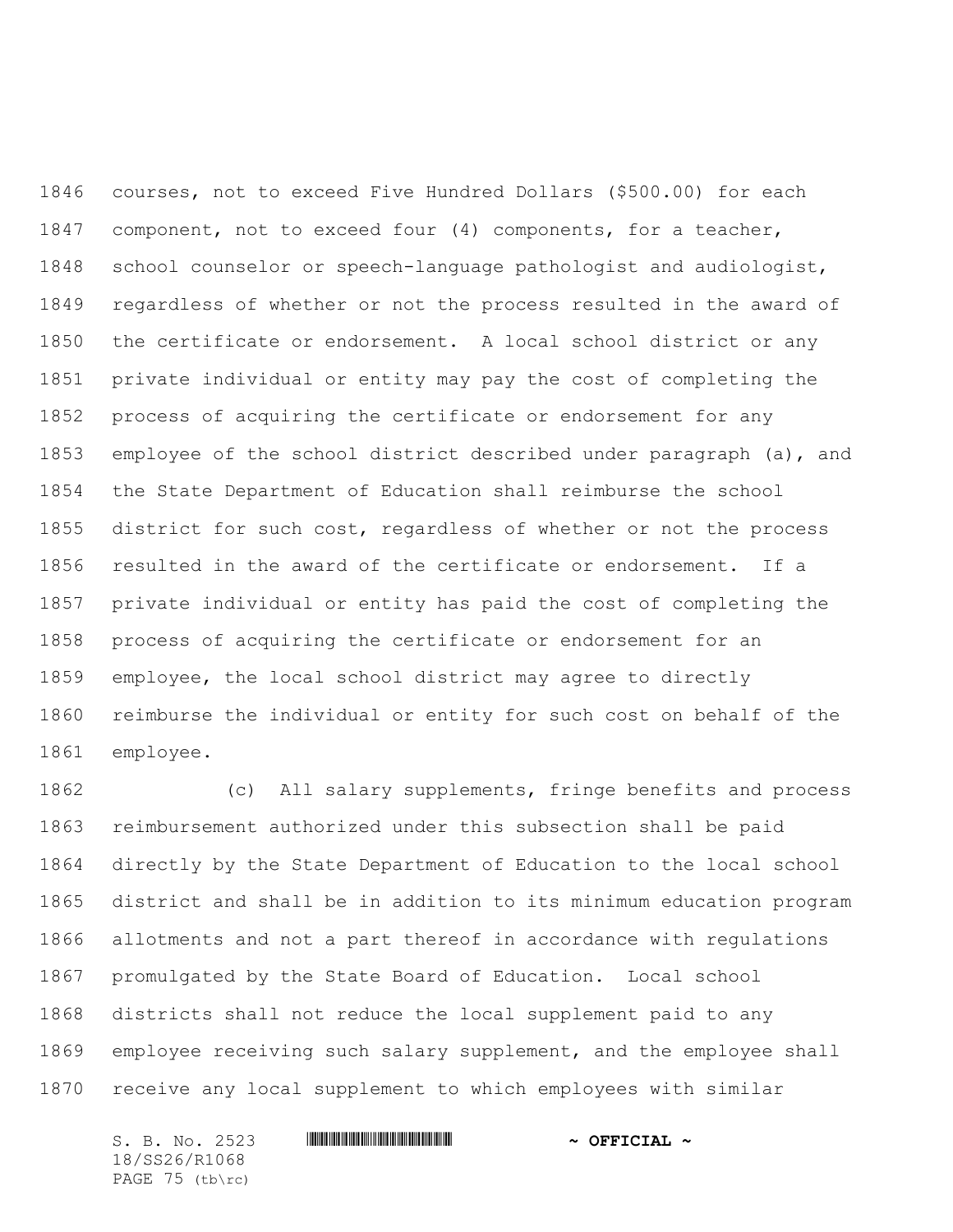training and experience otherwise are entitled. However, an educational employee shall receive the salary supplement in the amount of Six Thousand Dollars (\$6,000.00) for only one (1) of the qualifying certifications authorized under paragraph (a) of this subsection. No school district shall provide more than one (1) annual salary supplement under the provisions of this subsection to any one individual employee holding multiple qualifying national certifications.

 (d) If an employee for whom such cost has been paid, in full or in part, by a local school district or private individual or entity fails to complete the certification or endorsement process, the employee shall be liable to the school district or individual or entity for all amounts paid by the school district or individual or entity on behalf of that employee toward his or her certificate or endorsement.

 (3) The following employees shall receive an annual salary supplement in the amount of Four Thousand Dollars (\$4,000.00), plus fringe benefits, in addition to any other compensation to which the employee may be entitled:

 Effective July 1, 2016, if funds are available for that purpose, any licensed teacher who has met the requirements and acquired a Master Teacher Certificate from the National Board for Professional Teaching Standards and who is employed in a public school district located in one (1) of the following counties: Claiborne, Adams, Jefferson, Wilkinson, Amite, Bolivar, Coahoma,

S. B. No. 2523 \*SS26/R1068\* **~ OFFICIAL ~** 18/SS26/R1068 PAGE 76 (tb\rc)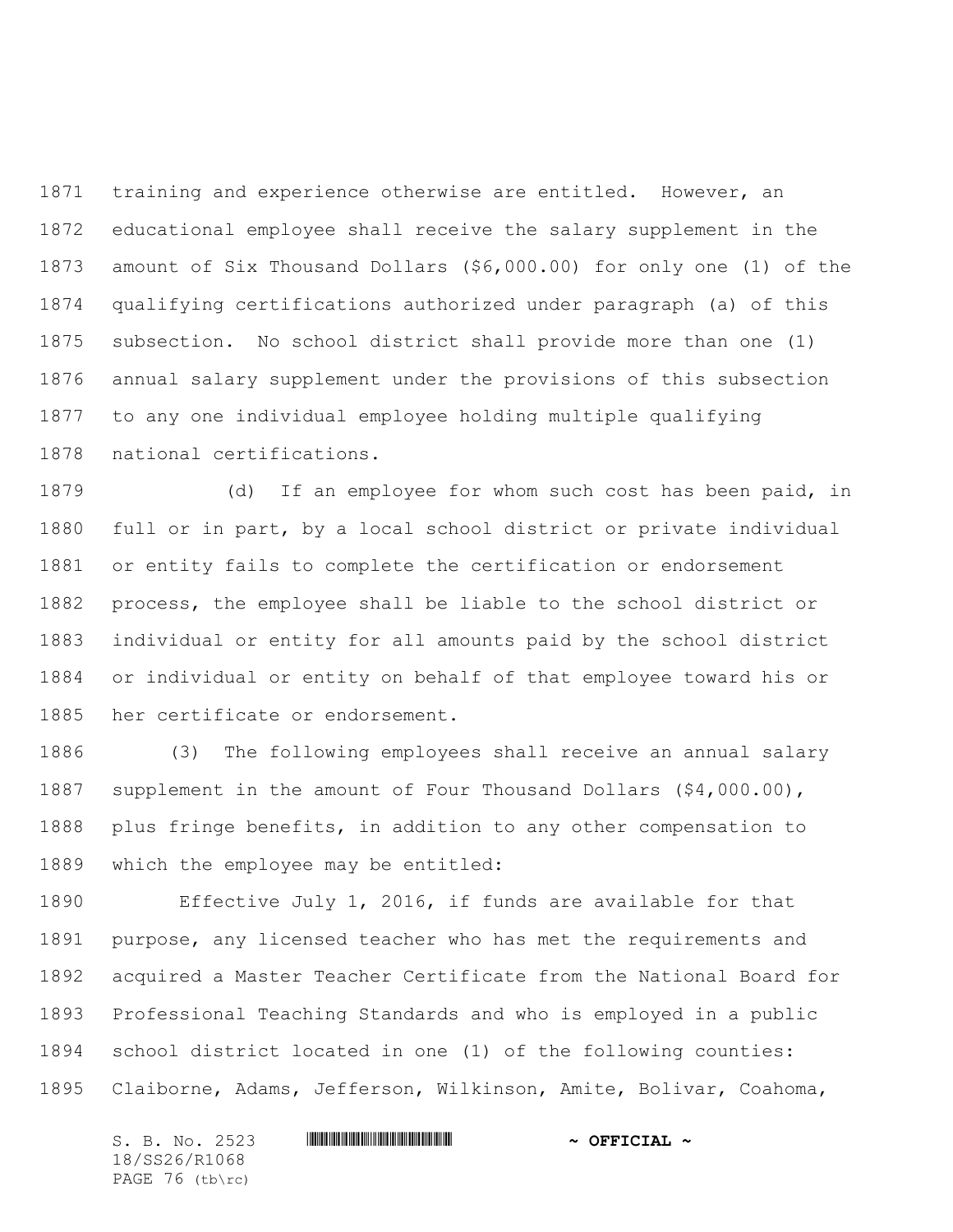Leflore, Quitman, Sharkey, Issaquena, Sunflower and Washington. The salary supplement awarded under the provisions of this subsection (3) shall be in addition to the salary supplement awarded under the provisions of subsection (2) of this section.

 Teachers who meet the qualifications for a salary supplement under this subsection (3) who are assigned for less than one (1) full year or less than full time for the school year shall receive the salary supplement in a prorated manner, with the portion of the teacher's assignment to the critical geographic area to be determined as of June 15th of the school year.

 (4) (a) This section shall be known and may be cited as the "Mississippi Performance-Based Pay (MPBP)" plan. In addition to the minimum base pay described in this section, only after full funding of MAEP and if funds are available for that purpose, the State of Mississippi may provide monies from state funds to school districts for the purposes of rewarding certified teachers, administrators and nonlicensed personnel at individual schools showing improvement in student test scores. The MPBP plan shall be developed by the State Department of Education based on the following criteria:

 (i) It is the express intent of this legislation that the MPBP plan shall utilize only existing standards of accreditation and assessment as established by the State Board of Education.

18/SS26/R1068 PAGE 77 (tb\rc)

S. B. No. 2523 **\*\*\* And \*\*\* And \*\*\* \*\*\* \*\*\* \*\*\* \*\*\* \*\*\* \*\*\* \*\*** \*\* **\*\*\* OFFICIAL** \*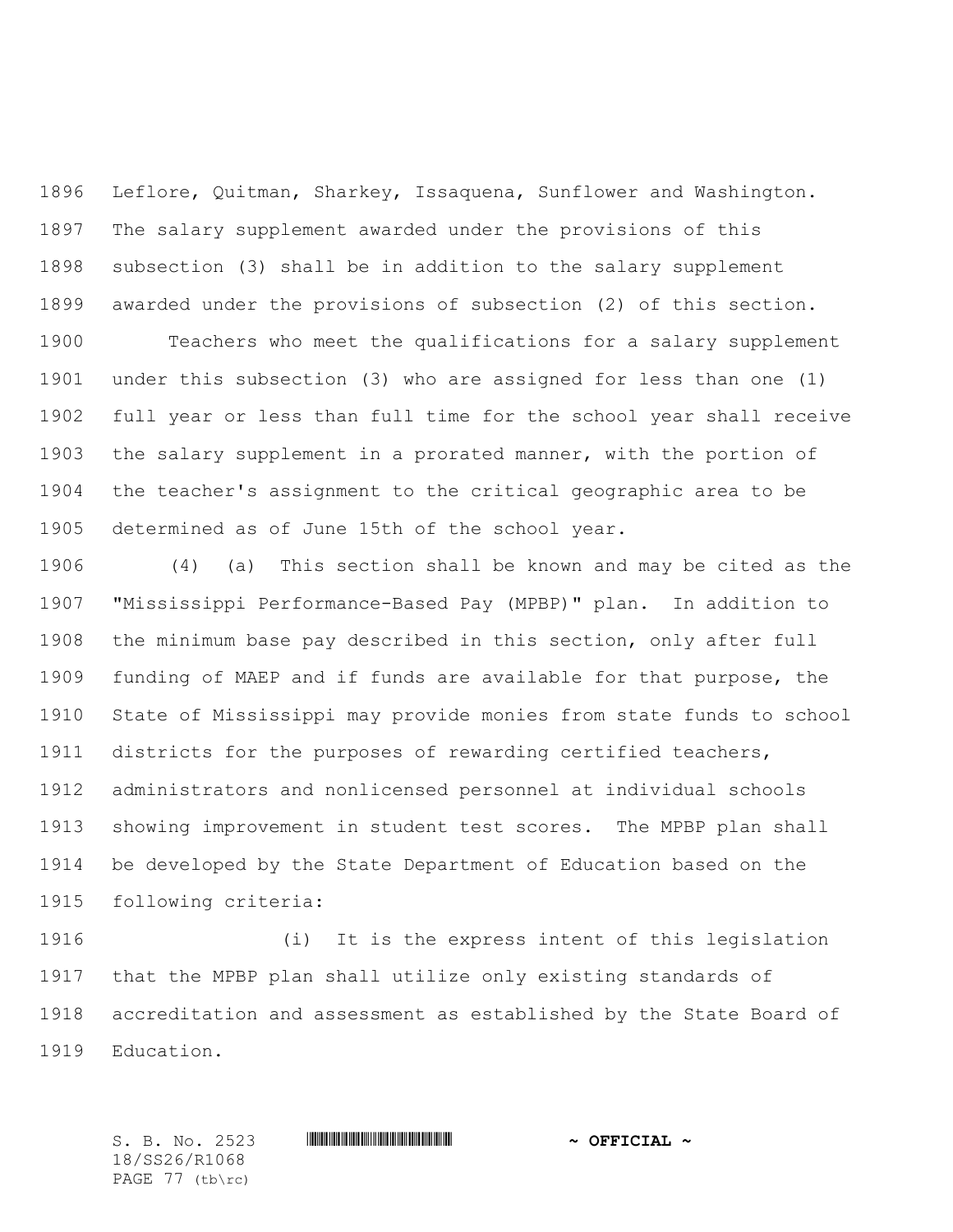(ii) To ensure that all of Mississippi's teachers, administrators and nonlicensed personnel at all schools have equal access to the monies set aside in this section, the MPBP program shall be designed to calculate each school's performance as determined by the school's increase in scores from the prior school year. The MPBP program shall be based on a standardized scores rating where all levels of schools can be judged in a statistically fair and reasonable way upon implementation. At the end of each year, after all student achievement scores have been standardized, the State Department of Education shall implement the MPBP plan.

 (iii) To ensure all teachers cooperate in the spirit of teamwork, individual schools shall submit a plan to the local school district to be approved before the beginning of each school year beginning July 1, 2008. The plan shall include, but not be limited to, how all teachers, regardless of subject area, and administrators will be responsible for improving student achievement for their individual school.

 (b) The State Board of Education shall develop the processes and procedures for designating schools eligible to participate in the MPBP. State assessment results, growth in student achievement at individual schools and other measures deemed appropriate in designating successful student achievement shall be used in establishing MPBP criteria. The State Board of

18/SS26/R1068 PAGE 78 (tb\rc)

S. B. No. 2523 **\*\*\* And \*\*\* And \*\*\* \*\*\* \*\*\* \*\*\* \*\*\* \*\*\* \*\*\* \*\*** \*\* **\*\*\* OFFICIAL** \*